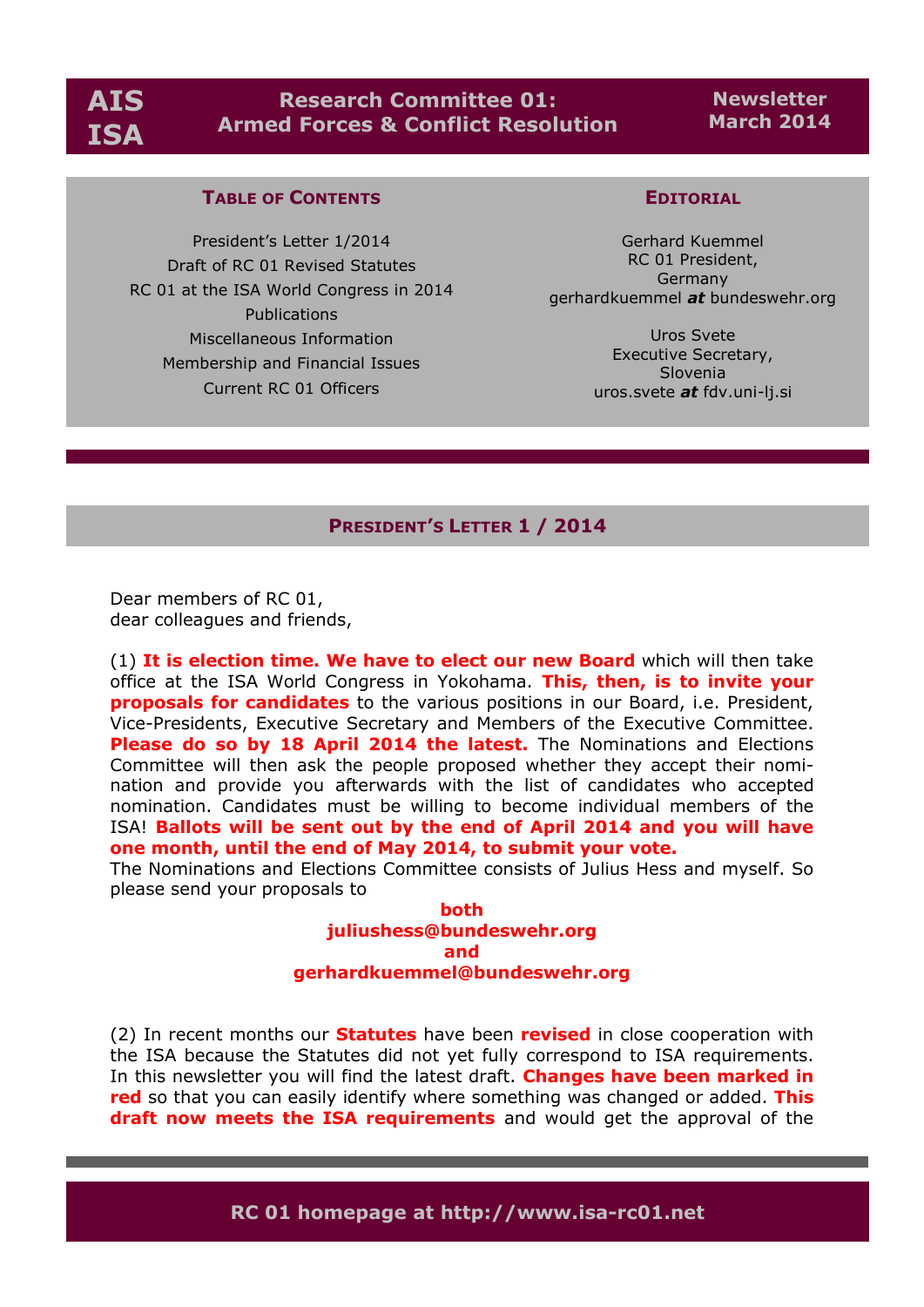ISA. This, then, is to ask you about **your opinion** on this draft. **Please send your vote to both Uros and me at** 

### **uros.svete@fdv.uni-lj.si and gerhardkuemmel@bundeswehr.org**

### **by the end of April 2014 the latest. Please indicate either**

### **"Accept Draft" or "Do Not Accept Draft" (Add your reasons!).**

(3) Most of our time is currently devoted to the organization of the upcoming **ISA World Congress in Yokohama in July** where we will also have a **Business Meeting**. In this Newsletter, you will find the **final program of RC 01's sessions** in Yokohama and further organizational information.

In cooperation with our Japanese member Hitoshi Kawano we hope to be able to offer you a **special RC 01 event, a tour to the Battleship Mikasa Museum and the National Defense Academy closed by a reception at the Aca**demy. The tour is scheduled for Friday 18 July, 2pm - 9pm. The Japanese decision on funding is still pending and should be available by early April. Nevertheless, as you might be organizing your travelling well in advance, you should know about these plans to pay attention to them in your own conference organization.

At this point, on behalf of RC 01 I would already like to express our deep appreciation for what Hitoshi has undertaken and still does undertake to make such a tour possible. Thank you very much, Hitoshi!

**Please bear in mind that in Yokohama the Business Meeting will decide on the location of the next Interim Meeting. Proposals are welcome!!**

(4) On a personal note: Serving in the Nominations and Elections committee entails not to stand for election oneself. Indeed, for personal and for family reasons I myself will not run again for a position in the Board. I have served RC 01 for quite a few years as Executive Secretary at first, then as Vice-President and, recently, as President. Let me say that it was a real pleasure for me! It was fun with you guys!

I will hand things over in Yokohama and already wish the new President and all the members of the new Board good luck in their work.

All the best to all of you,

Gerhard Kuemmel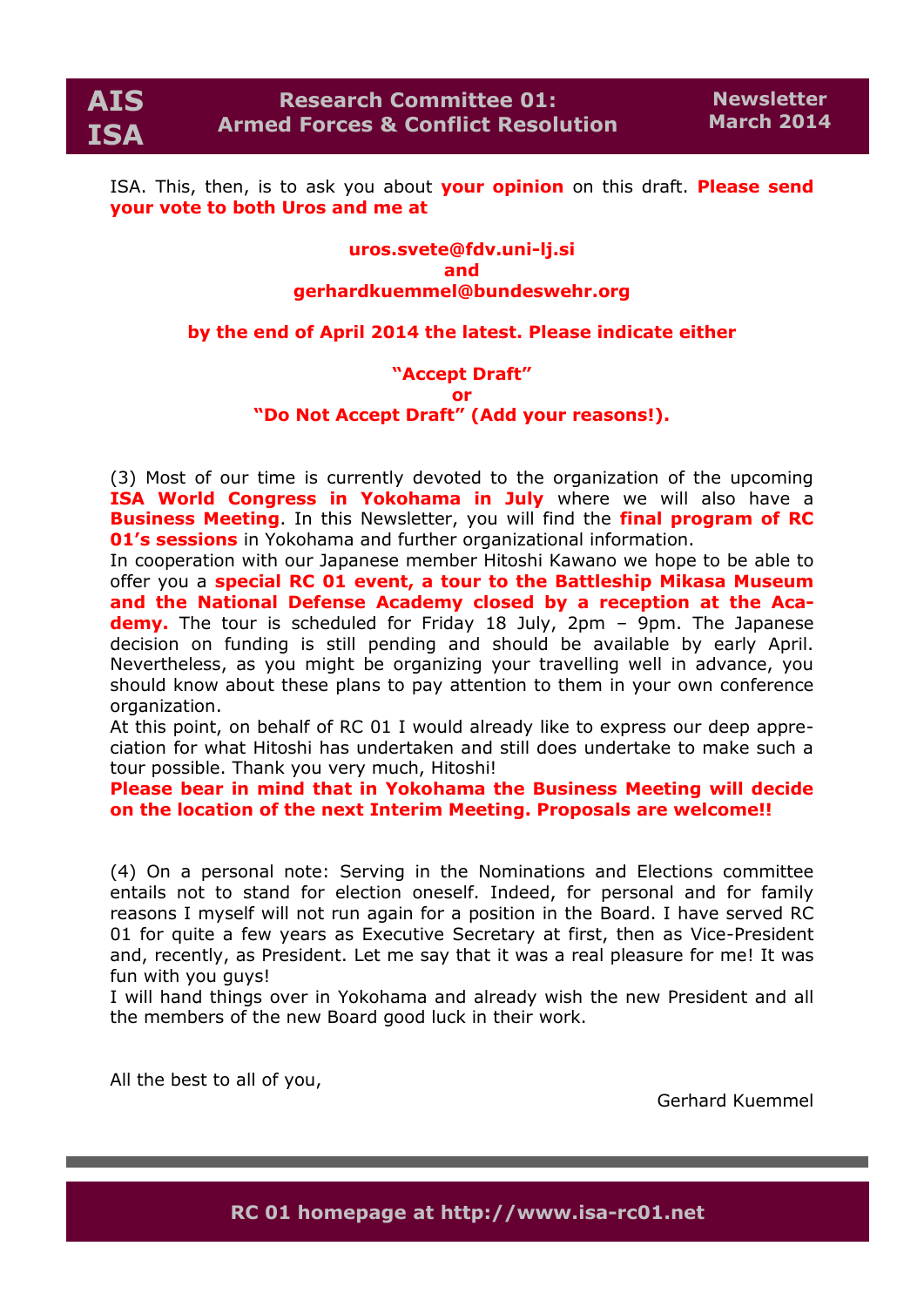# **DRAFT OF RC 01 REVISED STATUTES**

# *I. The Research Committee 01: Armed Forces & Conflict Resolution*

The RC was initially established by the International Sociological Association (ISA) in 1970 with the title "Armed Forces and Society". In 1980, reflecting a broadening of its orientation, the RC was renamed "Armed Forces and Conflict Resolution"; in French: "Forces Armees et Resolution des Conflits".

- A. In order to encourage research on armed forces and conflict resolution, the RC shall
	- 1. develop professional contacts between sociologists of armed forces and conflict resolution throughout the world;
	- 2. encourage the international exchange of research findings, theoretical developments, and methodologies in the sociology of armed forces and conflict resolution;
	- 3. promote the teaching of course materials dealing with armed forces and conflict resolution at undergraduate, graduate, and postgraduate levels; and
	- 4. promote international meetings and research collaboration in the field of armed forces and conflict resolution.
- B. In accordance with ISA guidelines, the RC
	- 1. shall have at least one Interim Meeting between World Congresses of the ISA, and
	- 2. shall issue at least two Newsletters per year to all the members of the RC.
- C. A Business Meeting of the RC shall be held at the World Congress and at the Interim Meeting(s).

### *II. Membership*

- A. Any social scientist active in research or teaching on armed forces and conflict resolution is eligible for membership.
- B. Individuals seeking membership on the RC will inform the Executive Secretary.
- C. Members shall either be **regular members** or **affiliated members**.
	- 1. **Regular members** shall be members of both the RC and the ISA and they shall be individuals in good standing both within the RC and the ISA.
	- 2. **Affiliated members** shall be members of the RC only (i.e., they are not members of the ISA also). They shall be in good standing within the RC.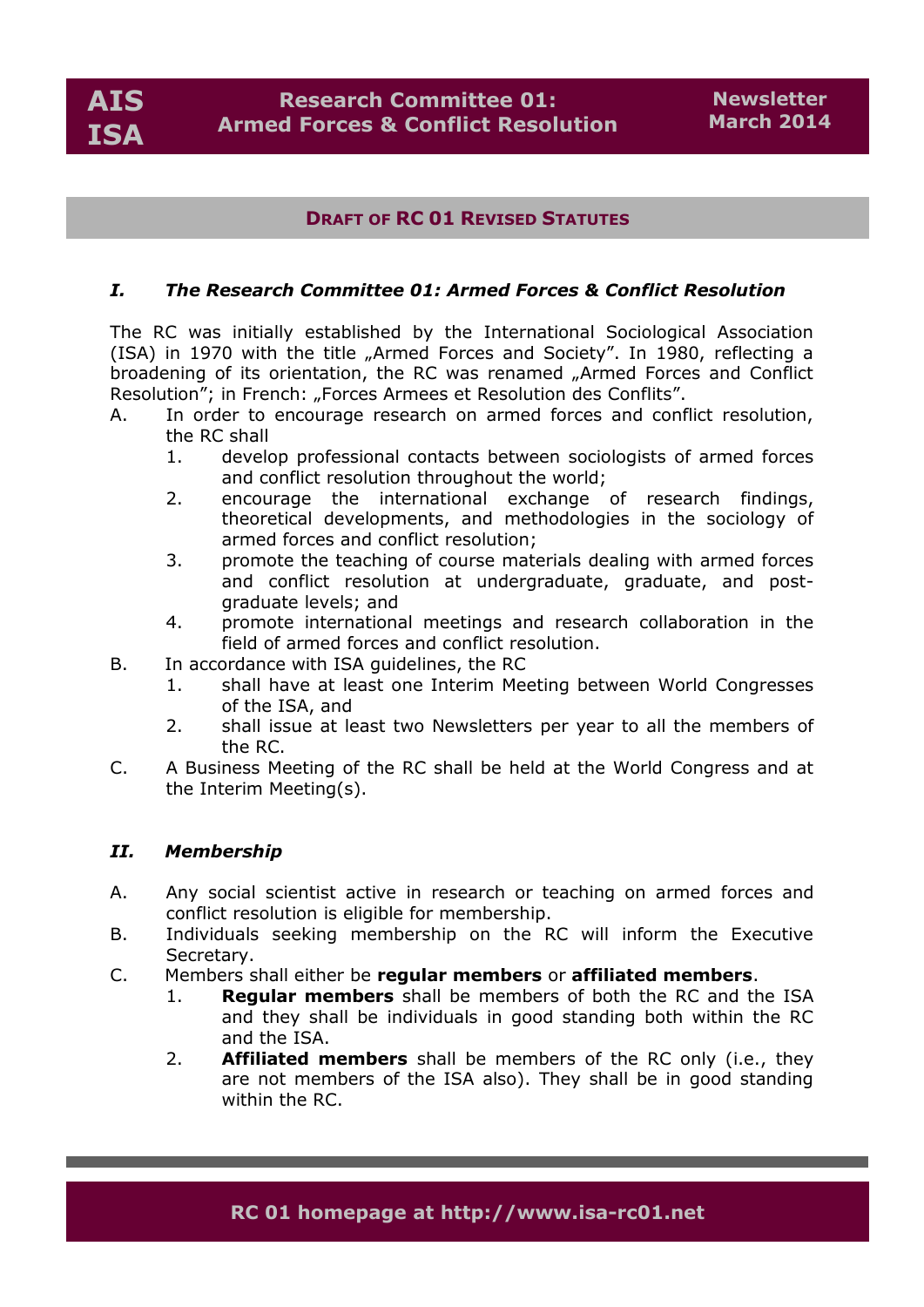# **AIS ISA**

# **Research Committee 01: Armed Forces & Conflict Resolution**

- D. All **regular and affiliated members** of the RC shall be entitled to vote as individual members in the discussions about thematic and organizational matters at the Business Meetings according to the principle "one member, one vote".
- E. All **regular and affiliated members** of the RC shall be entitled to
	- 1. participate in the scientific activities of the RC; and
	- 2. receive the newsletter issued by the RC free of charge.
- F. All regular and affiliated members of the RC shall be obliged to
	- 1. uphold the present Statutes of the RC and to adhere to the stipulations of the present Statutes;
	- 2. conscientiously fulfil the tasks entrusted to them by the Business Meeting or other bodies of the RC; and
	- 3. pay their fee for the respective period (i.e. 4 years). Such dues will be used to cover the administrative costs of the RC.

# *III. Officers*

- A. The officers of the RC shall consist of
	- 1. a President,
	- 2. three Vice-Presidents,
	- 3. an Executive Secretary/Treasurer, and
	- 4. six to eight Executive Committee Members.
- B. The officers collectively are hereafter referred to as the Executive Board.
	- 1. Eligible for serving in the Executive Board are **regular** members in good standing of both the ISA and the RC.
	- 2. The officers shall serve a term of four years.
	- 3. The term shall be one from one quadrennial World Congress of Sociology to the next.
	- 4. The officers must be **regular** members in good standing of both the ISA and the RC throughout their term of office.
	- 5. Officers may serve more than one term. It is recommended that they do not serve more than two terms consecutively.

### *IV. Responsibilities*

- A. The President
	- 1. assumes overall responsibility for the functioning of the RC and assumes major responsibility for the conference programs of the RC at the ISA's World Congresses and at the Interim Meetings of the RC.
	- 2. identifies, in consultation with the Executive Board, the theme for at least one Interim Meeting between World Congresses and takes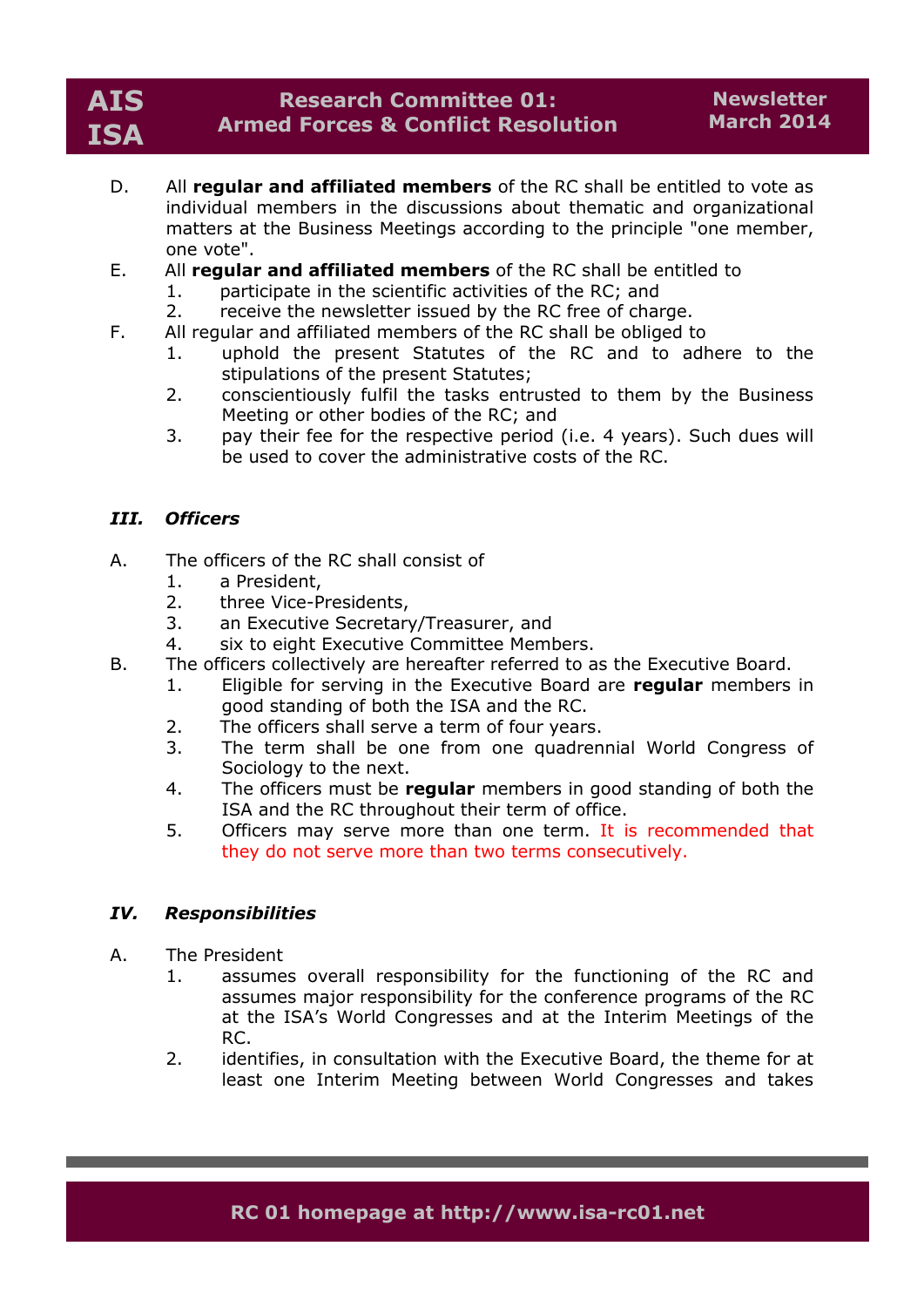responsibility for the organization or co-organization of these inter-Congress meetings.

- 3. aims for the publication of the conference papers of the RC.
- 4. serves as the RC's delegate to the ISA Research Council and other organizations. FOR ALTERNATE SEE SECTION ON VICE-PRESIDENTS
- B. In the case of the death, incapacitation, resignation, or other inability of the incumbent to carry out the responsibilities of the office of the President, one of the members of the Executive Board, identified by the Executive Board, will assume the responsibilities of the President.
- C. The Executive Secretary/Treasurer
	- 1. prepares the minutes of the Business Meetings for publication in the Newsletter of the RC.
	- 2. receives the members' dues if necessary, in cooperation with the ISA Secretariat – and maintains financial records and funds, as well as an up-to-date membership list.
	- 3. gives financial reports, to the Executive Board annually and to the Business Meeting biennially. The Treasurer must be discharged of his/her financial responsibilities by the Business Meetings.
	- 4. realizes the financial relations of the RC and the ISA.
- D. Together, the President and the Executive Secretary/Treasurer
	- 1. shall be responsible for the Newsletter and the website of the RC.
	- 2. prepare the application for the RC's activity grant from ISA, the report on its use, and the activity reports requested by the ISA.
	- 3. keep an institutional memory of the history and the procedures of the RC.
- E. The Vice-Presidents assist the President with those matters delegated by the President. This may include:
	- 1. serving as the RC's alternate delegate to the ISA Research Council.
	- 2. serving as a liaison officer to the local organizing committee of the Interim Meeting.
	- 3. assisting with regard to the RC's publications.
	- 4. promoting membership of the RC.
	- 5. identifying financial sources and raising funds.
- F. The Members of the Executive Committee assist the President with those matters delegated by the President. This may include:
	- 1. assisting in the organization of the RC's activities, events and conferences.
	- 2. promoting membership of the RC.
	- 3. seeking information to be distributed in the Newsletter and on the website of the RC.
- G. In the event of a vacancy on the Executive Board, the President in consultation with the Executive Board may appoint a replacement until the next election.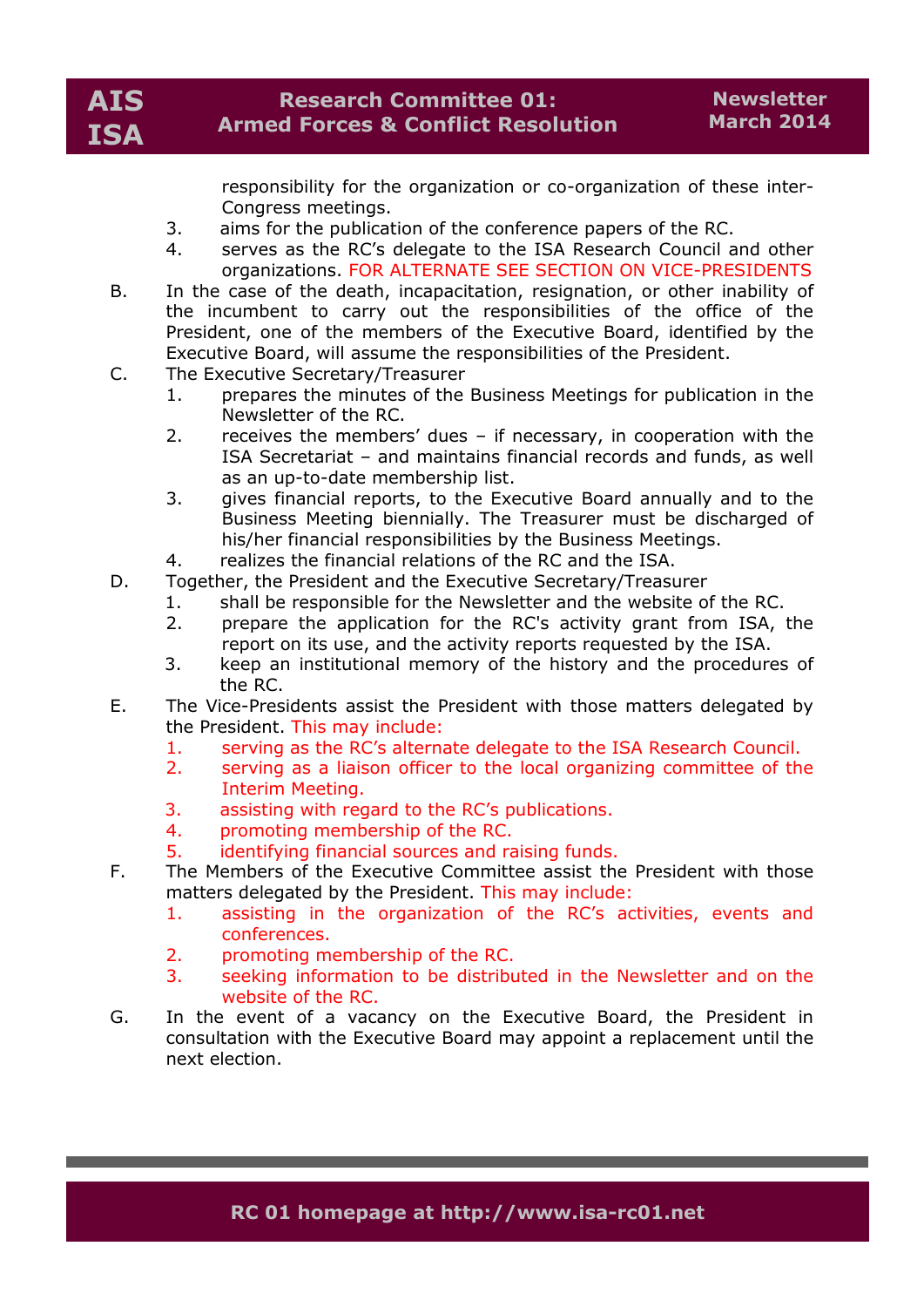# *V. Electoral Procedures*

- A. The Executive Board of the RC is elected every four years, just prior to the ISA World Congress, for a four-year term. The term of the newly elected officers shall commence at the following World Congress.
- B. The election shall be carried out under the direction of the Nominations and Elections Committee. This Committee consists of two members of the RC who may be either regular or affiliated members.
- C. These two members of the Nominations and Elections Committee are **not** members of the current Executive Board and they are **not** standing for election, i.e. they are in fact **not eligible for nomination** to the Executive Board.
- D. The Nominations and Elections Committee is responsible for preparing the list of nominations and for conducting the elections.
- E. To ensure participation by all regular and affiliated members, the election process (including nominations) shall be done by mail, normally by e-mail. To this end, the Nominations and Elections Committee shall prepare a nominations form, to be sent to all **regular and affiliated members** at least 20 weeks before the election day, together with a list of all **regular members** of the RC.
- F. All **regular and affiliated members** of the RC shall be entitled to nominate candidates for the Executive Board.
- G. Potential candidates shall confirm their willingness
	- 1. to accept the respective position on the Executive Board, should they be elected, and
	- 2. to remain a regular member in good standing for the duration of the mandate.
	- 3. They shall return the nomination form to the Nominations and Elections Committee, along with a brief curriculum vitae.
- H. A member may be a candidate for more than one office, but may only serve in one office at a time.
- I. The Nominations and Elections Committee will endeavor to have at least two nominations for each position. Also, a write-in section will be present for each office. The nominations should reflect the international nature of the membership.
- J. The Nominations and Elections Committee shall prepare a ballot listing all nominated candidates (and their normal country of residence) for each position on the Executive Board. For each position, the nominated candidates shall be listed in alphabetical order.
- K. The ballot shall be sent to all **regular and affiliated members** of the RC by (e-) mail at least ten weeks before the election day. The election day will be no later than two weeks before the beginning of the World Congress.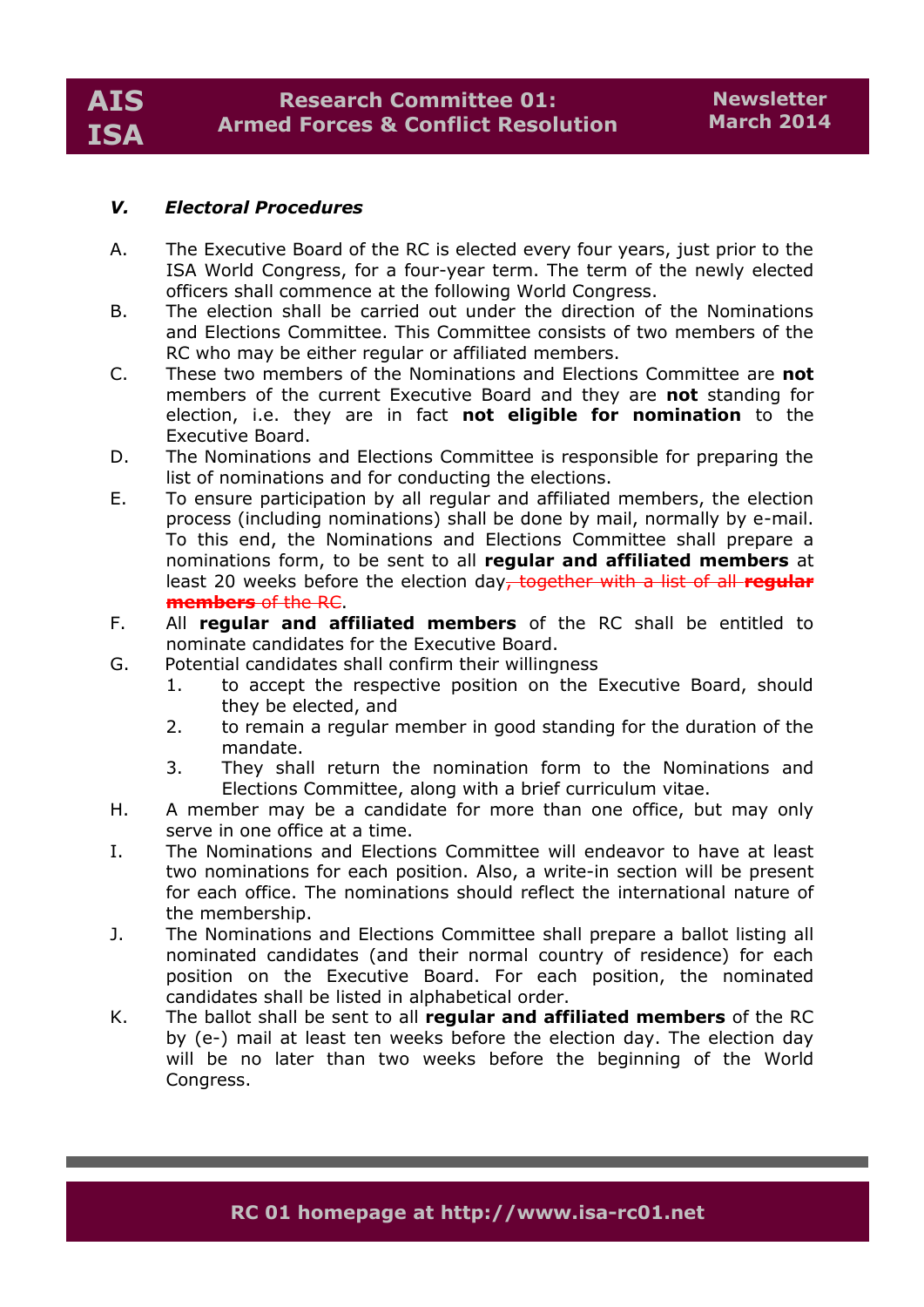- L. **Regular and affiliated members** shall send their ballot by mail or e-mail to the designated electoral officers or e-mail account. Ballots received after election day shall not be counted.
- M. Board members are elected on the basis of a simple majority of ballots received by the deadline specified on the ballot. In the case of a tie between candidates, the issue is resolved in a manner that is mindful of regional representation, and for candidates from the same region, by drawing lots.
- N. The newly elected officers will be announced through the ISA Bulletin, the Newsletter of the RC, on the website of the RC and at the meetings of the RC at the World Congress.

# *VI. Subcommittees and Regional Groups*

- A. The President of the RC may appoint subcommittees as needed.
- B. Regional study groups of the RC may be established with the approval of the President and in consultation with the Executive Board.

# *VII. Membership Dues*

- A. Membership dues are collected for a period of four years.
- B. Members are advised to follow the guide for membership dues as given in the most recent Newsletter of the RC.
- C. Currently, the dues range from 10 to 50,- USD depending on status and country of residence (as defined by the ISA country Categories A, B and  $C)$ :

| Members of Category A countries                | 50,- USD |
|------------------------------------------------|----------|
| Student members of Category A countries        | 25,- USD |
| Members of Categories B and C countries        | 25,- USD |
| Student members of Categories B and C 10,- USD |          |
| countries                                      |          |

D. Membership dues may be amended at the regular Business Meeting(s).

# *VIII. Methods of Payment*

- A. Regular members may pay RC dues either directly to the Executive Secretary who runs a bank account on behalf of the RC, or, in conjunction with ISA dues, to the ISA Secretariat in Madrid.
- B. Affiliated members shall pay RC dues directly to the Executive Secretary.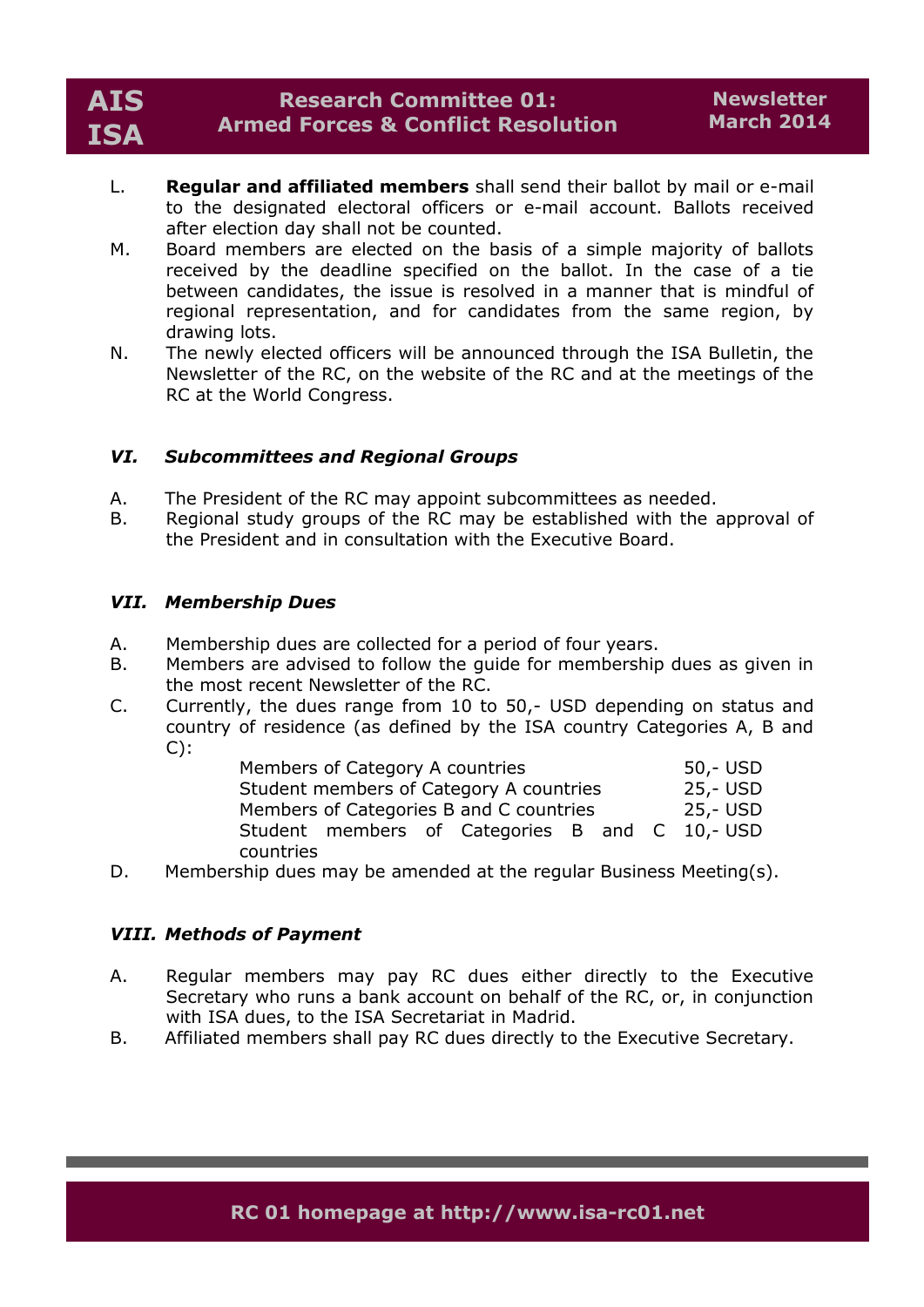### *IX. Amendments*

- A. Any proposal for amendments to the Statutes may be made by any member of Executive Board, or by any five members in good standing of the RC.
- B. Such a proposal must be received by the President AND the Executive Secretary at least eight months before the World Congress.
- C. The proposal will be circulated among all members of the RC, together with an explanation of its rationale, at least four months before the next World Congress.
- D. The Executive Board will be entitled to propose amendments, to be circulated at least two months before the World Congress.
- E. The proposed amendments will be put to the Business Meeting, and adopted if approved by a two-thirds majority of those present at the Business Meeting. In exceptional cases, e.g. if the number of members attending the Business Meeting is less than 15, the proposed amendments may be decided upon by an (e-)mail voting.

# **RC 01 AT THE ISA WORLD CONGRESS IN 2014**

# **XVIII ISA World Congress of Sociology, 13-19 July 2014, Yokohama**

Overall Theme: Facing an Unequal World: Challenges for Global Sociology

Margaret Abraham, ISA Vice-President Research, recently reported "that 8,070 abstracts have been accepted for the ISA World Congress of Sociology in Yokohama."

### **Congress Registration Fees in Japanese Yen**

|                             | <b>Before 1 April 2014</b> | After 1 April 2014 |
|-----------------------------|----------------------------|--------------------|
| <b>Category A Countries</b> |                            |                    |
| <b>ISA Member</b>           | JPY 35,000                 | JPY 40,000         |
| Non member                  | JPY 47,000                 | JPY 52,000         |
| Student ISA Member          | JPY 12,000                 | JPY 17,000         |
| Student Non member          | JPY 15,000                 | JPY 18,000         |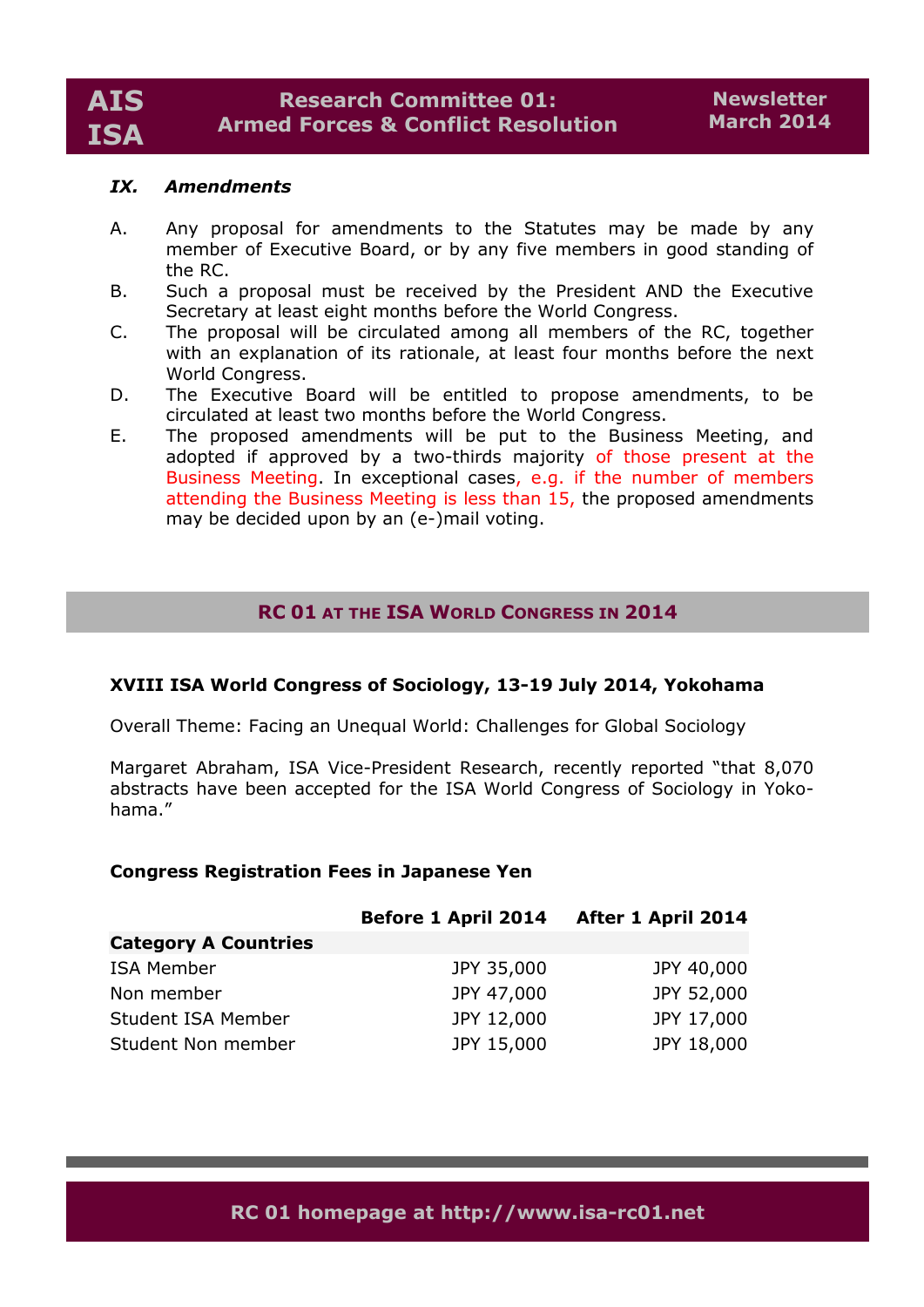# **Before 1 April 2014 After 1 April 2014**

| Category B Countries        |            |            |
|-----------------------------|------------|------------|
| <b>ISA Member</b>           | JPY 17,000 | JPY 23,000 |
| Non member                  | JPY 27,000 | JPY 32,000 |
| Student ISA Member          | JPY 12,000 | JPY 17,000 |
| Student Non member          | JPY 15,000 | JPY 18,000 |
| <b>Category C Countries</b> |            |            |
| <b>ISA Member</b>           | JPY 13,000 | JPY 18,000 |
| Non member                  | JPY 16,000 | JPY 20,000 |
| Student ISA Member          | JPY 12,000 | JPY 17,000 |
| Student Non member          | JPY 15,000 | JPY 18,000 |

The registration fee for participants includes:

- o Access to Congress Sessions and the Exhibition area
- o Congress Name Badge
- o Opening Ceremony and Welcome Reception
- o All Congress materials including Program Book and Book of Abstracts (in pdf format)

Register online at:

**Category B Countries**

### **http://www.isasociology.org/congress2014/congress\_registration.htm**

**Daily registration** will also be available for purchase at the Registration Desk in Yokohama. The daily registration fee of **JPY 12,000** includes:

- o Access to Congress Sessions
- o Welcome Reception
- o Congress Programme
- o Congress Name Badge
- o Congress Program Book and Book of Abstracts (in pdf format)

Tickets for the Welcome Reception and other social events will be available for purchase by non-registered persons.

### **Registration deadline for presenters: 1 April 2014**

Should you have any queries about registration, please contact Confex at

**isaconf@confex.com**.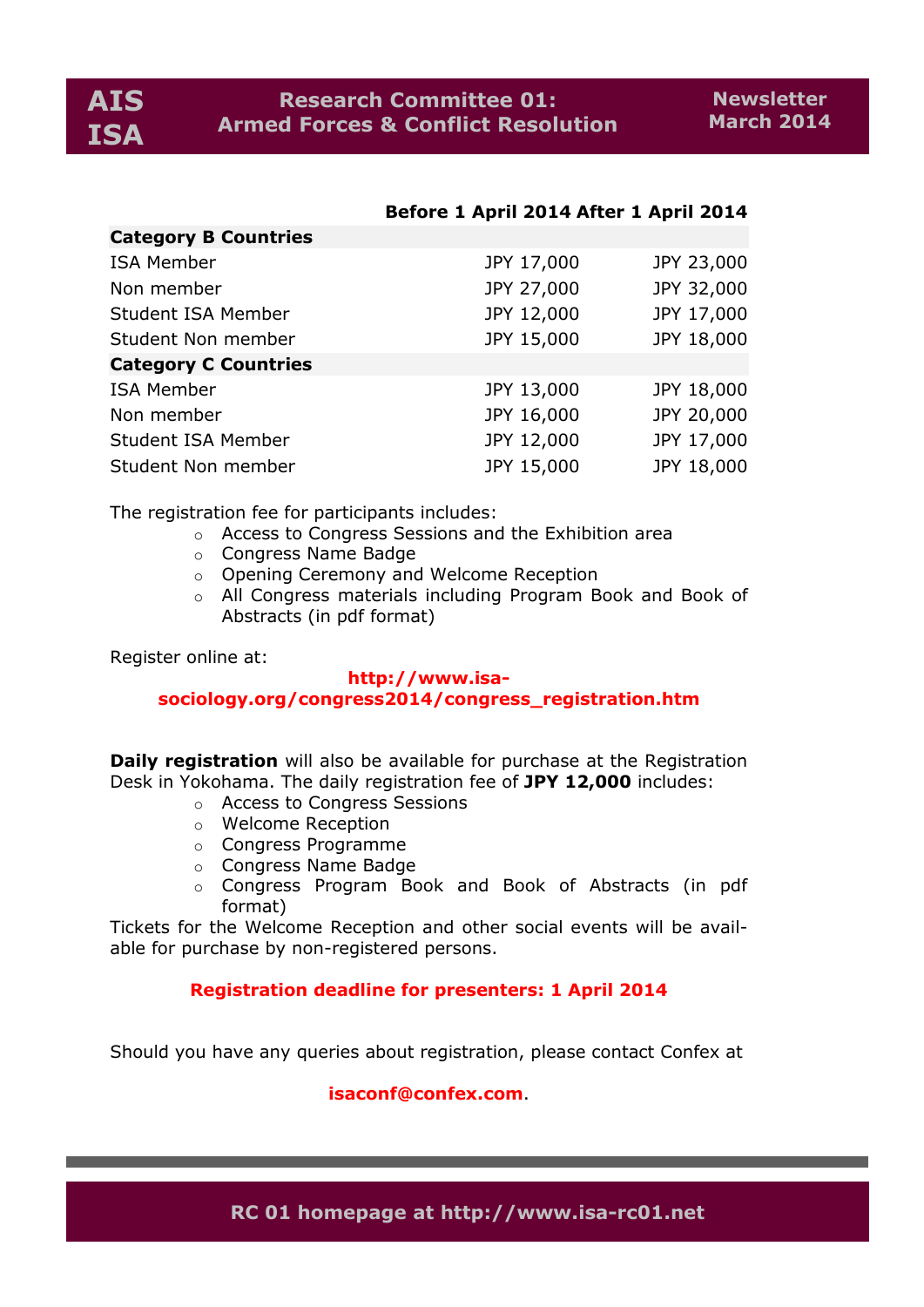

# **Cancellation Terms and Conditions**

If you cannot attend, your registration is transferable to another participant. Please inform Confex in writing **isaconf@confex.com** as soon as possible to whom your registration should be transferred to.

Cancellation of registration must be made in writing and sent to Confex at **isaconf@confex.com.** Cancellation will be accepted **before or on 21 May 2014** and the total amount will be refunded less a cancellation charge of **JPY 4,000**. The cancellation fee will be assessed regardless of the reason for cancelling. We regret that no refund can be made for any cancellation received after 21 May 2014. If you are entitled to a refund please note that refunds will be made after the conference has been completed.

### **Accommodation and Tours**

There is a multitude of different hotels, guest houses and youth hostels. Hotels can be booked online. For this and for more information please turn to

# **http://www.isa-sociology.org/congress2014/hotels-tours.htm**

Information on study tours, excursions and sightseeing options prepared by the Japanese Local Organizing Committee for the ISA World Congress of Sociology will be announced in March 2014. A variety of classes for Japanese culture, like Kimono dressing, Tea ceremony, Paper holding (Origami) and Writing English Haiku will be held within Pacifico Yokohama. Please consult the below links for information on visiting Yokohama, Tokyo, and other parts of Japan. They include information on Attractions and Tours, Accommodations, Transportations, Art Galleries and Museums, Festivals and Events, and Travel Tips. From traditional ryokan stays, historic sites, art museums, Imperial Palace to Tokyo Disneyland, Tsukiji-Fish Market, Ghibli Anime Museum for Totoros!

## **http://www.isa-sociology.org/congress2014/hotels-tours.htm**

For complete information on the World Congress see

### **http://www.isa-sociology.org/congress2014/**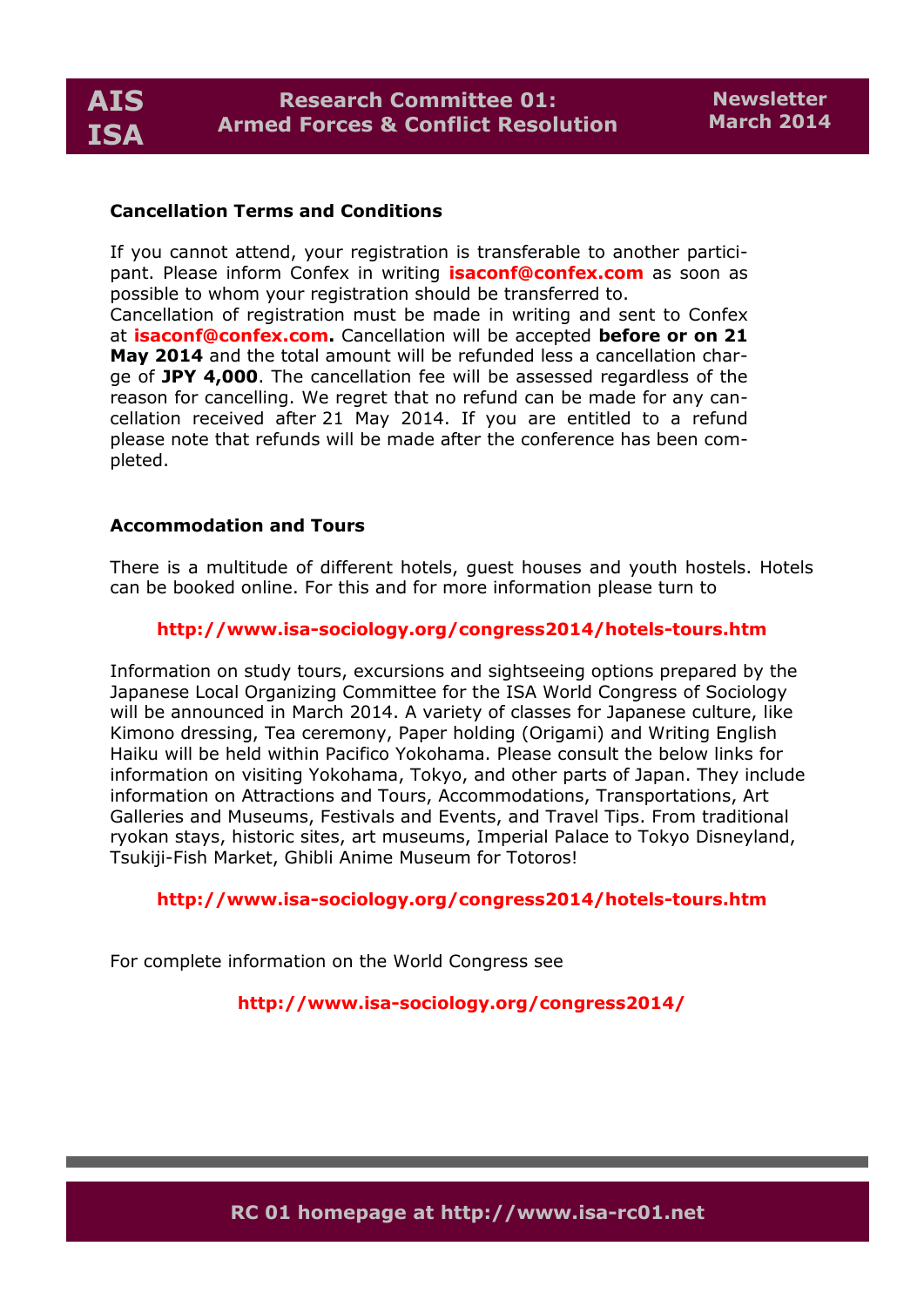

### **Guidelines for Presenters**

The ISA will request all presenters to review and conform to the following set of principles: big, simple, clear, and consistent. "Big refers to fonts larger than 24 point that are easy to read from any place in a room. Simple includes limiting text to six lines on a slide with no more than 7 words per line. Clear means choosing sans-serif fonts (such as Arial and Tahoma) in colors and sizes that produce high-contrast visuals. Consistent means creating a presentation with a logical sequence, with transitions that explain how the parts of the presentation are related to each other and the big picture." (Adapted from ASA Footnotes, July-August, 2008)

# **Final RC 01 Program: Sessions, Papers, Abstracts, Schedule**

### **Session: RC 01 BUSINESS MEETING**

Monday, July 14, 2014: 7:30 PM-8:50 PM

**Joint Session of RC 01, RC 49 (Mental Health and Illness) and RC 54 (The Body in the Social Sciences Conceptions of the Body and Health in High-Risk Organizations Session Chair: Gerhard Kuemmel for RC 01 as Host RC** Tuesday, July 15, 2014: 8:30 AM-10:20 AM

#### *Papers:*

### **(1) Jelica STEFANOVIC-STAMBUK (Serbia): Unfolding Inequalities of High-Risks Unevenness Across Some Foreign Service Organization: Comparing Contrasting Conception Couples of Diplomat's Body and Health**

Diplomacies embody risk-taking. Since time immemorial at home and abroad dangers, abrasive conduct, threats, and violent deaths of practitioners, named and ranked differently at different culture sites, have been around. Therefore safety metaphors for diplomatic agency, that of sublime being or of public minister, inviolable in body and protected in person if acting with host prudently and respectfully, and later supplanted by fictions of transmutation or an enminded body were employed to enclose devoted lives of diplomacies' professionals with privileges and immunities. Conceptions of diplomat's body and diplomatic body, ennobled, properly signaled, adorned, scripted and constituted, were immersed in habituated privileges and immunities as trust enhancers. If not eradicating, they are circumscribing the risks of harming and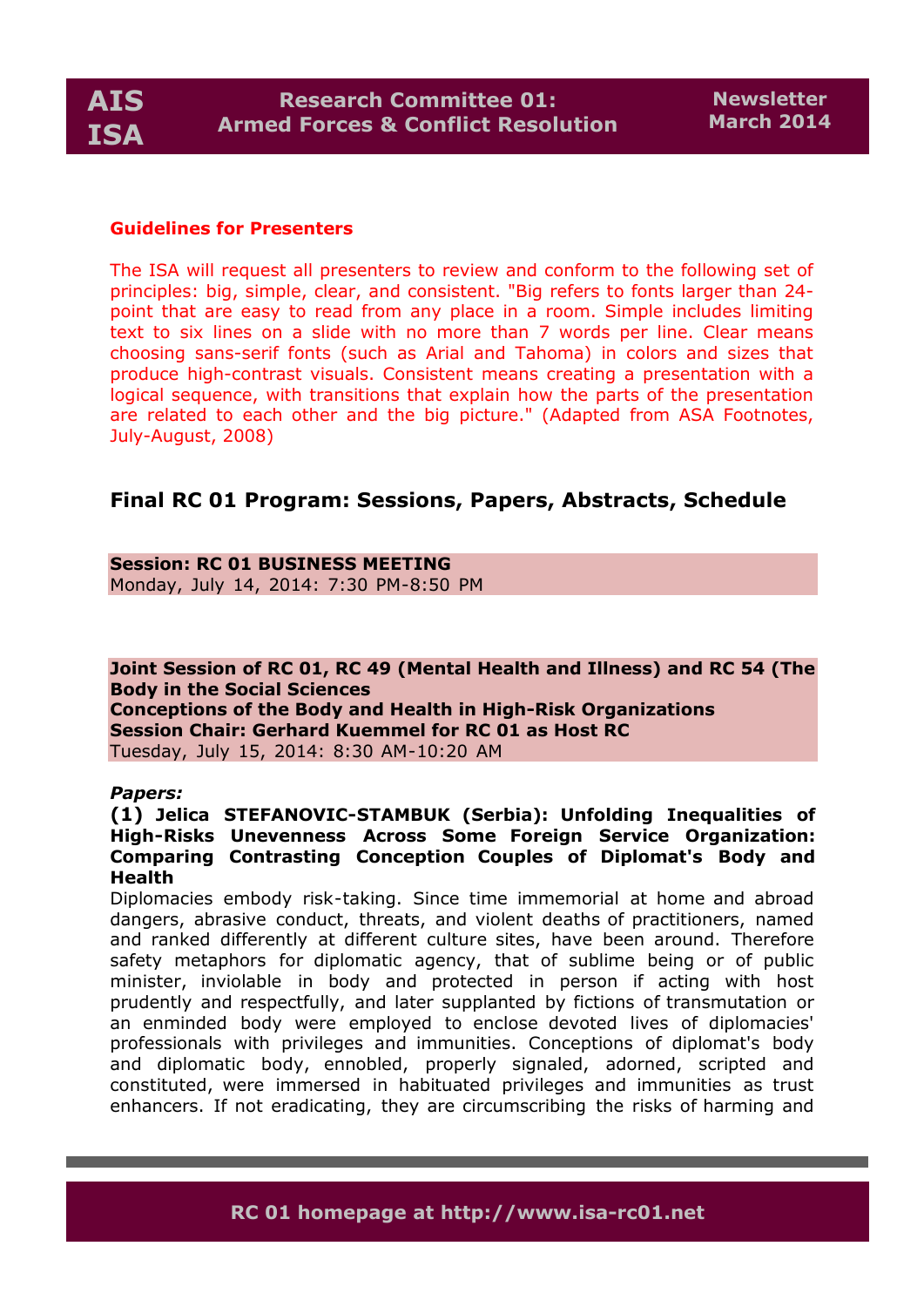# **AIS ISA**

# **Research Committee 01: Armed Forces & Conflict Resolution**

abusing serving diplomats of unequally resourceful, inclined and powerful sovereigns. During recent decades widening Inequality in governance of stability and change globally and locally, deepening proclivities for exclusionary management of intermestic affairs and rising dissatisfaction, sometimes humiliation of contestational affiliations thereof, slowly eroded risk reducing effects of privileges and immunities at certain sites. Particularly exposed to heightened risk are diplomats of several countries, more in some regions less in others. Out of such concerns, the US Foreign Service, most affected by high-risk unevenness, has venture into reconceptualizing diplomat's body and health. Coupled conceptions of diplomat representational body fortressed in posts, armored and motorcade and transformational body at difficult career wise outposts, with hardship bonus pay, got an addition. Foreign Service, prompted by violence, terrorism, hosts inability or unwillingness to provide security and the missions' physical security platform beyond the State's established standards conceptualized the high risk and the high threat resilient diplomat body. Conceptualizations are legally enacted with relative budget appropriation for the fiscal year 2014.

# **(2) Kevin MCSORLEY (UK): Visceral Militarism: Embodiment, Intensity and Experience**

This paper provides a critical reconstruction of the notion of militarism that is particularly attentive to how militarism is specifically *embodied* in specific corporeal dispositions, structures of feeling, bodily performances, and sensory practices that are located both within militaries and beyond. As such, it attempts to move beyond a cognitivist understanding of militarism in terms of an explicit system of militaristic attitudes, values and beliefs to trace a more embodied and affective genealogy of militarism that emphasizes the often unconscious, corporeal and sensory practices through which war-preparedness and military valorization is *felt* to be normal and desirable, through which militarism becomes assumed, and unexamined, as an 'abstract social norm [that] may inhere within the deepest fibres of our bodily being' (Shilling 2007: 13). Drawing upon empirical analyses of contemporary phenomena ranging from the growth of 'British Military Fitness' as a popular leisure pursuit in the UK, the technologies of affective captivation of immersive military video gaming, and the intimacies and intensities of helmetcam footage recorded by soldiers in the ongoing conflict in Afghanistan, the paper highlights multiple practices of corporeal and sensory militarization that travel beyond traditional sequestered sites of classical military discipline, reshaping the wider sensorium and bodily pedagogics and projects in numerous domains of everyday social life. As such, the analysis emphasizes how desires for neoliberal selfactualization, thrill and bodily transformation increasingly articulate with wider military imperatives and corporeal practices to produce specific contemporary forms of embodied, voluntaristic and individuated militarism. The paper concludes by discussing the importance of locating these particular visceral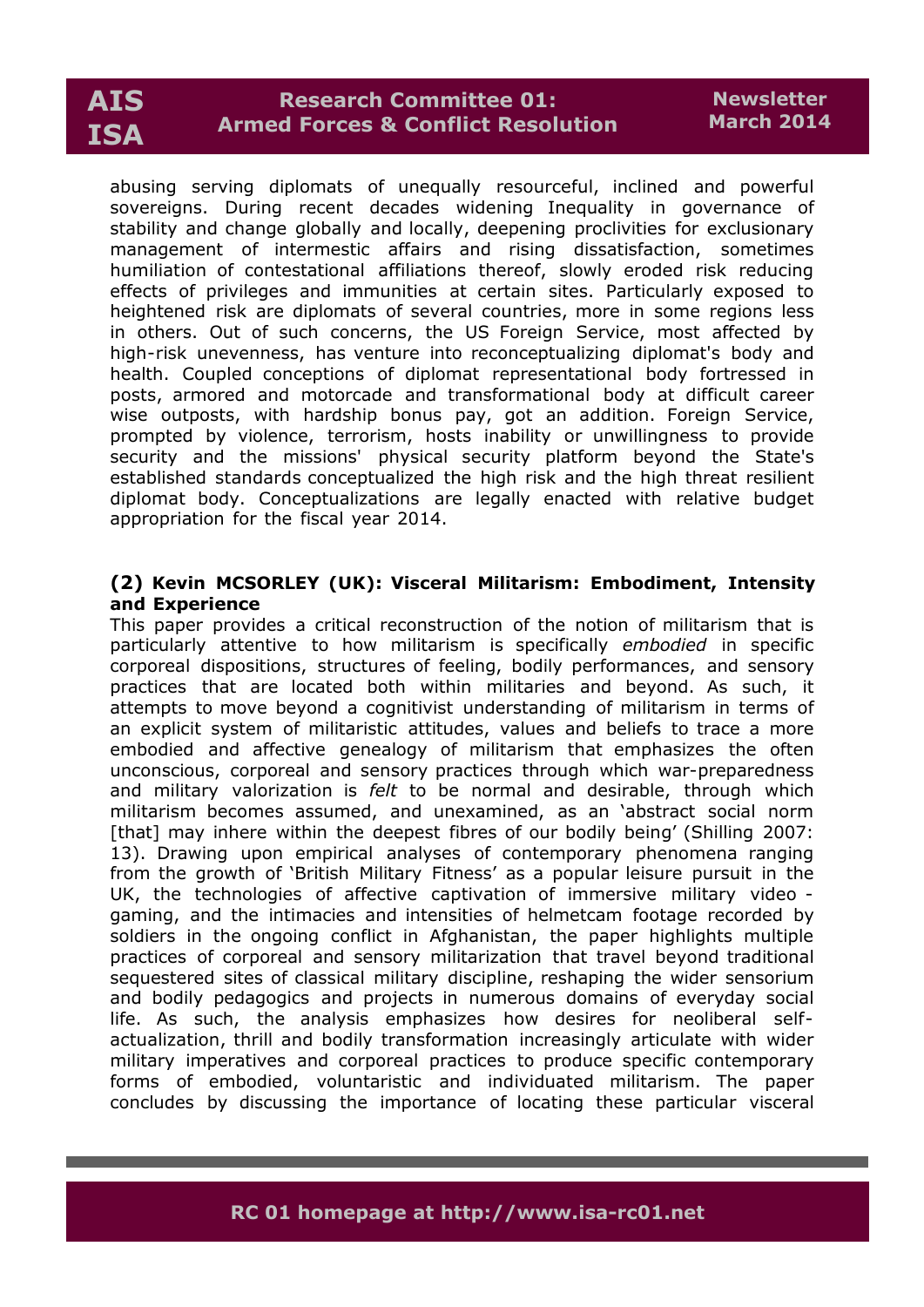

militarisms with reference to shifts in the modes of embodiment, somatic apprehension of the world, and deterritorialised flows of affective experience associated with contemporary transformations in warfighting.

### **(3) Tadeu BAPTISTA, Letícia E SILVA, Sissilia VILARINHO NETO, Carolina ALVES, Ana Paula SILVA and José Pedro ALVARENGA (Brazil): The Body in the Brazilian Congress of Sports Science**

This text shows partial data of an exploratory bibliographic research, in which the objective is to identify the principal conceptions of body, aesthetics and health into the scientific production of Thematic Work Groups "Memory, Culture and body" And "Body and Culture" in the CONBRACE, from 1997 to 2009. Quantitative data had been collected from the Annals of the Brazilian Congress of Sports Science (CONBRACE). The focus from the survey was the Thematic Work Groups (TWG) "Memory, Culture and body" And "Body and Culture", and it was considered the production since 1997. Partial results have been shown. Of all the pieces of Work presented in CONBRACE, it had 625 proceedings; 312 in the specific TWG. From the total, 171 were in the TWG Memory, Culture and Body and 141 in "body and Culture". It identifies the increase of proceedings from 1997 to 1999. In the TWG "Memory, Culture and Body, there is a decrease from 1999 to 2003. The proceedings also decrease in the TWG "body and Cultures" in 2009. Of the Selected Works, 97.73% has the keyword body, 17.05% aesthetics, and 9.66% health. The FURN (Federal University of Rio Grande do Norte) was the institution that presented most part of Proceedings in the TWG, moving the knowledge production to the center South-Southeast, becoming the most important center of knowledge production in Brazil around this theme. The research is still in its initial phase, but it is possible to understand the ways, clippings and focuses on how the education is expressed in body, health and aesthetics conceptions in the TWG's productions and its implications to physical education teachers' formation.

# **(4) Sissilia VILARINHO NETO, Letícia E SILVA, Tadeu BAPTISTA, Ana Paula SILVA, Carolina ALVES and José Pedro ALVARENGA (Brazil): The Discussion about the Body Between University Teachers: A Case Study**

The debate about the concepts of the body is justified by the fact that the noviciate is a key element for the formation of the body conception of undergraduate students, this is the first step to consolidate how to think and act in different fields. We aim to discuss the conception of body from teachers of a philanthropic University of Goiás. The research is a cross-sectional study of a descriptive nature. Made sure a case study with a questionnaire developed and validated specifically for this study. Was distributed approximately 20 questionnaires and one teacher refused to answer. The study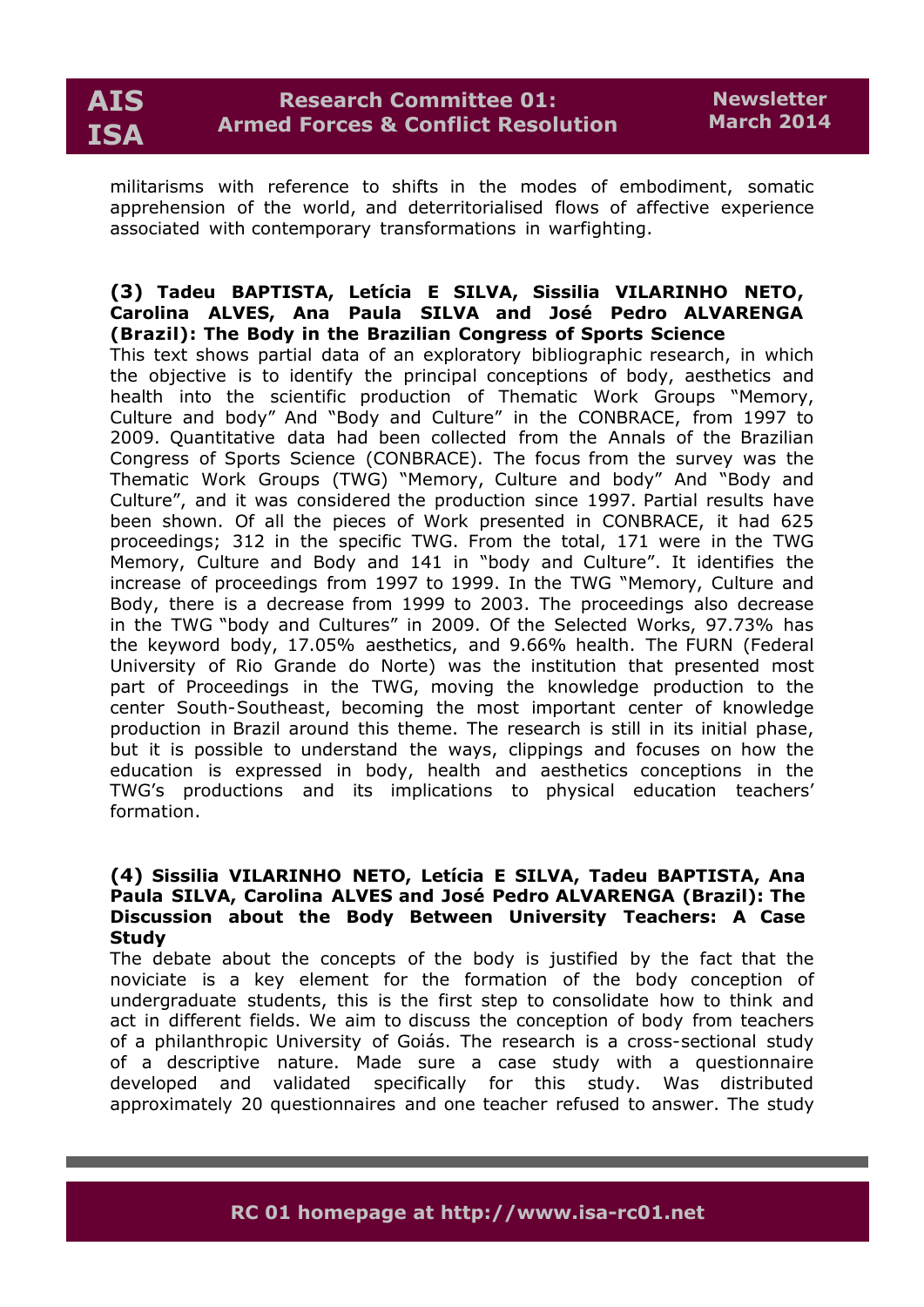# **AIS ISA**

was approved by the Ethics Committee of the PUC Goiás under No. 1256/09. Identifies the fact that 26.7% of teachers working with sporting activities, 40% with the humanities, and 33.3% with the area of biology. About the body conceptions that prevail among teachers, nine replied the question, 66.67% consider the body as a machine, or as a organism, comprising separately from other components. Was also questioned whether teachers read authors who discuss the issue, 88.9% of teachers mentioned have already read. Was also asked if teachers talk about the body in their classes and again 88.9% said yes. The completion marks the fact that teachers' conceptions of body can be considered traditional, since there was no overcoming the dualism of body and soul, or the condition of a body "thing" (machine or organism). This conception among university teachers can affect the thinking about the subject among academics, fact that is shown by other researches.

# **(5) Asif SIDDIQUI (China): The Democratic Peace Debate: Theory and Fact**

The concept of a Democratic Peace (DP) is a major theoretical strand within International Relations (IR). Depending on precisely how democracy is defined, the number of wars between such states over the last two centuries varies from zero to a handful. Moreover, democratic states have never fought on opposing sides in a general war involving all, or nearly all, the great powers. Such a record cannot be claimed by any other form of government – monarchies, Communist and authoritarian states have all fought against one another. The only zone of peace that is grounded in a shared political system is that of liberal democracies. In a field in which there are relatively few empirical regularities of even modest strength, scholars were energized to validate or invalidate the findings. Thus, DP provides an almost perfect focal point to grapple with contentious issues involving theory in IR. First, DP will be differentiated from the liberal (or Kantian) peace, a concept with which it is often conflated. Second, the main debates about theory within IR that DP helps to illuminate will be discussed. These debates can be categorized as follows: 1) Rationalist vs. Reflexivist (paradigm debate); 2) Quantitative vs. Qualitative (methodology debate); and, 3) Methodological Unity vs. Methodological Pluralism (philosophy of science debate). Hence, concerns about theory-building in IR (as reflected through DP) are delineated: defining variables, confounding of variable effects, and fleshing out causal mechanisms that connect the variables to each other. The position taken here is that methodological pluralism is a pre-requisite and, furthermore, such a flexible and wide-ranging approach should also prove highly beneficial for delineating real-world connections.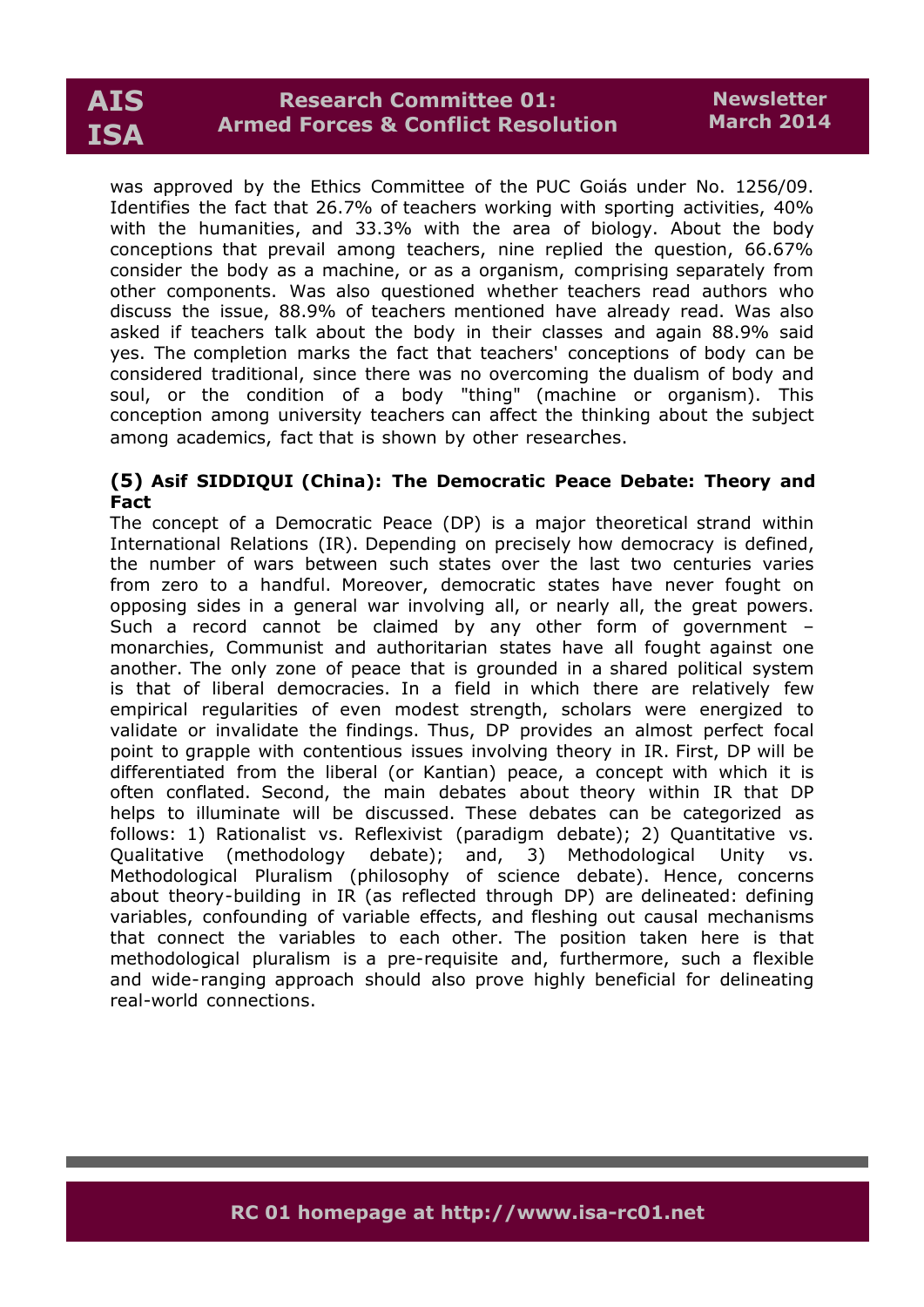### **(6) Rebecca SCHIFF (USA): Nato's Quest for Greater Operational Effectiveness: Concordance Theory and Civilian-Military Personnel Relations**

Many defense organizations are comprised of both military and civilian personnel working in partnership towards the realization of defense goals. Civilian personnel in defense organizations often work closely with their military counterparts. The issue of civilian-military personnel collaboration *within* defense organizations is an important issue that affects both operational and organizational effectiveness. Personnel collaboration also has significant impact on civil-military relations theory. Civilian and military institutional separations have been the hallmark of the civil-military relations field since the post- World War II era. Focusing on the need for greater collaboration among civilian and military personnel in defense organizations challenges the traditional focus on separation. Objective civilian control does not exist at all levels of the civil-military relationship spectrum. The reality is that civilmilitary relations may call for broad institutional separations *as well as* more fluid and collaborative roles within defense establishments. Personnel relationships in defense organizations, often warrant more integrative dynamics and directly affect the development and execution of military strategy as well as operational and organizational effectiveness. Enhancing collaboration between military and civilian personnel points to a theoretical model, such as concordance theory, which embraces broader institutional separations as well as cultural conditions requiring more flexible civilian and military relationships. This presentation is created within the context of a NATO Human Factors and Medicine Research Task Group (HFM RTG-226) and a cross -national survey initiative.

# **(7) Nadja DOUGLAS (Berlin): Societal Control of the Armed Forces – New Criteria for an Old Framework**

Although the primacy of the political has incontestable manifested itself in established democracies, the question of the control or oversight of the military by civilian actors proves to be as relevant as ever before. However, the executive power as point of reference in a mostly self-referential civilmilitary-debate is of limited explanatory value today. Holding not only national security structures, but also the "guardians of the guardians", accountable is the task of an emancipated civilian side that encompasses a broader than usual understanding of civilian expertise. This submission seeks to deconstruct the limitations of prevailing civil- military relations concepts based on new criteria and a methodology that widens the focus of inquiry by drawing on a cognitive-interpretative approach (exploiting data from problem-centred interviews with grassroots actors). The aim is to show how actors have changed or been integrated into the debate on security and defense in response to altering institutional frameworks.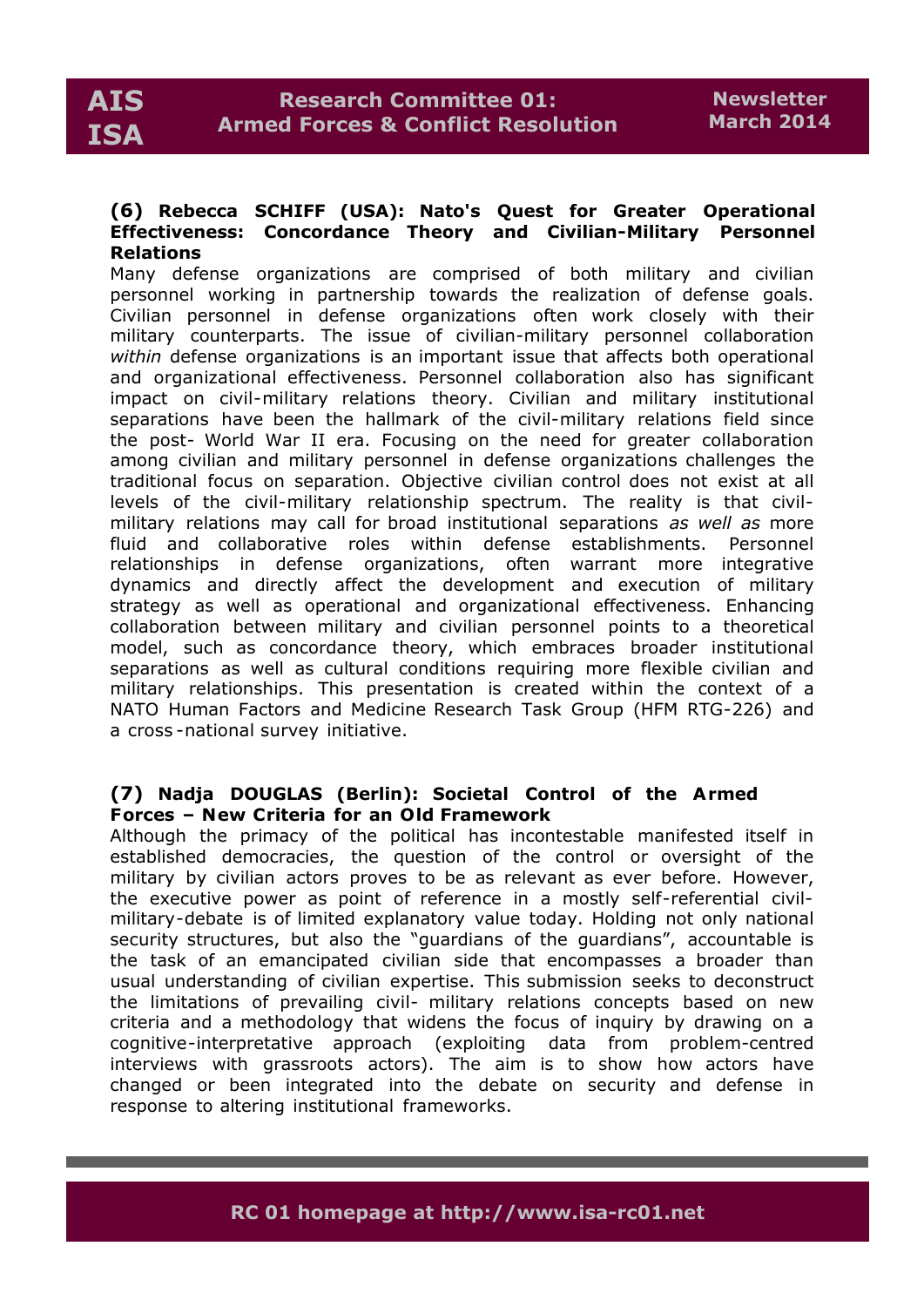# **(8) Ian LIEBENBERG & Francois DE WET (South Africa): Conflict and Economic Consequences: Comparative Notes on "Going to WAR"**

Wars are beneficial some argue. Wars are costly others argue. Some experiences prove that technological development in warring situations (may) have positive spin offs later on. Wars can be simultaneously costly and beneficial others argue. Some suggest that being a victor in one war can create a psychosis or collective social memory that propels the victorious state/nation into long term militarist adventures that eventually leads to its downfall. Against this background we are discussing four case studies. This paper explores in some detail four economies in terms of preparations and consequences during the Second World War, namely that of Nazi Germany, the UK, the USA and South Africa. A look is taken at the economic state of these countries before the war, preparing for war, economic developments during the waging of the war and the socio-economic and political outcomes. It concludes with some lessons learnt and pointers for the future. In our conclusion the reader may find in his / her own deduction that going to war – even if coming out victorious – may be far costlier on the long term than we tend to think.

**Session: Methodological Challenges in the Study of the Military, Part I Session Chairs: Helena Carreiras (Portugal) & Celso Castro (Brazil)** Monday, July 14, 2014: 10:30 AM-12:20 PM

# *Papers:*

# **(1) Kevin Burgess (UK): Rational for Widening the Research Paradigms in Defence Environment**

To date, a large amount of the research conducted within defence organisations has been restricted both in terms of the research paradigms employed and the content areas covered. The paradigms privilege investigations of actions carried out by uniformed military. This paper will argue that the imposition of the neoliberal agenda on most defence organisations has resulted in a civilisation and privatisation of defence. The consequences of this imposition have been so profound as to have altered the very way in which the military can conduct war. As will be demonstrated in the paper these changes in turn also warrant a change in the nature and frequency of the research paradigms used. The present reality is that the pace of reforms has outstripped the ability of researchers to stay abreast of these developments let alone to engage in sound, explanatory, theoretical development. Researchers have been further hampered by the predominant use of research paradigms and methodological approaches ill-suited to investigating the complexity of these developments and in particular the social systems involved. Examples drawn from Iraq and Afghanistan will be used to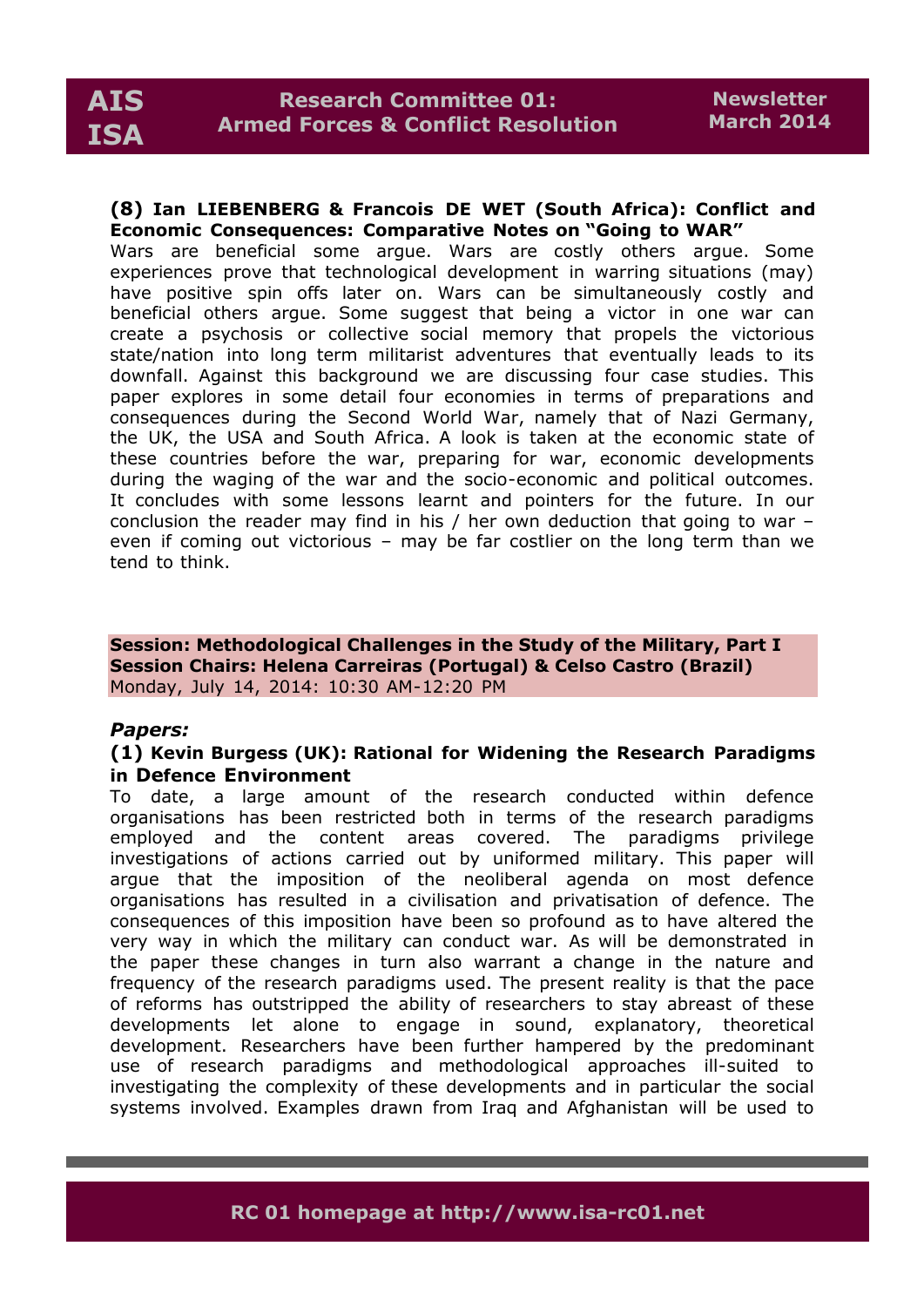

demonstrate the limitations of existing research approaches to meet the current and future challenges associated with the ongoing nature of defence reforms and transformations. Emerging topics which are explored to justify a change in research approaches include the blurring of boundaries between and military and its suppliers; the increased dependence on contractors to generate military capability in the battlespace; and the raft of unresolved moral and ethical dilemmas as well as the jurisdictional nightmare that has followed as a result. The overall aim of the paper is to demonstrate why different topics require different research approaches.

### **(2) Cristina Rodrigues da SILVA (Brazil): "If You Were a Man, You Would Be a Captain": Observations, Strategies and Experiences of a Woman Anthropologist among the Military in Brazil**

This presentation aims to explore the relationship between the researcher and the researched perceptions in ethnographic approaches of the military in Brazil, showing methodological features and general practices in this field, together with observations from my own background and experiences of research in military organizations from southeastern and northern parts of the country. The way the military reality is classified and arranged is, to some extent, revealed in contacts between anthropologists and military personnel which are initially marked by the experience of the anthropologists' perception as "civilians", i.e. "outsiders" of the "military world/environment". There are a lot of positions and relations being built and acquired in the development of research, that refer to the poles "military/civilian", and that, far from being fixed categories, reveal themselves as relational and contextual regarding the role of the researcher. By addressing issues such as women in the Armed Forces and military families in my studies, this paper aims to compare the entry in the fieldwork into units that are military academies in relation to other garrisons, as border platoons in the Brazilian Amazon. I will present the strategies for approaching and contact, positions acquired in the research context (experience as a researcher, woman and "friend of the Army") and extend the reflection to the gender issue that permeates my research trajectory.

# **(3) Esmeralda KLEINREESINK (The Netherlands): Truth and (Self-) Censorship in Military Memoirs**

Sometimes it can be fairly difficult for outsiders to gain access to the military field. However, there is a rich source on the military that is readily available for every researcher: military memoirs. This source does provide some methodological challenges, nevertheless. One might wonder about the reliability ('truth') of these autobiographies and whether their content is affected by the fact that these books are prone to official censorship by the military in order to preserve operational security. This study shows that truth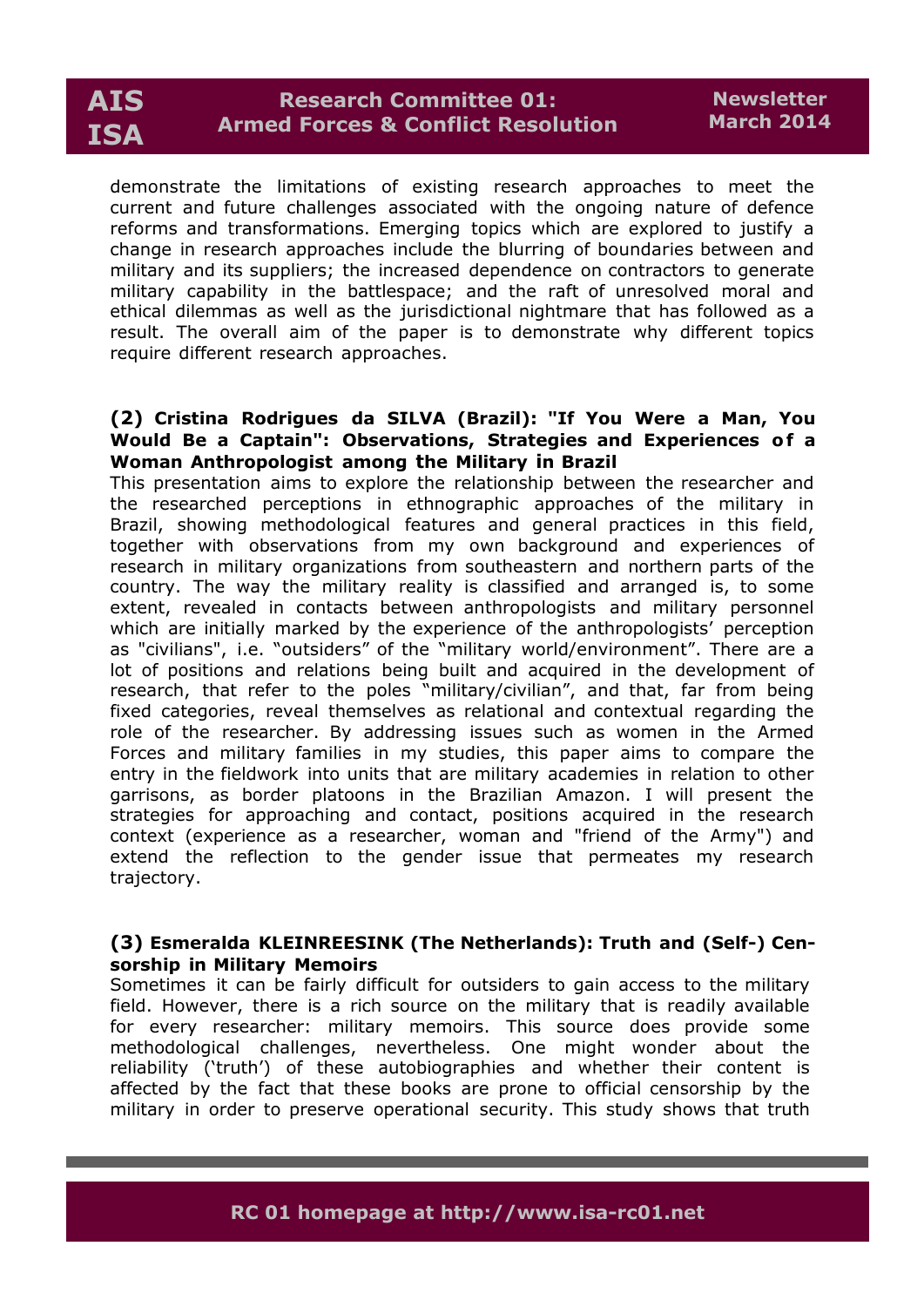# **AIS ISA**

# **Research Committee 01: Armed Forces & Conflict Resolution**

and (self-)censorship are not only a concern for researchers, but also for military writers themselves and it gives insight into the way soldier-authors deal with these issues. This study provides concrete quantitative data based on all military memoirs published between 2001-2010 dealing with Afghanistan experiences from five different countries (UK, US, Canada, Germany and the Netherlands). The majority of soldier-authors make some kind of truth claim (either in the form of a subjective or objective truth) in their books that they also substantiate. Books published by traditional publishers do so significantly more often than self-published books. At the same time, military authors also frequently admit to some form of selfcensuring, especially anonymising names is an often mentioned method. So truth claims and self-censorship do go hand in hand. From each of the countries studied, at least one author mentions being actively censored by the military, but most don't even mention it, making censorship a common military feature, that is almost normal for military writers. Making truth claims, mentioning being censored, or self-censoring do not influence the kind of plots these authors write either in a negative, or positive way.

# **(4) Olga NOWACZYK (Poland): Emotional Work during Biographical Research: A Researcher's Personal Reflection of the Researcher's Experience**

Social researches are entangled in experience of researchers, who are emotionally affected by the work that they do. Particularly, in qualitative research researchers' engagement could influence the results. During the biographical interview the researcher faces many difficult situations. So it is in my case. In my biographical research with veterans I am often in a difficult emotional situation. I am going to refer how I manage with this problem and provoke methodological discussion in that field. Biographical interviews require hard emotional work of researchers. Therefore in my paper I take a distinct approach to provide a personal account of my experiences of doing emotional work while conducting my postdoctoral fieldwork. To add context, my research focuses on biographical interviews with Polish former soldier of the military operations in Iraq and Afghanistan. In my research I define this social category as veterans because respondents identify themselves as such, too. Thus, through collecting stories, the research seeks to explore experiences and understandings of former soldiers wounded and injured on mission abroad, both in terms of these constructions, and the ways in which people manage and negotiate them. My paper focusses on two ways of biographical research reflections. Firstly, on the considerable emotional challenges encountered during the research process and the ways in which these were managed through both successful and unsuccessful coping strategies. Secondly, I detail the ways in which my identity and biography impacted upon this emotional work and my relationships with participants. In order to embody such discussions I use excerpts from my own research diary and quotes from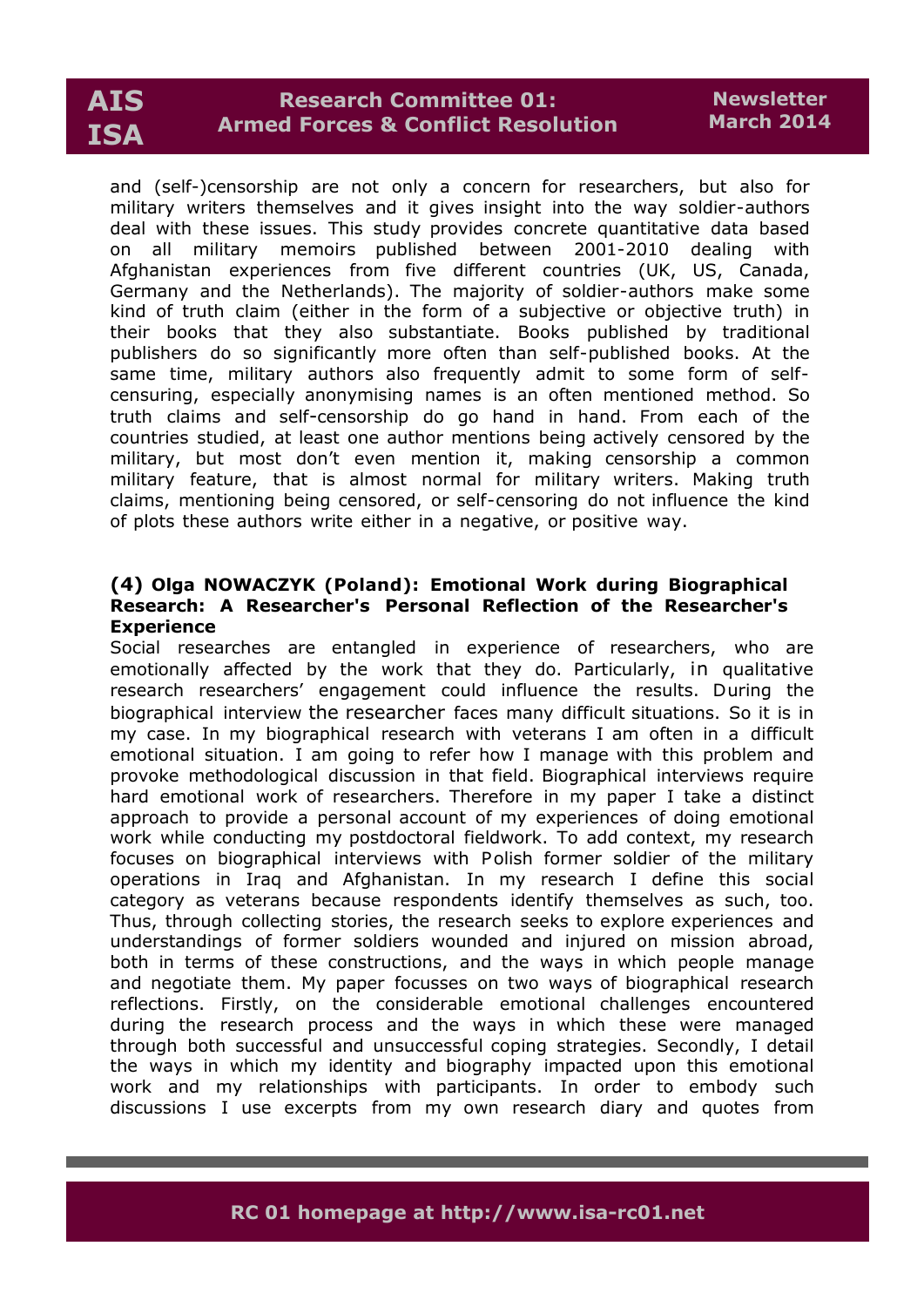

participants. The conclusions in my paper concern the ways in which we, as the community of researchers, can do more to share our research experiences with each other for the benefit of ourselves and our work.

### **(5) Claude WEBER (France): Lessons Learned about Different Experimented Researcher Positions within the Military Organization** This paper will focus on ethnographic methods used to analyze military organisations and groups and, more precisely about immersion which has been – and still his – a privileged tool use during my research within military universe during the last twenty years. Four positions will be questioned. A first one, as member of the Army when I was drafted and when I realised my very first research in order to complete my master's degree (study about incorporation and instruction of a draftee). A second one, one year later when I was a researcher completely outside the institution. A third one, as a PhD student financially supported by the French MOD but also in a technical way to realise my immersions in the Army, in the Navy, in the Air Force and in The French Gendarmerie. At least, my current position as a researcher and a teacher on secondment from the French University within the French Military Academy of Saint-Cyr where I conducted a research on the socialisation processes of the French Army officers through a class of cadets. Each one of those positions presents its own advantages or disadvantages, inevitably associate to the intelligible dimension of each study produced. The presentation will consequently stick to consider aspects which appear to me as most important: those relating to the posture of the researcher and his statute; those of the delicate question of distance and the differences between the «participating observation» and the «observing participation»; those correlated with the challenge of restitution and the significant stage of the writing with a possible self-censorship; those still of the tricky question of the researcher's identity in a male dominant universe; etc.

### **(6) Celso CASTRO (Brazil): Doing Research on the Brazilian Military: The Experience of Social Scientists**

During the 1970s and 1980s, a group of Brazilian social scientists dedicated themselves to studying the role of the military in Brazilian politics. The political importance of this theme was obvious: starting with the military coup in 1964 until the transition to a civilian president in 1985, the military remained in the center of political power in the country. This group of researchers wrote scholarly works that would become fundamental references for the establishment of a field of military studies in Brazil. Furthermore, in the following decades, they also played important institutional roles, creating research groups and serving as interlocutors with the Armed Forces and, beginning in 1999, with the Ministry of Defense. This paper, based on oral histories' interviews, discusses the political and academic socialization of these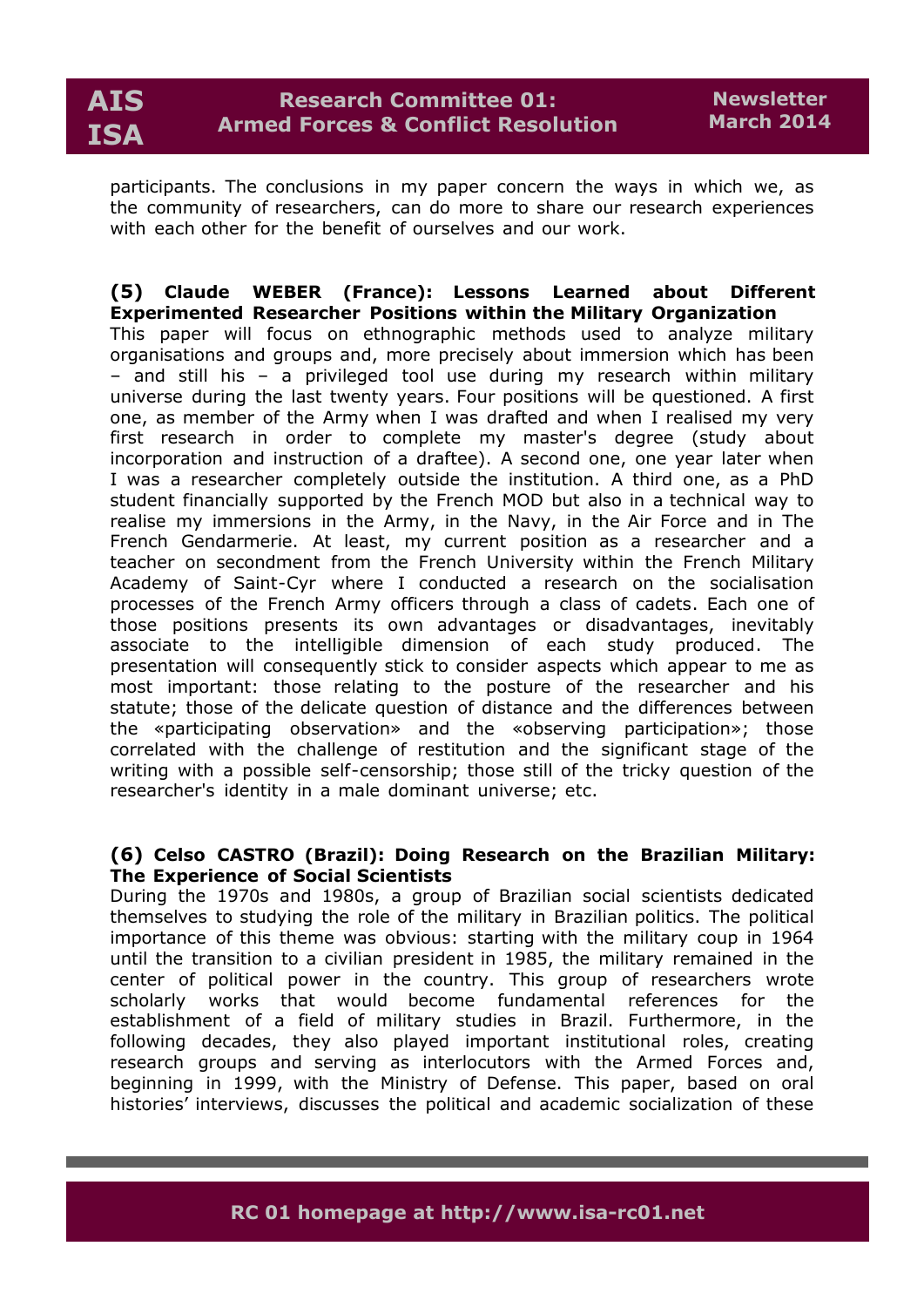

social scientists and addresses questions such as: How did they become interested in military studies? What conditions did they face regarding access to research sources? What was their interaction with the military? What was the impact of their work and what reception did it receive?

# **(7) Dana KACHTAN (Israel): From Bottom-up – A Micro-Methodological Examination of the Military**

The aim of this paper is to deepen the discussion of the micro-methodological examination of the military. Research on the military focuses largely on a macro perspective, examining mechanisms, structure and policies. In this paper I wish to emphasize the importance and contribution of micro research, which focuses on the individuals rather than the institution; examining their experiences, understanding and interpretations. Based on a qualitative research study, utilizing a semiotic-interpretive approach which is well-suited to examining the subjective point of view, I argue that the interpretations and experiences of the soldiers are a central means for understanding the structure, the mechanisms and processes in the military. By focusing on interviews with 60 combat soldiers who served in two infantry brigades in the IDF (Israel Defense Force), I wish to illustrate the role of individuals in creating and perpetuating the structure, culture and mechanisms of the military as well as in challenging them. Focus on the role of the individuals, rather than the institution, enables us to examine not only how structure and culture are maintained and reproduced through formal policy, but also how they are created and formed by the soldiers, through their practices, without the external supervision of the army. The contribution of a micro perspective is, first, to stress that mechanisms operate not just top -down but also bottom-up. Furthermore, the study illustrates how social categories, such as ethnicity and gender, are preserved and perpetuated not only by institutional mechanisms, policy and structure, but also by individuals through the ways they perform. Finally, by emphasizing a micro perspective I do not ignore the important role of the organization, but rather emphasize an additional point of view in military methodology.

**Session: Methodological Challenges in the Study of the Military, Part II Session Chairs: Helena Carreiras (Portugal) & Celso Castro (Brazil)** Monday, July 14, 2014: 3:30 PM-5:20 PM

### *Papers:*

**(1) Nina RONES (Norway): Figurational Sociology and Multi-Sited Ethnography**

According to Norbert Elias (1978), human beings can only be understood in figurations. Figurations refer to groupings and networks of interdependent

**RC 01 homepage at http://www.isa-rc01.net**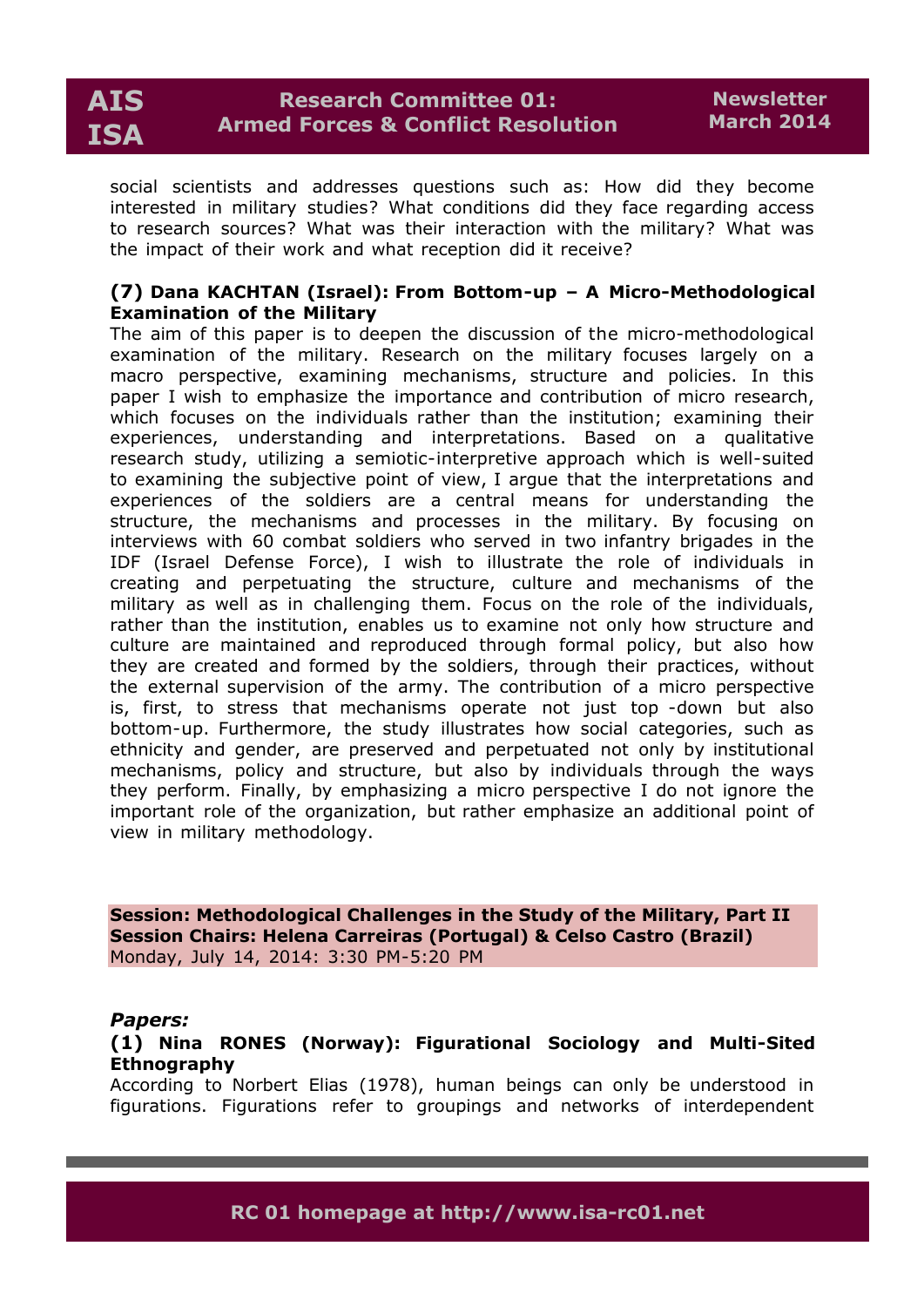# **AIS ISA**

# **Research Committee 01: Armed Forces & Conflict Resolution**

individuals with shifting and asymmetrical power balances. What happens within one group of individuals may be dependent on actions or phenomenon in connected groups of individuals. This perspective challenges the traditional single-sited ethnography. In an attempt to take into account some of the methodological consequences following from Elias' figurational sociology, I designed my study of male and female's military identities as a multi-sited ethnography. For 13 months I yo-yoed back and forth between different sites linked to the Norwegian Army's Non-Commissioned Officer (NCO) education. The purpose of this paper is to discuss whether the multi-sited ethnography helped me to uncover the dynamics behind observed gender trouble and conflicts amongst male and female Cadet NCO's in the Medical Battalion. The Medical Battalion was hallmarked with a high number of women. It will be argued that the method abled me to reveal how discourses on the "feminine" Medical Battalion in other military fields caused a struggle for respectable male and female identities in the Medical Battalion, which again caused internal conflicts and bullying amongst the male and female medical NCO's.

# **(2) Artur BOGNER (Germany): Analysing Real Conflict Scenarios Empirically – Experiences from Ghana and Uganda**

Armed conflicts are phases or processes of armed escalation within much longer (and often large-scale) social processes, parts of much wider synchronic and diachronic contexts that may be conceived of as "dynamic systems", "figurations" or "self-organizing" processes – including long-term as well as shorter-term processes. Their analysis is essentially identical to the investigation of socio-cultural structures under specific perspectives, especially regarding the chances of armed collective violence and fluid and multipolar balances of power (between diverse centres of social power and various makers and executors of conflict management or *violence management* respectively). This paper by a figurational sociologist will discuss the methodology of investigating and forecasting real conflict scenarios empirically with a focus on practical research practice and with regard to the relations and combination between qualitative and quantitative instruments, thick and 'wide' description, different models of causation (and the historical-social world) and between disparate concepts of so-called micro- and macrosociology. The research settings of northern Ghana and northern Uganda, and comparisons *between and inside* these regions may serve well to illustrate the difficulties and challenges of analysis and forecasting that are interrelated to the complexity and highly dynamic nature of conflict figurations – with regard to quantitatively and qualitatively problematic data bases and contested concepts and methodologies. They may also serve to show the opportunities for sociology and comparative research that are connected with empirical conflict analysis and the study of real conflict scenarios. The paper will argue that in order to exploit these opportunities numerous preconceptions and dichotomies in the social and cultural sciences need to be overcome – e.g. the divide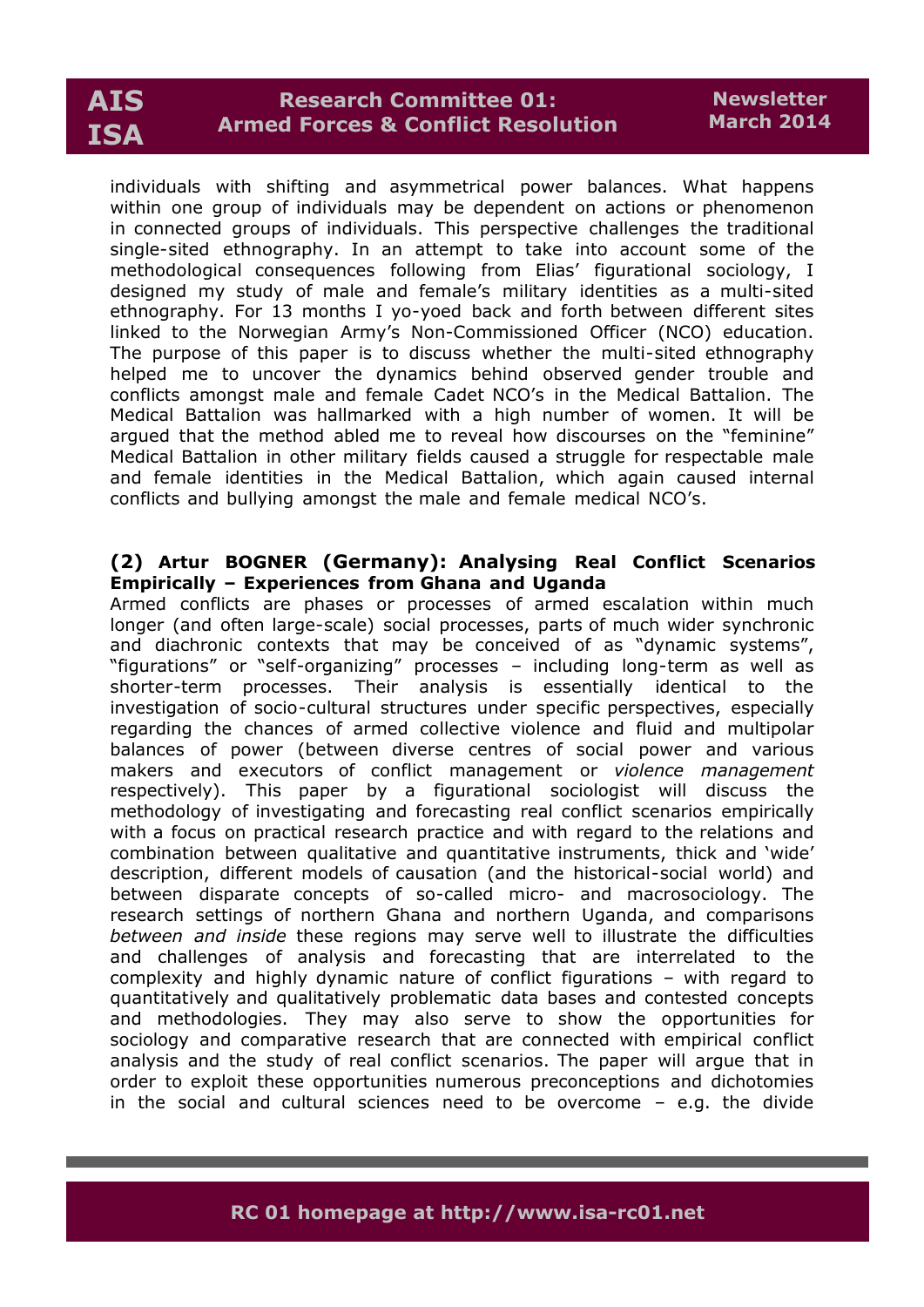between macro - und micro-sociological concepts, and between sociological, historical, political-science and ethnographic methods of data collection and analysis.

# **(3) Peter TAMÁS (The Netherlands): When Are Interviews Good Enough? A Reflection on Threats to Retrospective Methods Posed By Automaticity and Performativity**

Research on respondent performance in the research setting and on automaticity in human cognition directly challenges the validity of interviews. Interviews, however, efficiently produce what looks like rich, relevant data and they are particularly appealing when studying complex work in difficult to research environments. This paper looks for evidence of the practical relevance of performativity and automaticity in transcripts of interviews with civilian and military staff just returned from their rotations in a reconstruction mission in a (post?)conflict environment. Re-analysis of these interviews suggests that that the validity of retrospective methods may degrade rapidly as complexity increases.

# **(4) Stefan BECK (Germany): Studying Military Missions Abroad - An Analysis of Debates i n the German Bundestag**

The participation of an army in an international military operation abroad cannot always be explained just by causal relations. There are many studies regarding operations like these that rely their analysis on economic interests or humanitarian aid. However, an objective causality of social interactions cannot be assumed. It can be supposed that a response B is not the consequence of a uniform response to a trigger A. B is rather constructed through different interpretations and different solutions to a dominant discourse about trigger A. That's why it is particularly important to analyze the creation of this discourse on the part of the decision makers. Thus, I assume that there is more than ", realist argumentation" to explain the reasons why an army participates in an international military operation. The aim of my paper is to present you an analysis which combines a discourse theoretical approach with a qualitative method originating in social research. My research materials are video recordings of plenary sessions of the German Bundestag with relation to my chosen case. My focus is on piracy and especially the contribution of the Bundeswehr to Operation Atalanta. On the one hand, my work aims on linking security policy with a strictly qualitative method and on the other hand on generating new knowledge about debates at the German Bundestag. By analyzing these debates I am able to that there are more strategies to legitimize foreign missions of the Bundeswehr than economic interests, security threats, humanitarian aid or loyalty to an alliance.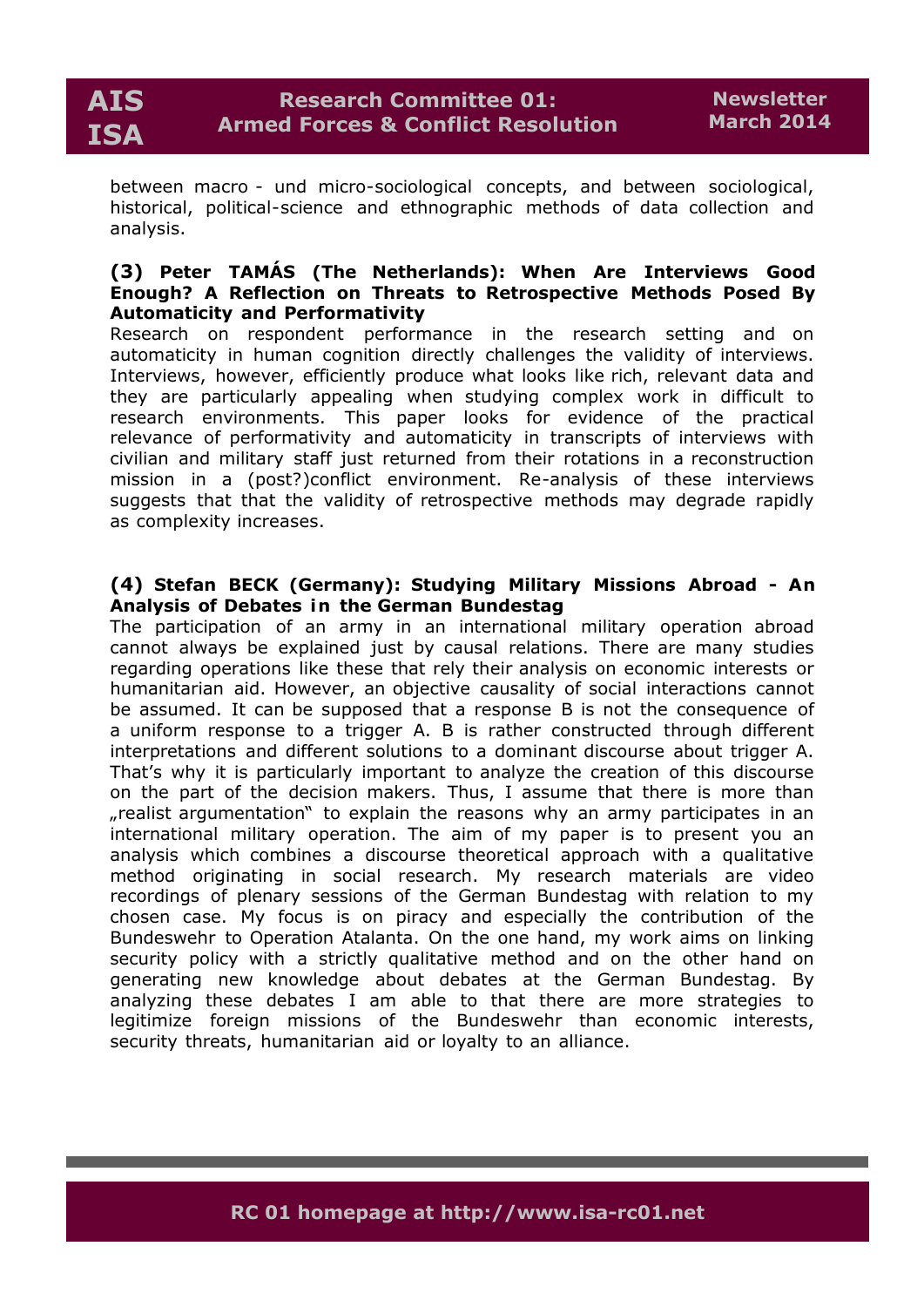### **(5) Marcin SINCZUCH (Poland): The Focus Group Interview as a Research Method inside the Military**

In the proposed paper I would like to focus on the several dimensions, as shape, establishing and duration of relationship between different groups in the military institution perceived in the context of chosen research methods. The starting point of the paper is the reflection on the use of Focus Group Interview as a tool for qualitative research in the Polish Armed Forces. The history of use of FGI starts in military studies in Poland begins in the mid-1990s. FGI as a method was used in the research mainly focused on the issues of women in the service, conscripts and lowest rank professional soldiers. The social process, that is activated as a result of use of FGI includes the re-creation of social relations and identity construction in the group of respondents of given kind. In the case of marginalized target groups, the situation of research creates an friendly environment, where the process of building a positive group-definitions appears. The reality of the research and its consequences may form the forum for the subordinated and/or marginalized group in the institution. In this context it influences the social actions and processes inside the institution, finally affecting the organizational culture of the military.

# **(6) Alicia PAYA Y PASTOR (France): Doing Social Sciences on the Military Field: A Special Operation?**

The purpose of this paper is to analyze the production process of scientific knowledge on the military and to reveal the complex and diverse relations – and their effects – between

- the researcher and the military staff he or she is studying (depending on the social background, the age, the gender, the academic level and the military socialization of the former)
- the researcher and the military institution (understanding of the functioning of the hierarchical organization and its values)
- the researcher's academic environment (university or think- tanks affiliations) and the armed forces

The present paper aims at giving a thorough understanding of the complexity of the researcher's social position during his/her social sciences investigations in the army. It is based on a personal experience as a Ph.D Student working on the French Land Forces. Being at the same time a female Ph.D Student in political sciences working on the French Army, a junior academic and a reservist who enrolled as a private and evolves now in a high level headquarters; generates a very particular inquiry context and can be used as an asset if and if only the researcher is fully aware of the consequences of its presence on the military field. This paper will also debate the importance of a personal and physical commitment from a methodological viewpoint and will discuss the opportunity of developing a comprehensive approach based on the simultaneous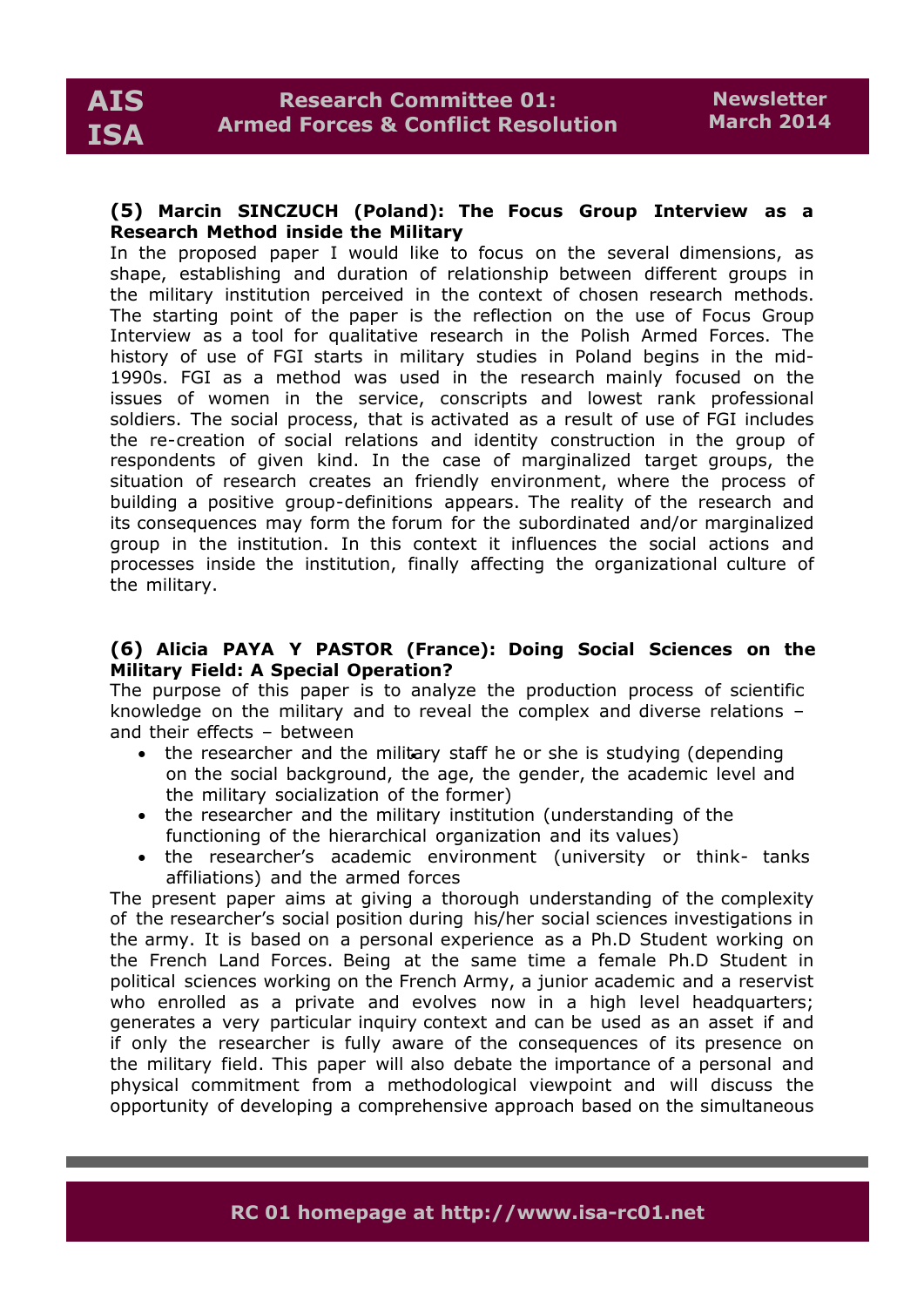

use of qualitative (sociological interviews, ethnographic observation), quantitative (questionnaire inquiry) and comparative methodologies. The usual case-selection problematic will be treated by focusing on a specific population: the French reservists. Lastly, the "specificity" of the army as a special social field that requires specific scientific tools (to gain access, to evolve *in* the institution) will be pondered.

**Session: Recruitment and Retention of Minorities in the Armed Forces Session Chair: Tibor SZVIRCSEV TRESCH (Switzerland)** Monday, July 14, 2014: 5:30 PM-7:20 PM

#### *Papers:*

# **(1) Tibor SZVIRCSEV TRESCH (Switzerland): The Integration of Cultural Minorities in the Swiss Armed Forces**

Due to a high migration rate, Swiss society became more multicultural. This can be also observed by the composition of the Swiss Armed Forces. Besides other governmental institutions the armed forces contribute to the integration for persons with migration background. In an ongoing research project we analyze the impact of the armed forces on the integration of soldiers with a migration background in the Swiss Armed Forces and also in the civil society. Furthermore, we examine if there are differences between soldiers with migration background and those without migration background concerning their motivation to serve in the armed forces. For this purpose we conducted at three different times a quantitative survey in 17 recruitment schools of Switzerland with a representative sample size of about 6000 conscripts each time.

### **(2) Johan ÖSTERBERG & Eva JOHANSSON (Sweden): New Ways of Recruiting – An Evaluation of the SAF Efforts of Recruiting Ethnic Minorities**

The transition to an all -volunteer force in Sweden has meant that the Swedish armed forces (SAF) need to try different ways to recruit personnel. For countries that abandoned conscription, there have almost always arisen recruitment problems. The new direction for the SAF, going from an invasion based defense to a more operational defense force with international focus, puts demands on cultural awareness and language skills among soldiers and officers to another extent than before. In November 2012 the SAF, together with the Swedish Public Employment (SPES) Service, started a joint project called preparatory military training. The aim of this project was to attract 500 individuals with a cultural background from outside the European Union, and language skills in other languages than Swedish and English, to start a 10 weeks long preparatory military training. Preparatory military training aims at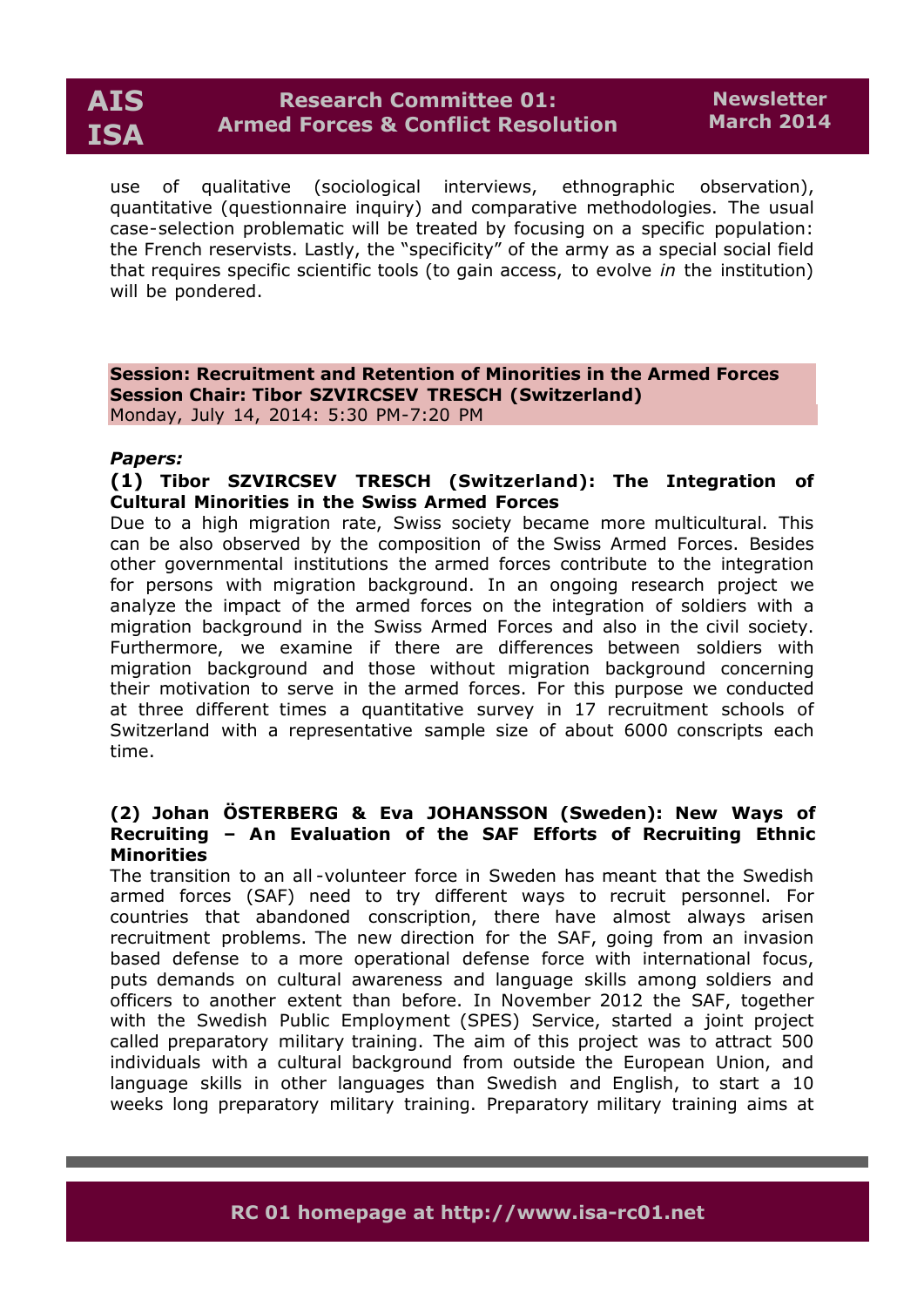

giving participants an insight into how a career in the armed forces would look like, as well as get the opportunity to develop academically. Out of these 500 individuals, the SAF aims at recruiting 300 individuals to start the basic military training in the SAF. All participants live at the military barracks and receive free meals and they are allowed paid travel home four times during the course and are paid activity support from the Swedish Public Employment Agency. Men and women live separately with separate facilities. The SAF and the SPES share 50 % of the education and training at the barracks. Phase two of the project starts in the autumn of 2013 and aims at attracting 300 individuals to start the preparatory military training. The paper assesses the effectiveness of this new and original project.

# **(3) Derek MCAVOY & Kevin Burgess (UK): Career Advancement for Women in the UK Military – Opportunities, Risks and Responses to Gain Acceptance**

The number of females holding senior posts in the United Kingdom's military is around 1% compared to an average of around 30% in the rest of government. This paper reports on a study which sought to examine why the rate was so low using an entrepreneurial lens. As there is a paucity of research on female entrepreneurship in the public sectors and none in the UK military, this study helps to provide some fresh insights into an issue which to date appears to have been intractable. Using entrepreneurial literature, a model was developed to research the potential barriers faced by female officers in the UK military when seeking promotion to the most senior ranks. The model was designed to examine the relationships between institutional and individual determinants in relation to promotional outcomes. These determinants included structure and agency, social capital, homophily, support and how women deploy a series of other strategies to accommodate institutional and network orientated logics and norms to gain promotion acceptability. Semi- structured interviews were used to gather data from 48 female officers and a sample of 5 male officers over a four month period in 2013. Candidates were drawn from a stratified sample at the senior ranks. The overall research paradigm was critical realist. All interviews were recorded and transcribed and then analysed using Miles and Huberman qualitative methodology for coding and analysis of data. The findings from these interviews demonstrated that the interplay between structure and agency played a major role in determining promotion. Factors such as emotional support, conflict resolution, reputation and legitimacy also determined the contextual social capital perceived to be necessary for promotion by deeply embedded bespoke male networks. The originality of this research is in the use of an entrepreneurial framework to examine promotion within a government agency.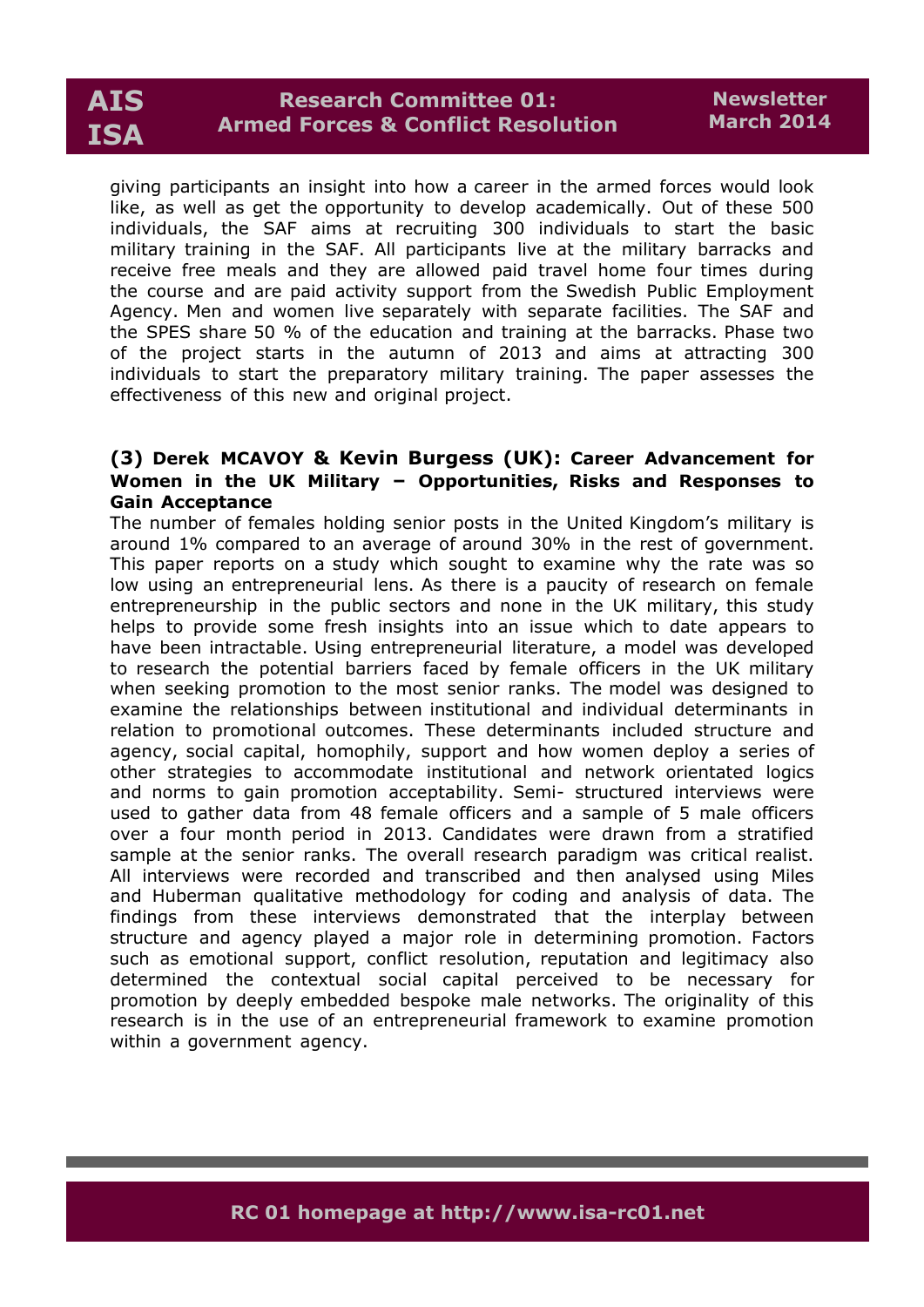**(4) Tibor SZVIRCSEV TRESCH (Switzerland): Satisfaction of Former Employees of the Swiss Armed Forces with their New Work Situation** Two years after the latest reform of 2004 in the Swiss Armed Forces (SAF) a higher number of resignations by the professional members was registered. A qualitative and a quantitative study were conducted to analyze the current turnover situation. The present contribution focuses on the quantitative data of 77 former employees and describes the present work situation of them. The majority of former employees of the armed forces works in the federal or cantonal administration, one third is employed in the private sector. Most of them are successful in their jobs, have managerial positions with more than two subordinates and they did not need further education for their present jobs. The former employees are significantly more satisfied in their new positions, have lower levels of resignation, have more autonomy, are more satisfied with their compensation and perceive more job alternatives available to them than the currently employed military professionals of the SAF. Their attitude towards work is more oriented towards work-life-balance as most of them believe that every employee should have an opportunity to work parttime. In all, the data suggests that a military education is attractive on the civil labor market, but that it could be difficult for the SAF to win back former employees.

## **(5) Phil LANGER & Claudius Wagemann (Germany): "Because You're a Migrant, They Treat You Really Tough." Findings of a Qualitative Study on Young Migrant's Perception of the Armed Forces in Germany**

In 2011 compulsory military service was suspended in Germany. In view of profound demographic changes and ethnic pluralisation of the German society, migrants now pose an important target group for recruitment. The question whether recruitment of personnel with migration background is successful not least depends upon migrants' perceptions of the armed forces, which have a long institutional history of ethnic homogeneity and exclusion of "others". In order to identify psychosocial factors and dynamics that influence these perceptions we conducted an exploratory qualitative study, using four semistructured group discussions with young people with different migrations backgrounds in three different German cities. The composition of the group of interviewers allowed for evaluating effects of gender, migration background and military status in addressing recruitment issues to migrants. Our analysis calls attention to three findings: 1. The participants resisted fixed national and ethnic identity ascriptions. Multiple accounts of situational identifications demonstrated their ability to strategically play with identity constructions in different social contexts. 2. The perception of the German armed forces was essentially framed by personal or family experiences with the military or police in the country of origin. Problematic experiences with armed forces in authoritarian countries e.g. negatively influenced the image of the German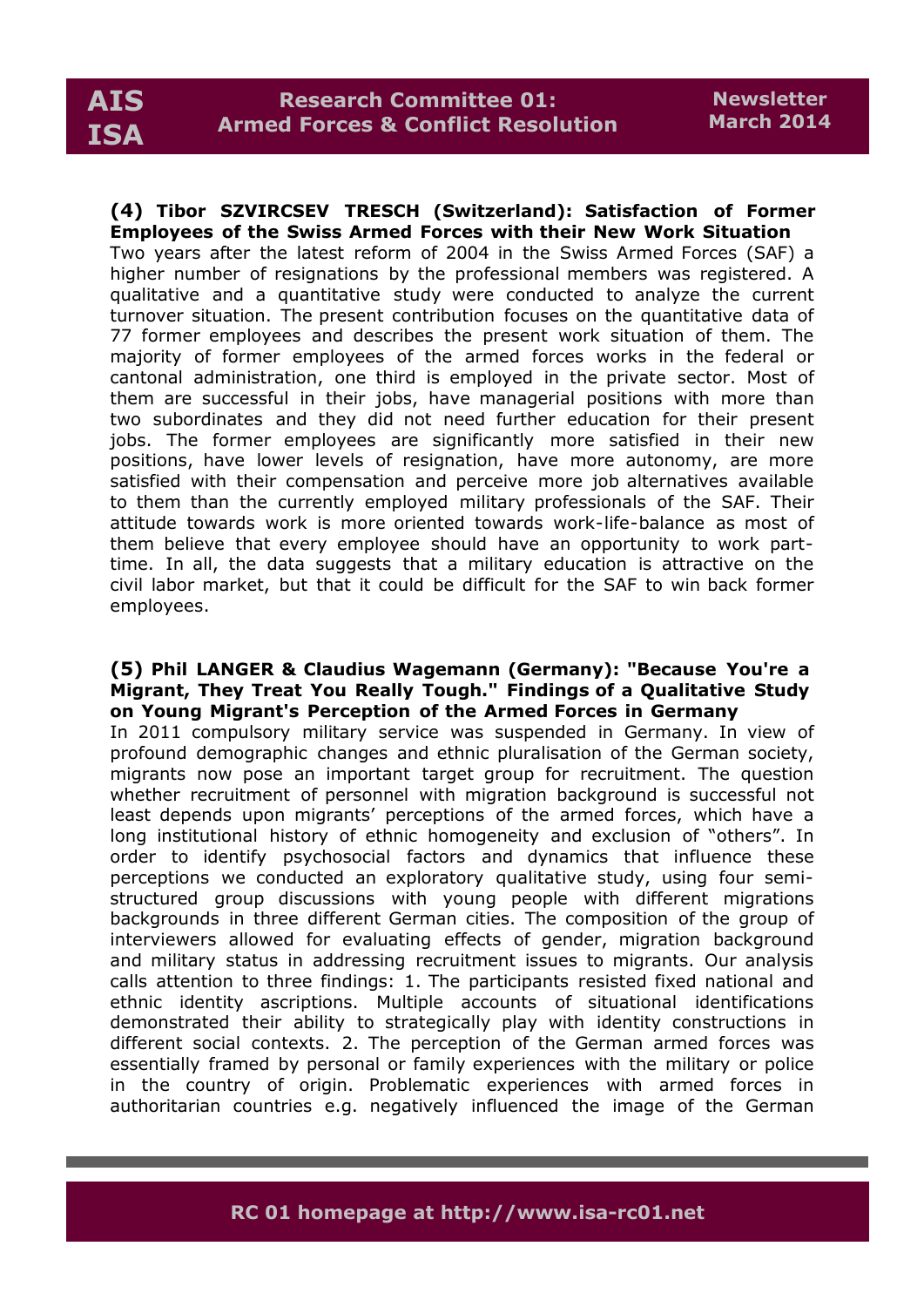

armed forces as well. 3. The interviewers played a subtle role in producing an environment of interest/disinterest for the armed forces in the group discussions. In unintentionally activating his role as a migrant military member, one of the interviewers was repeatedly addressed as a peer expert for a military career. Hence, with regard to recruitment strategies the study hints at the importance of 1. developing an institutional sensitivity for postnational identities of a younger generation of migrants, 2. considering different migration contexts in addressing military issues, and 3. integrating migrant servicemen as positive role models for their respective communities.

### **(6) Emma JONSSON (Sweden): Recruitment of Women and Persons Born Abroad to the Swedish All-Volunteer Force**

This presentation examines the recruitment base to the Swedish all -volunteer force; the applicants for basic military training. So far the recruitment to the all -volunteer force has been satisfactory in respect of qualitative terms; both regarding psychological and physiological capabilities. The capabilities of those selected for basic military training have been as good as or better in comparison to previous years with conscription. Despite good quality among the recruitment base there have been vacancies, and the future need of personnel will increase. To increase the recruitment base and the diversity among the personnel, the Swedish Armed Forces are working to promote and increase the proportion of women and employees with different ethnic background. Although the all -volunteer force provides a more heterogenic recruitment base in some aspects than the conscript based force, the all volunteer force in Sweden mainly attracts young men that are born in Sweden. The proportion of women has significantly increased from conscription. However there are no well-known changes in the amount of persons born abroad. Studies have revealed that the proportion of applicants for the basic military training born in another country than Sweden decline in each step of the selection process. This presentation will focus on the recruitment of women and persons born abroad in the selection process to the Swedish Armed Forces.

# **(7) Victoria TAIT (Canada): Negotiating Identity Performance in the Canadian Forces; Soldiers and Stereotypes**

A new security paradigm has driven an expansion in the roles of women in warfare; female soldiers are becoming an increasingly valuable asset in counter insurgency tactics. Female soldiers are uniquely suited to penetrating the private spheres of traditional authoritarian societies, and remain the only means by which females-of-interest can be apprehended while still respecting the cultural mores of the host state. However, this line of reasoning begs the question: If the military is relying on a social construction, in what ways is military subculture influencing it? I explore this question using theories of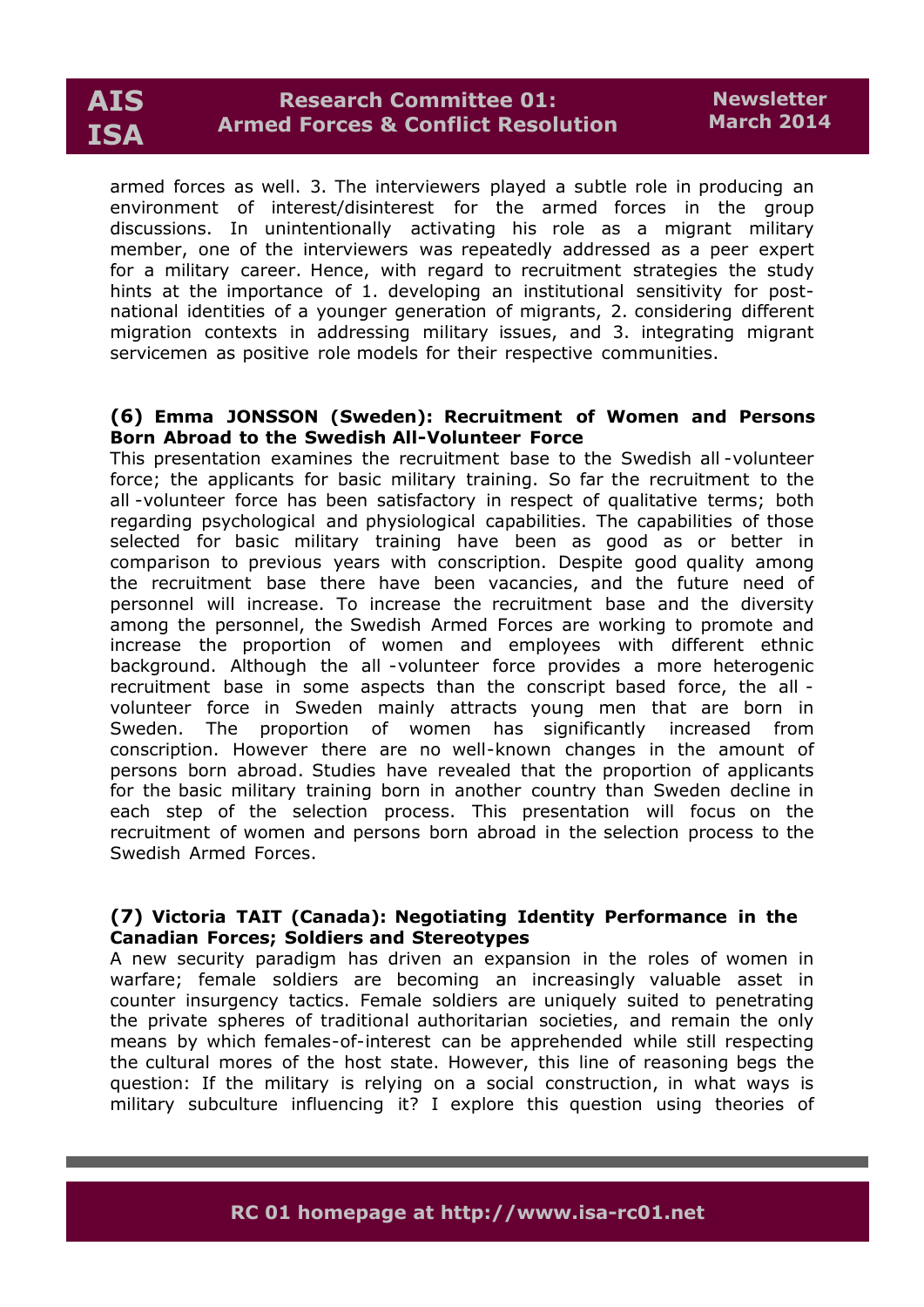gender politics advanced by Judith Butler to frame interviews I conducted in 2011 with Canadian combat arms soldiers recently deployed to Afghanistan. The excerpts from these interviews focus on the soldiers' recollections of female soldiers in active duty from the perspectives of their male and female colleagues. The interviews illustrate that the space permitted for female soldiers to express their identity remains artificially bound by stereotypes concerning their physiological and psychological aptitude. More broadly, this adaptation of Butler's classic framework suggests that an ideal female gender performance is discursively incompatible with the ideal soldier identity performance.

**Session: Dealing with the Challenges: Facing the Demands of Military Life on Families in the 21st Century Session Chair: Donabelle C. Hess, USA** Tuesday, July 15, 2014: 10:30 AM-12:20 PM

#### *Papers:*

### **(1) Gerhard KUEMMEL & Heiko BIEHL (Germany): Servants of Two Masters: Work and Family in the German Armed Forces**

Since the end of the Cold War the German Armed Forces have undergone a significant shift from a defense-oriented military to a mission -oriented military. This profoundly impacts on military families and on military family policies. The paper traces this shift and outlines the consequences it has on the work-life balance of German soldiers. It also tries to contextualize the work-life-balance in the military with the work-life-balance in the civilian sphere.

# **(2) Manon ANDRES & Rene MOELKER (The Netherlands): The Work– Family Interface Among Dutch Navy Personnel and Their Spouses**

Perhaps even more than other military personnel, Navy personnel and their families face the challenges of managing frequent and often prolonged family separations. The increase in operational tempo over the past several decades in combination with trends of downsizing and reconstructuring (i.e., fewer human resources performing an increased number of tours) imply even more frequent separations, sometimes with little time in between. During sailing tours, communication with the home front is difficult and sometimes even impossible. Research on the impact of these military demands on the family and of family factors on the readiness and retention of Navy personnel is scarce and nonexistent among Netherlands military personnel. We collected data among sailing Navy personnel and their spouses at home regarding various work and family experiences. This paper presentation presents the first results of this study.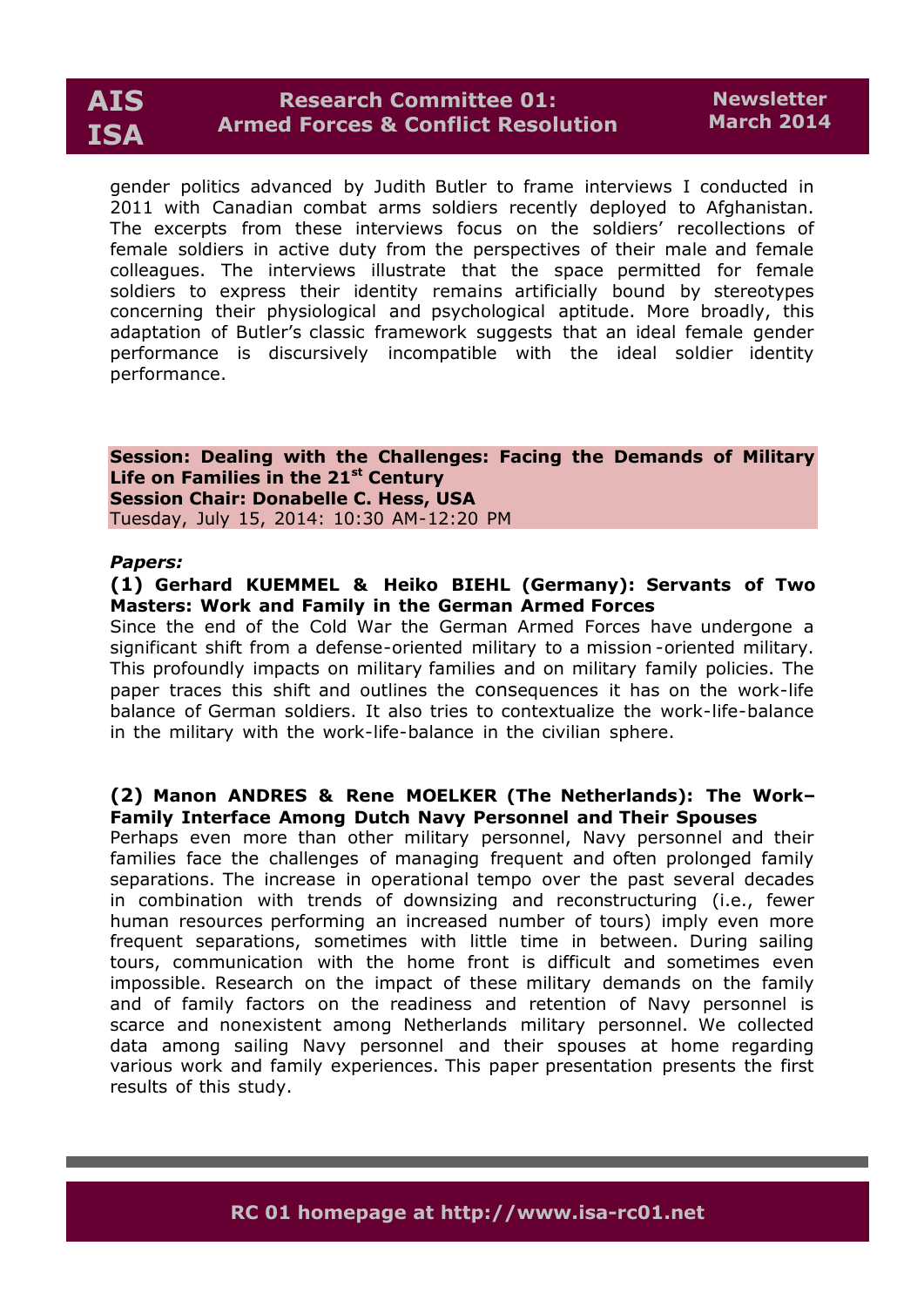## **(3) Ana ROMÃO & Saudade BALTAZAR (Portugal): Military Careers, Family and Private Dilemmas**

Work and family are the two most important areas of life for most people. Although the two are traditional areas of sociological study, and have occupied different fields of research. Today, the characteristics of these social institutions in contemporary society reinforce the need to discuss the relationship between work and family in the context of the social sciences, and very particularly in sociology. Interest of study that is even more evident in the field of the military profession, given the specificities associated with her, and also by the changes in society and the military. A significant number of studies have enlighten the impact of military life on families, considering that the circumstances of risk, frequent mobility, long absences, uncertainty etc. products remarkable effects not only in military service personnel, but also in those who are close to them. Family and the military organization have in common the fact of being extraordinarily demanding in ties, energy and total dedication. Using the terms of Segal (1988), the "greediness" of both institutions may lead to conflicts between the family and the military realm, which may present several configurations and degrees, as well as several means of coping and dealing with the constraints. The aim of this paper is to compare the trajectories of man and women military personnel coming from the same promotion of officers formed at the Portuguese Military Academy. Specially, we will be seeking to map their expectations regarding couplehood and parenthood besides the adopted strategies to cope and conciliate the family and the professional projects. In methodological terms, the main data will be supported on depth interviews in the form of life stories applied to the first promotions of officers that included women.

# **(4) Harriet GRAY (UK): Domestic Abuse in the British Military Community: Structure, Discourse, and Help-Seeking**

This paper employs a feminist analysis to explore civilian military wives' experiences of domestic abuse in the British military context. Although military families do not live their lives in complete isolation from the civilian sphere, their lives and communities are shaped to a significant extent by the gendered structures and discourses which construct military culture. Following Stark (2007), I conceptualise domestic abuse not primarily as a crime of assault, but as a gendered pattern of power and control in which a perpetrator attempts to entrap his/her partner in a state of "unfreedom" through the micro-regulation of his/her everyday life. I suggest that the particularities of life in the British military community reshape the tools and opportunities for, as well as the barriers to, both the perpetration of and the resistance to such a pattern of control. This has implications for help-seeking and the provision of support services. This paper draws on interviews carried out with civilian women who have experienced abuse in marriages to British servicemen, servicemen who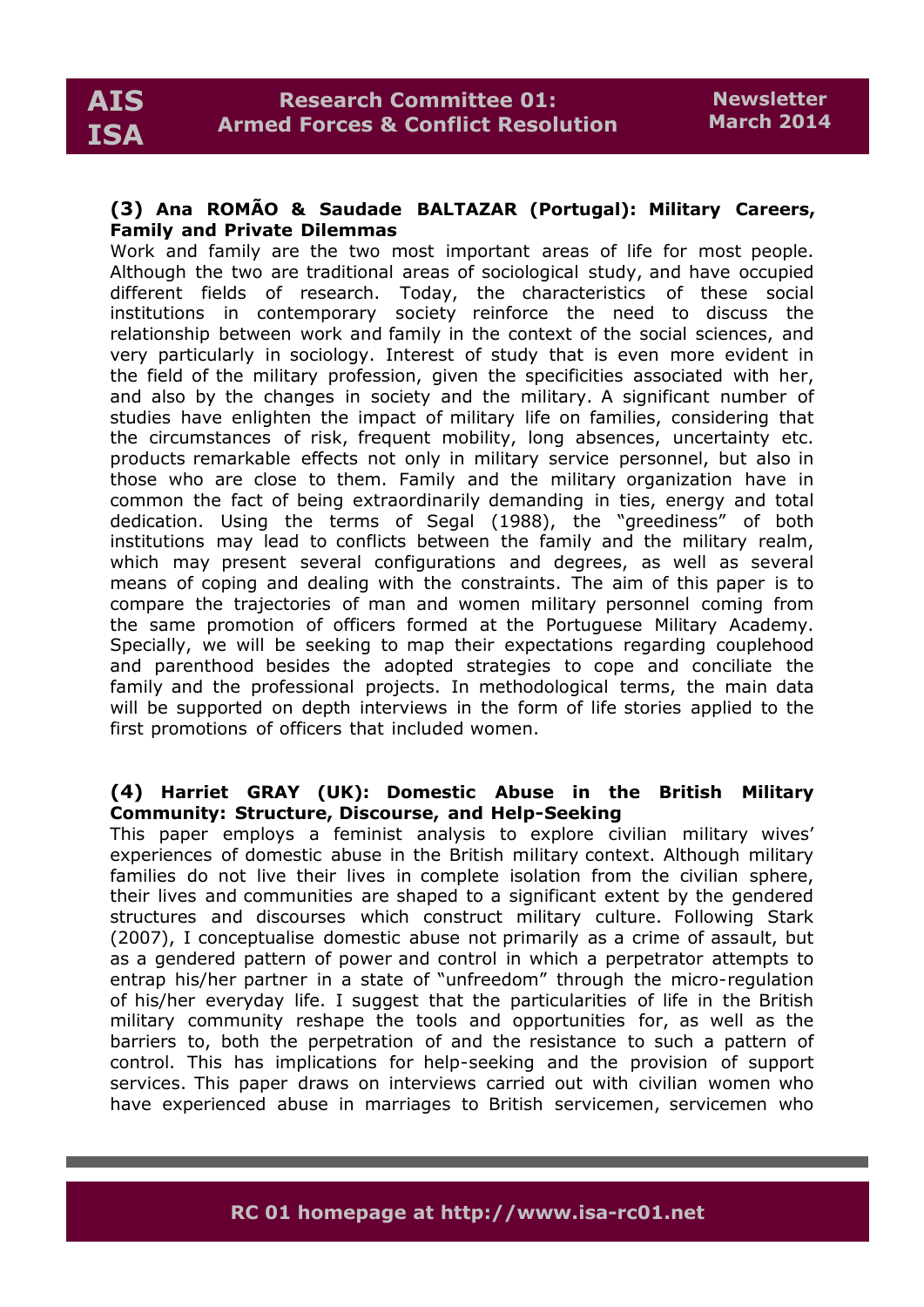

have perpetrated domestic abuse, and military and civilian support workers with experience of supporting either/both of these client groups. I tease out the ways in which a range of factors including the material structures of military life, militarised constructions of the public and private spheres, wives' disempowered position on the borders of the military community, and discourses around heroism, duty, protection, and precarity produce particular vulnerabilities to abuse and particular help- seeking needs. In concluding, I explore the contributions of this work for the provision of services to this particular group of women as well as its wider implications for understanding the challenges faced by military families in the 21<sup>st</sup> century.

#### **(5) Eleni NINA PAZARZI & Michalis PAZARZIS (Greece): The Network of Support Centers for Gender Equality in Greek Armed Forces**

The paper presents the analysis of data from a research project for gender equality in Greek armed forces. The legal framework of gender equality in armed forces as well as the operation of the network of support centers under the funding of the European project "Artemis – Equal" will be presented. The specific goals of these support centers were: the recording of inequality problems which take place in the armed forces, the provision of the information of interested parties about legislation and the official procedures in order to face the problems, the information about similar cases and good practices and finally the most important goal is Psychological, legal and Social support.

### **(6) Donabelle C. HESS (USA): Military Children: The Effects of Deployment during Operations Iraqi and Enduring Freedom on Children's Psychosocial Well-Being**

More than half of military personnel have children and nearly 2 million children are affected by the war in Afghanistan and recently terminated war in Iraq. Not only are members faced with the demanding obligations of the military, children are also challenged by the disruptions and stress of military life. Family disruptions are never an easy transition for any child. For those children whose parents served in Iraq and/or currently serving in Afghanistan, family disruptions may have a significant impact in their lives. This study is investigating the psychosocial well-being of children with a parent deployed in Iraq/Afghanistan, location categorized as hostile zones, with the psychosocial well-being of children with a parent deployed elsewhere.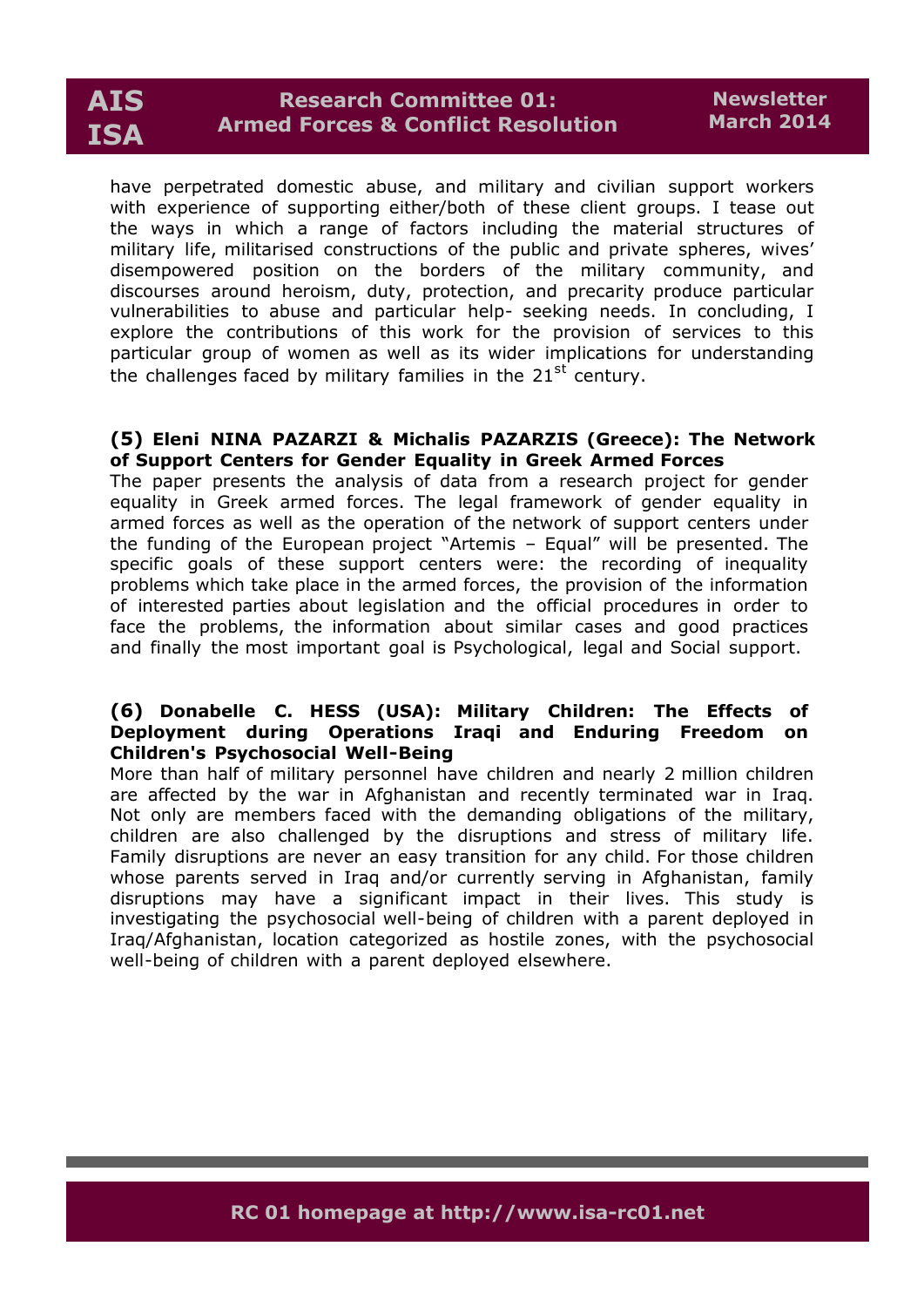### **Session: Harnessing 21st Century Skills for National Defence and Security Session Chair: Christian Leuprecht, Canada** Tuesday, July 15, 2014: 3:30 PM-5:20 PM

### *Papers:*

# **(1) Miro HACEK & Simona KUKOVIC (Slovenia): Attitudes Towards Patriotic Education and Armed Forces among Slovenian Youth**

Contemporary democratic societies are encountering many demanding challenges such as decreasing political participation in the democratic societal sphere. In most European countries one can detect an almost annual drop in citizens' political participation. Due to the dramatic changes in political, security and societal conditions in Europe in the last decade, today's youth is being brought up in a fundamentally different spirit. In the pursuit of 'creating' more participative citizens for the future, there is debate in Slovenia regarding civic and patriotic education, as well as active citizenship among the youth. Differing opinions may be found on how to realise this education, and what forms and methods should be involved. In general, two different concepts are at odds: a) discipline of patriotic education, introduced in rather limited way into the Slovenian elementary schools in 2009; b) second concept attempts to cultivate a sense of taking responsibility and of the acceptance of democratic culture while simultaneously maintaining a critical stance on the very political system; this concept is traditionally not synced with military tradition, but was introduced into school curricula in 1990s. The proposed paper will analyse attitudes of youth towards patriotic education, and try to ascertain, wheatear the concept of patriotic education is has been able to deliver its goals. When analysing trust of youth towards different institutions of democratic state in the last decade, one finding is relatively high trust of youth in the armed forces and school as an institution on the one side and relatively firm distrust into various political institutions of democratic state. Research question will ask how patriotic education has been accepted by the pupils and teachers and how patriotic education is affecting pupils trust in the armed forced and school as an institution on the one side and distrust various political institutions on the other.

# **(2) Christian Leuprecht (Canada): Implications of Generational Change for the Armed Forces**

This paper investigates how the armed forces might optimize the skillset of the incoming generation of soldiers. Generational cohorts have widely been associated with distinct attitudinal structures and behavioural patterns: Baby Boomers, Gen X, Gen Y, Millennials, and post-Millennials. Each of these generations are said to encompass generalizable proclivities and attributes. This paper surveys the vast body of literature on generational theories which it contextualizes in wider social trends on diversity and technological innovation.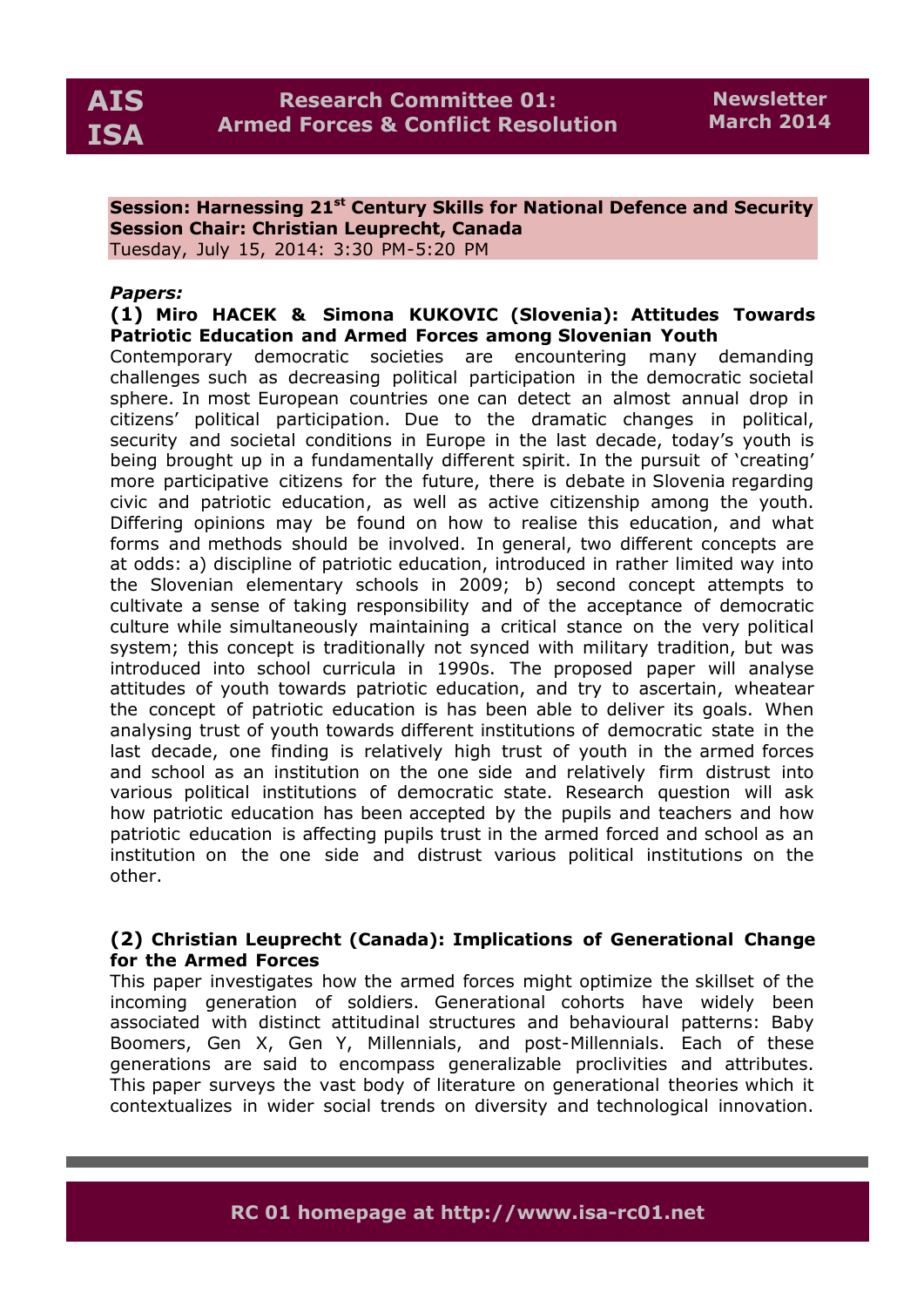With respect to the armed forces, the paper identifies controversies of particular relevance and knowledge gaps that stand to benefit from further research.

# **(3) Uros Svete (Slovenia): Interconnected 21st Century and the Decline of Traditional National Security System**

Traditional national security system has been definitely one of the crucial pillars for Western statecraft paradigm since Westphalia Peace agreement in 1648. Especially in last two centuries the main task of sovereign state was how to protect own citizens and territory from foreign (military) threats with strategic concepts like deterrence and retaliation are. It was very clear the national power was based on physical and natural resources, industrial production as well military capabilities. The national state was practically the only reputable actor in international relations. Although for many scholars like Fukuyama this historic development was ended with the end of Cold War, I think the crucial revolution began with modern information and communication technology already mid of former century. Consequently till the end of millennium we got interconnected society with borderless, lightly regulated and largely anonymous online environment which has been rising to new strategic domain. At the same time security as a concept was changed by possible interconnection and new non-state actors like individuals, corporations, (cyber) terrorists, organized crime and autonomous actors appeared as important international players. That makes traditional nationalbased security system incapable to prevent all security incidents occurring in cyber as well physical space. In spite of the merits of measures to protect society against new kinds of security threats, national security policy makers therefore have to accept a certain level of vulnerability and redirect their focus to recovery and resilience, the ability to restore a state of normalcy after disruption. The primary security objective is effectively mitigating the impact and quickly restoring the original situation. For that purpose traditional very rigid national security should be redesigned into more flexible crisis management and knowledge integrating system with capability to collect all societal skills and potential convenient for ensuring security in interconnected semi-transparent world.

# **(4) Victoria TAIT (Canada): The Dubious Benefits of Technology in the Military: Applications and Abuses**

Perhaps the most undetermined influence on the latest generation of Canadians is the impact of technology on Millennials' intellect and interaction. While some scholars advocate for increased integration of technology into personnel training and communication, others warn against the potential for the dissemination of privileged CF information. This tension is not easily allayed by statistical evidence on Millennials' use of technology either; studies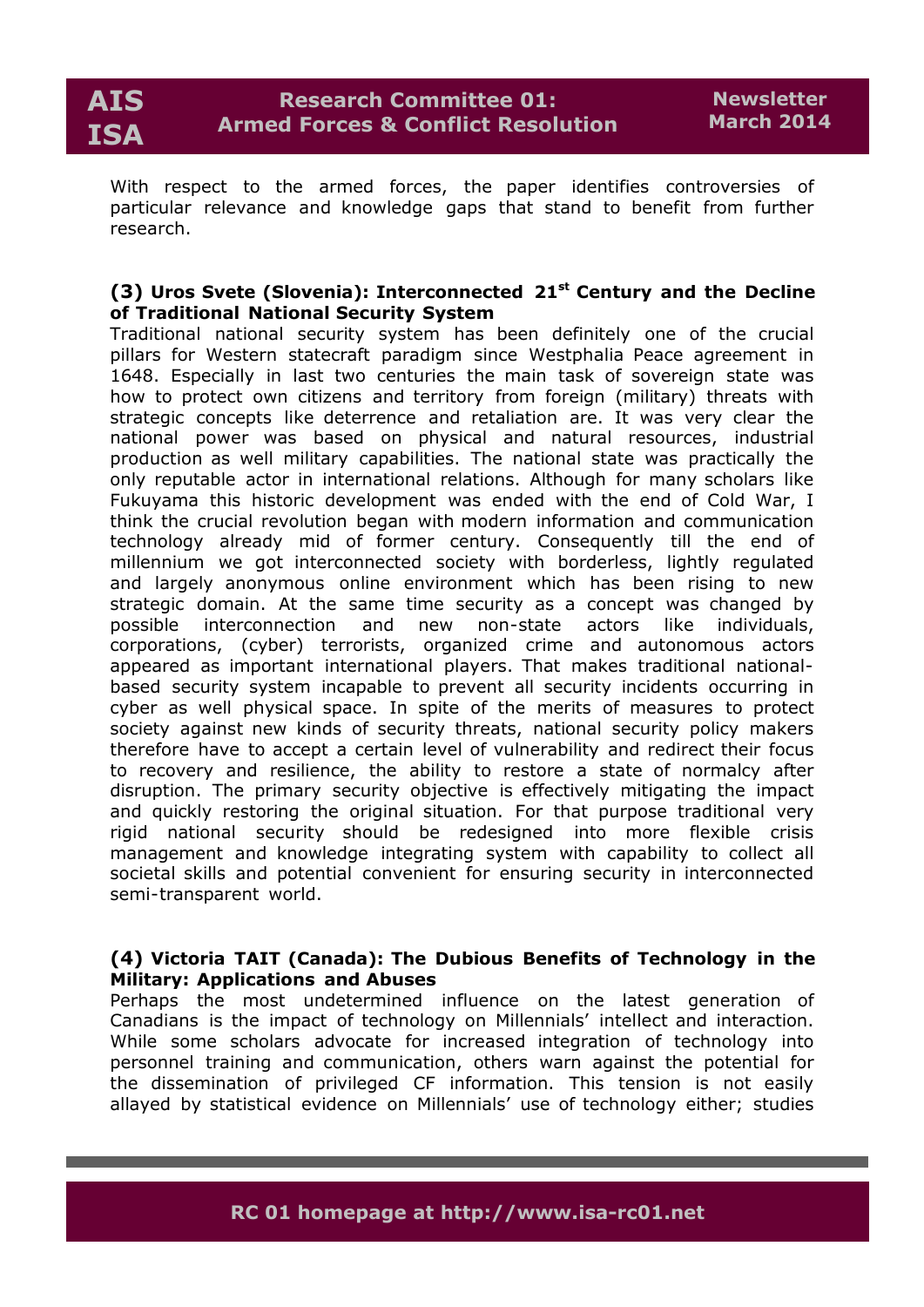# **AIS ISA**

reveal that Millennials are nearly as likely to abuse technology as they are to use it effectively. Like other epochal transformations, the advance of technology is ineluctable. The Canadian Forces must prepare for the integration of a generation who has fully integrated modern technology into their day-to-day operations. Not only has technology reshaped the methods that Millennials use to execute tasks and communicate, but it has profoundly reshaped their cognitive abilities, their expectations of expedience and their access to information. The trouble arises when the ambitions of the programs exceed the awareness of the users; prompting crises in privacy and security. This review examines available literature on Millennials to disaggregate the implications of integrating the so-called digital natives into the Canadian Forces. It looks to highlight promising areas where technology can alleviate challenges in organization and communication, and suggests areas where technology poses a threat to privacy and security.

### **(5) Mihail ANTON (Romania): Sociological Evaluation of a Serious Game Designed for Building of Epistemic Competency of Military Students**

Serious game applied in education and training is relatively new. Some skills needed for military action could be acquired through traditional (real) training methods, but, at the same time, as the computer games has been evolved, some skills can be obtained through the serious game as attractive and efficient method – virtual method. In terms of costs and risks, using a training solution based on a games scenario is also advantageous. This study evaluates a serious game (SG) that is being applied in a Romanian Defence University context. It was designed in order to enhance the epistemic competency of the future military commanders at all levels of decision making process. Evaluation is conducted summative, after development of it; the study examines whether the serious game is efficient, appropriate for training goals and well accepted by the learners. The findings provide evidence that serious game is genuinely beneficial for anticipated learning and training results and it could be used in future training process to assure required skills for new defence missions. Introducing games in the military training is based on all these advantages revealed through the evaluation. The epistemic competency obtained using serious games can provide necessary knowledge to action in a real experience.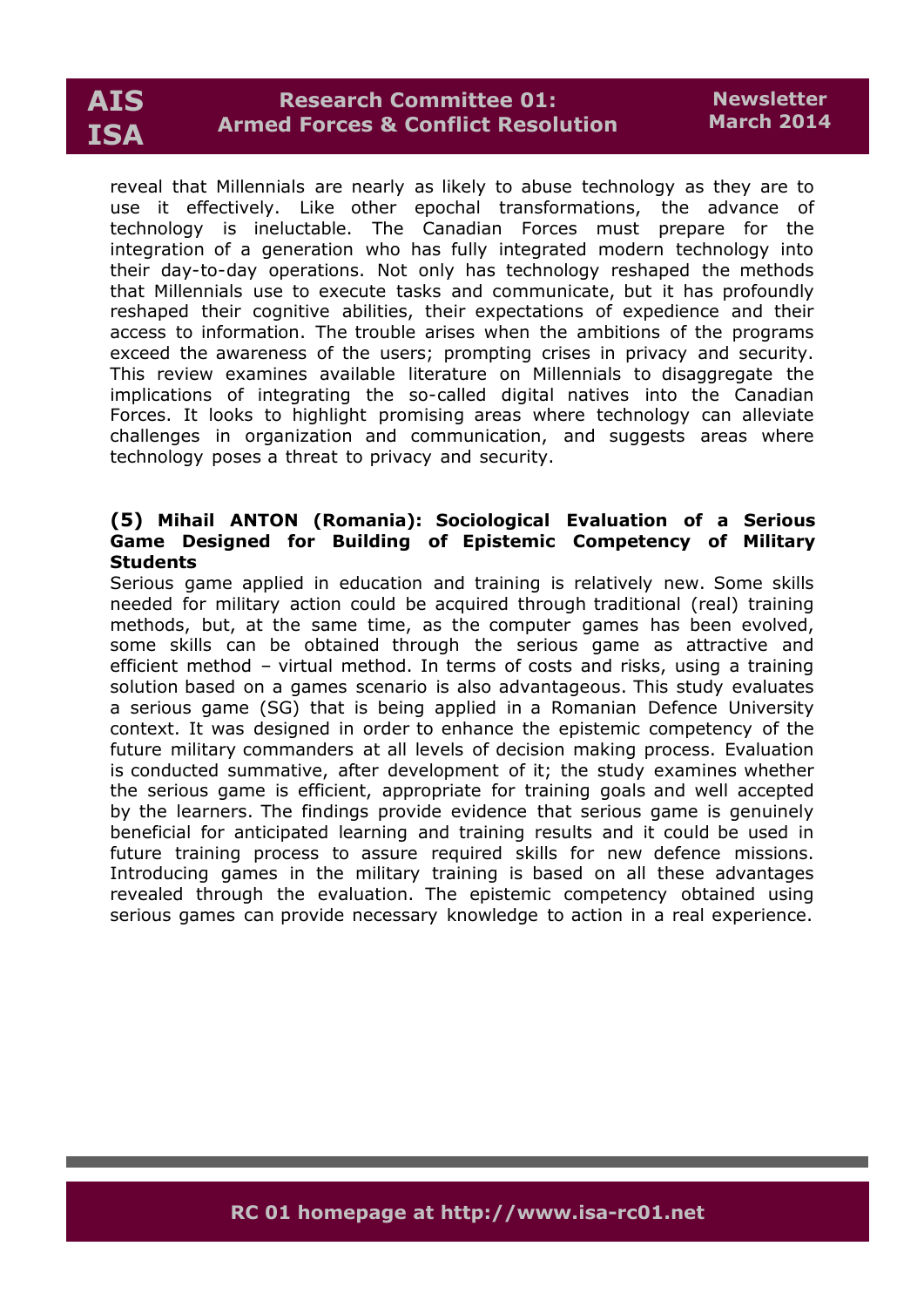**Session: Conflict Resolution in the 21st Century Session Chair: Vladimir Rukavishnikov, Russia** Tuesday, July 15, 2014: 5:30 PM-7:20 PM

### *Papers:*

# **(1) Gennady KOZYREV (Russia): Creating an Image of 'Victim' as a Way of Creating a Controlled Conflict Situation**

For creating controlled conflict situation and for finding (appointing) an "enemy" often an image of "victim" is being created, meeting goals and tasks of its creators. An image of "victim" may be classified on the follow types: *"victim-hero", "victim-loss", "victim as belonging", "victim-tragedy", "victimcountry", "victim-nation", "multifunctioning victim"* and other. Constructed "victim" has to meet such characteristics of real victim as innocence and defenselessness. Therefore innocent children, old people, and women are appointed to the role of "victim". Violence towards them provokes the tension of passions and promotes desired public opinion. Process of construction an image of "victim" includes the following steps: *actualization, "privatization", heroisation, humanization, institutionalization, historicization (mythologisation), objectivisation, legitimization, sacralization, realization* of "victim's" image in the social and political practices. Generated image of "victim" presuppose execution following functions in the real and potential conflicts: (1) identification of people on the base of their attitude to the "victim"; (2) creation of enemy image who is guilty attacking "victim"; (3) consolidation of people to fight identified "enemy"; (4) upbringing of "new heroes"; (5) determination of people behavior in critical situation; (6) image of "victim" is becoming the elements of culture. Deliberately thrusting of "victim" problem generates disadvantageous situation for alleged "enemy". Direct of potential oppressor's image constructed, with necessity to oppose or annihilate it. The most important "enemy" characteristic is its mortal threat for person, group and society. Next distinguisher of «enemy» is dehumanization. Special role in the process of both "victim" and "enemy" image construction belongs to mass media and first of all a television. Generated image of "victim" may be used as motive for intervention of "third party", for deliver a "retribution blow" on a real or an appointed enemy.

# **(2) Benedict CONNORS (Australia): Practical Issues in Dealing with Maritime Piracy**

This paper examines previous problems faced in enforcing international piracy law. It evaluates the positive outcomes that have been achieved over recent years which have succeeded in reducing incidents of piracy. It assesses the challenges faced in the future in combating piracy. The paper will examine local and international military and civil action in dealing with piracy, practical and political issues with piracy jurisdiction, and steps the international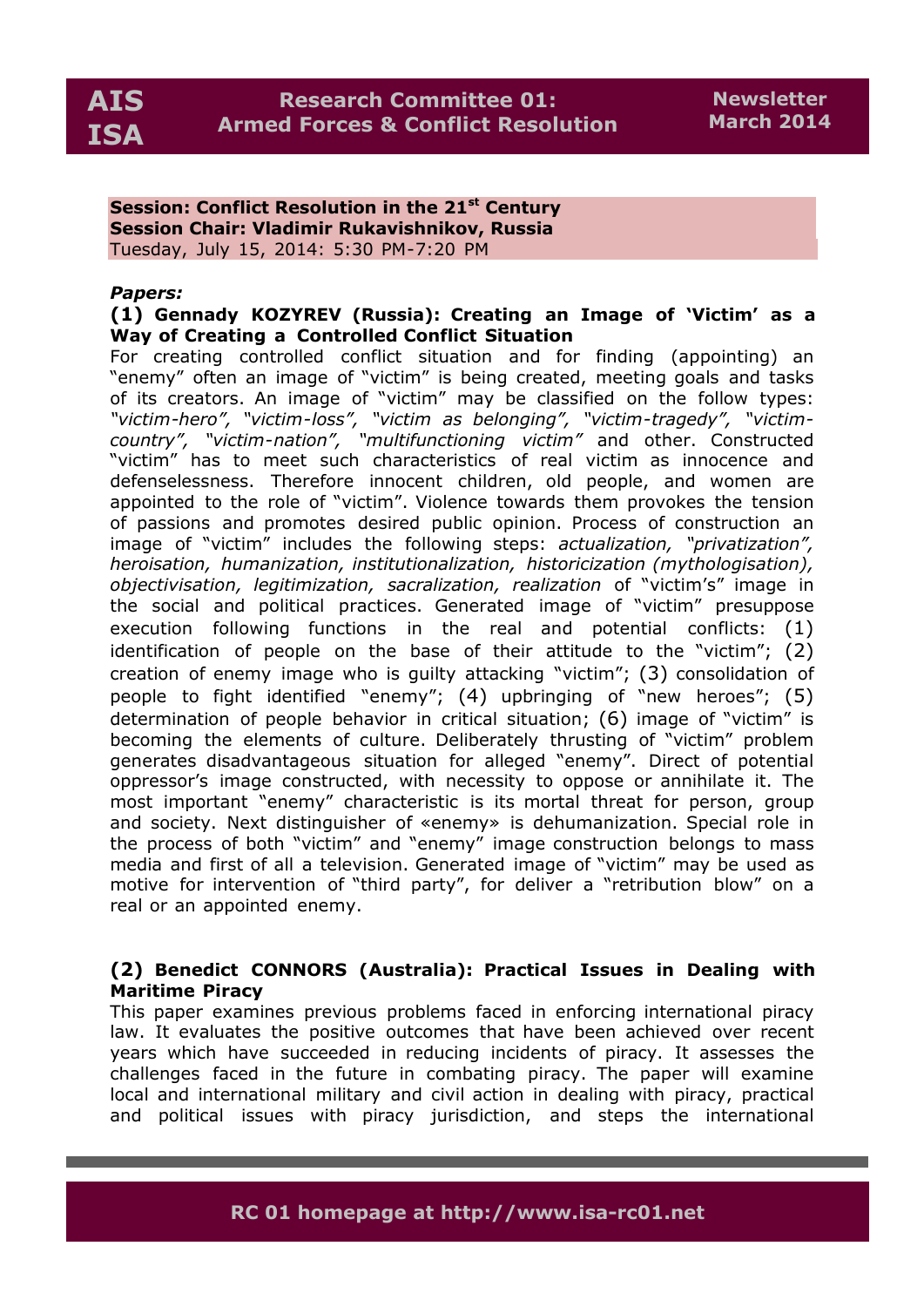community can take to assist with local capacity-building and cooperation. As piracy affects nations, their citizens and the global economy, international action and cooperation between nations and organisations is an essential requirement for its reduction.

# **(3) Riaz SHAIKH (Pakistan): Changing Nature of Conflict in Post 2014 Situation and Its Implication in South Asia**

Pakistan emerged as the frontline state during the Cold War era and especially Afghan conflict (1979–1988). Pakistan remained the focus of attention during this time. After the 9/11 and later in war against terror, Pakistan again became part of this new war. But the nature of country's involvement in both wars was totally different. In the mean time during 1989 to 2001, Pakistan developed its own parallel agenda to play at different fronts simultaneously. But that policy miserably proved faulty, resulting killing of more than 45,000 civilian and 3000 soldiers and police officials in the last decade. This paper analyses Pakistan's future policy in the post 2014 scenario and how it plans to move forward. Will this policy be helpful in resolving conflict or it would further sharpen the existing conflicts. Paper also focuses how regional and international forces may play their constructive role to help Pakistan to get out of the crisis and how much Pakistan itself tries to pursue the agenda of global and especially regional peace.

### **(4) Vogly Nahum PONGNON (Brazil): Immage Des Latino-Americains Dans La Direction De La Composante Militaire De La Minustha (Mission des Nations Unies pour la Stabilisation en Haiti)**

The United Nations Security Council, through Resolution 1540, adopted in 2004, decided to send a multinational force in an effort to reestablish civil stability in Haiti after the political crisis of the Jean Bertrand Aristide government, which erupted on February 29, 2004. More than eight years since the implementation of the United peacekeeping force, the opinions presented here are of two national sectors of Haitian civil society, namely, educators and farmers, and are investigated in relation to the perceptions each group holds about the presence of military force in Haiti through the United Nations Mission for the Stabilization of Haiti (MINUSTAH). The opinions of the two organized civil society sectors researched, the perception that MINUSTAH could be interpreted as a military occupation characterized by neo- colonialism, a humanitarian mission or a mission to support and reinforce institutions in the country. In confronting these different thought currents with the historical trajectory of the Haitian people, represented in the time after the foundation of the Nation-State, in 1804, by the antagonism and divergence of viewpoints between the elites and the masses, it is possible to note that the image that the two researched groups have of MINUSTAH result, in the first place, in the way in which each group constructs the idea of the Haitian nation or of the "imagined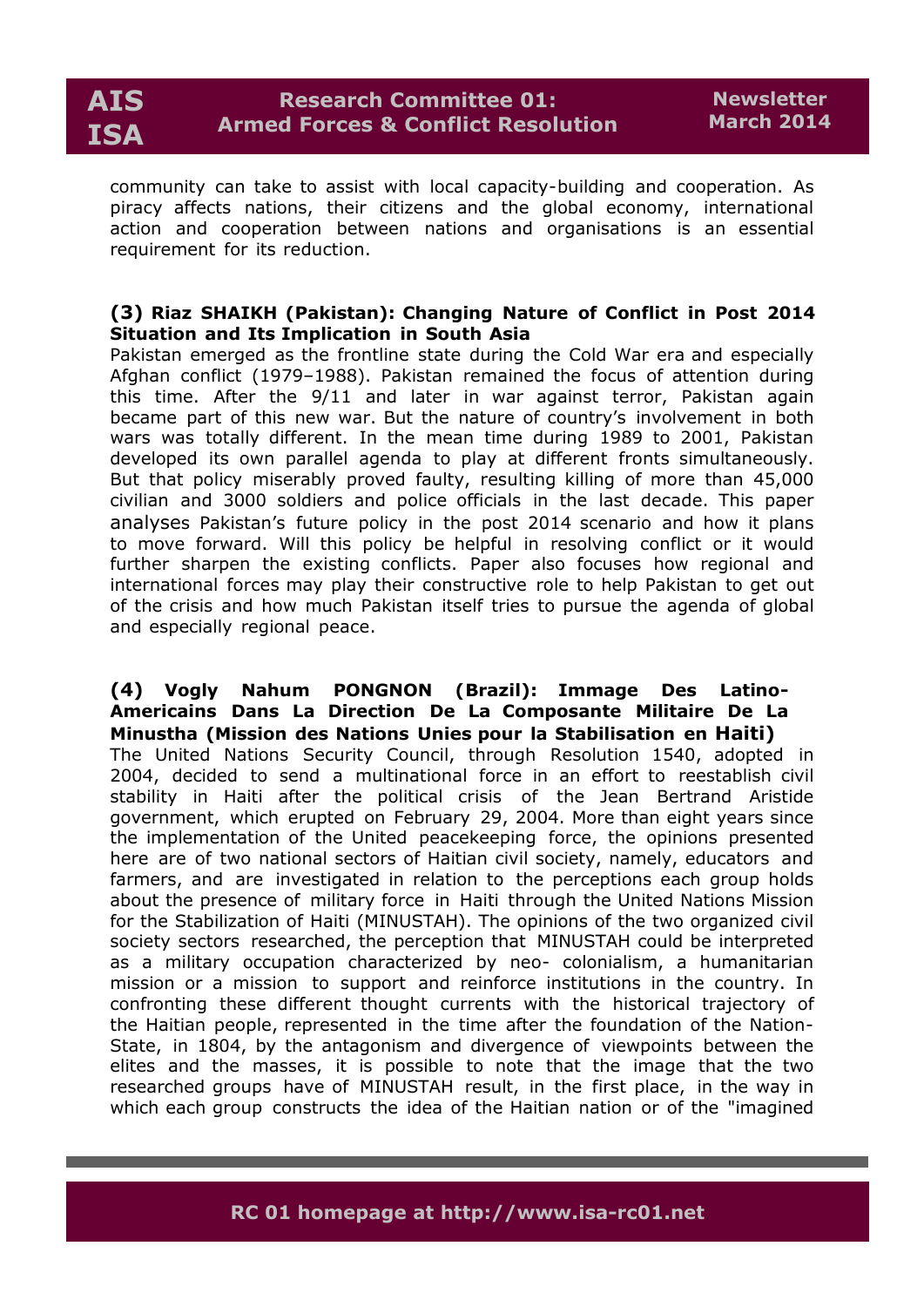Haitian nation."

# **(5) Javed HUSSAIN, Hafsa TARIQ & Jawad HUSSAIN (Pakistan): Social Engineering of Talibanization and Manipulation of Religious Preference with Reference to Violence**

Simulations of social behaviors perfectly orchestrated on scientific grounds with exceptional precession employ religious violence. Based on the 80, Talibans samples the study probe schematic chain of Talibanization with associative direction in logical order. The study further explains the behavior modification and fabrication of religious preference. We find militants doctrine of propagation and develop religious violence propagation model.

# **(6) Gunasekharan D. RAJA (South Africa): ANTI Imperialism X (MAOIST+NATIONAL MOVEMENTS+AL QAEDA) ? Freedom?**

The defeat of Liberation Tigers of Tamil Eelam has proved that the never defeated guerrilla war could be defeated. The protracted people's war, the cake walk mean of class and national movements seriously deserves a rereading and reanalysis as the declining forest cover might make protracted people's war a daydream. On the other hand the Al Qaeda's urban warfare can inflict damages on the empires of imperialism, but can it capitalize the victories into base areas is the so far unanswered question. History proves that the Gandhian principles are outdated as the Occupy Wall Street is stagnant and could not move an inch forward. The imperialist forces and their low intensity warfare techniques have improved far better than the antiimperialist forces. The toiling masses are in a confused state on the means of moving their struggle forward. The only ray hope among the masses is to find unity among the class movements, national movements and Al Qaeda. The unified attack against the imperialist forces alone can offer light of scope. But ideological understanding apart, if such collaboration between armed movements extends into the military sphere it holds immeasurable dangers for the entire world as the question on building up the base areas that is of equality would be a life or death doubt . My research study seeks to address and analyse these issues.

### **(7) Vogly Nahum PONGNON (Brazil): Immage Des Latino-Americains Dans La Direction De La Composante Militaire De La Minustha (MISSION DES NATIONS UNIES POUR LA STABILISATION EN HAITI)**

The United Nations Security Council, through Resolution 1540, adopted in 2004, decided to send a multinational force in an effort to reestablish civil stability in Haiti after the political crisis of the Jean Bertrand Aristide government, which erupted on February 29, 2004. More than eight years since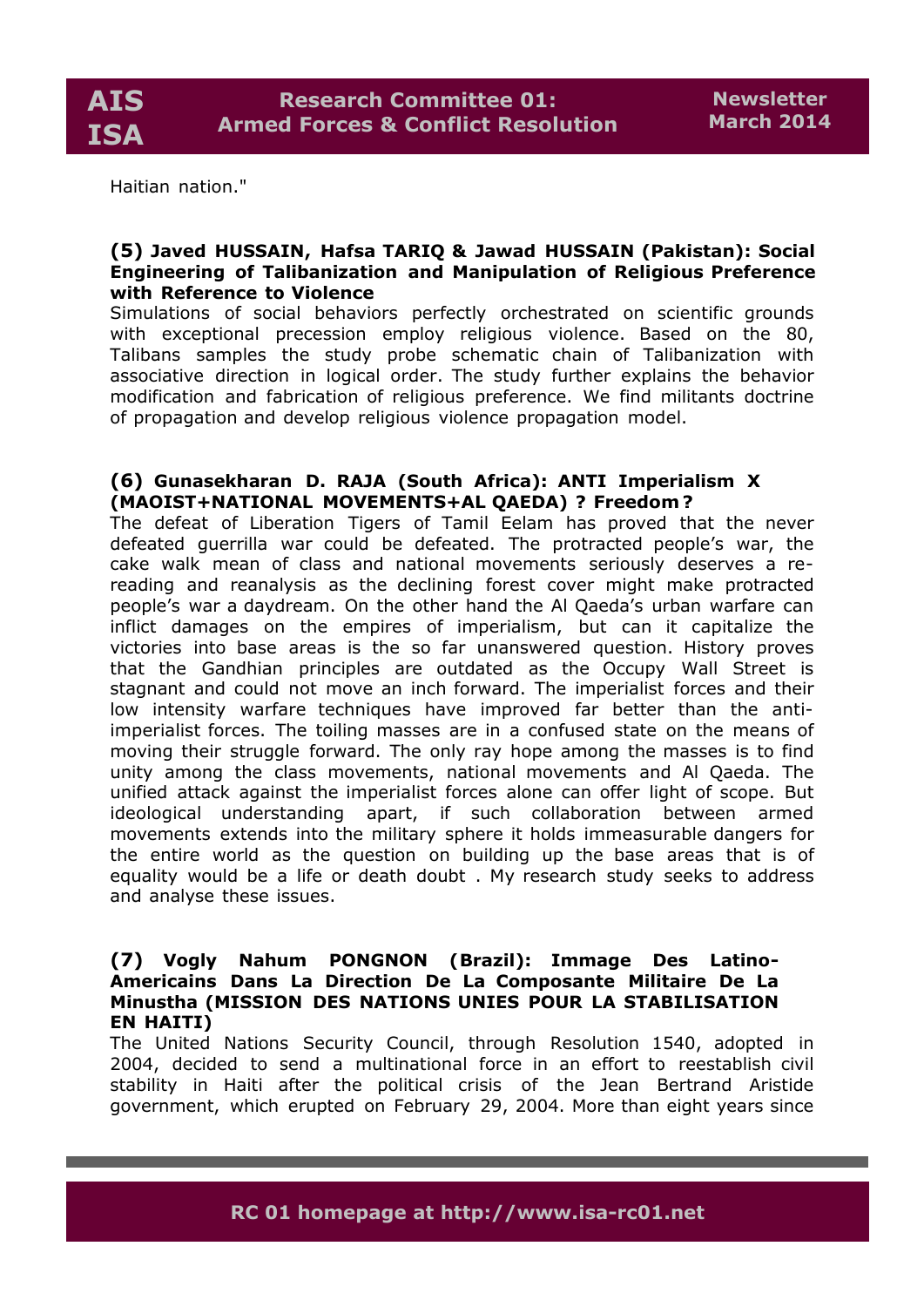the implementation of the United peacekeeping force, the opinions presented here are of two national sectors of Haitian civil society, namely, educators and farmers, and are investigated in relation to the perceptions each group holds about the presence of military force in Haiti through the United Nations Mission for the Stabilization of Haiti (MINUSTAH). The opinions of the two organized civil society sectors researched, the perception that MINUSTAH could be interpreted as a military occupation characterized by neo- colonialism, a humanitarian mission or a mission to support and reinforce institutions in the country. In confronting these different thought currents with the historical trajectory of the Haitian people, represented in the time after the foundation of the Nation-State, in 1804, by the antagonism and divergence of viewpoints between the elites and the masses, it is possible to note that the image that the two researched groups have of MINUSTAH result, in the first place, in the way in which each group constructs the idea of the Haitian nation or of the "imagined Haitian nation."

#### **(8) Nidhi SINGH (India): Conflict Resolution in South Asia**

South Asia as the successor term to the Indian sub-continent was brought into usage by the United States and Britain presumably to de-emphasise India's natural predominance in the sub-continent and to soothe their protégé Pakistan's sensitivities in not being viewed as part of anything termed Indian. South Asia, otherwise, normally should encompass a much wider geographical construct. Be that as it may, what is striking about the South Asia region is that it has stood engulfed in conflicts, ever since the British partitioned India into the two successor states of India and Pakistan. South Asia has witnessed five major armed conflicts in the last 50 years or so. Four of these armed conflicts were unleashed by Pakistan i.e. 1947-48; 1965; 1971; and 1999 (Kargil). The fifth was the Chinese attack launched in 1962. India's responses to such a hostile security environment in South Asia has been to build up a sizeable conventional military force as part of its defensive doctrines and lately a nuclear deterrent. Conflict resolution in South Asia, therefore stands greatly impeded by these external inputs of conflict generation from the United States and China. Even if the above-analyzed impediments to conflict resolution stood diluted somehow and one was to look around for some "honest brokers" to mediate in the conflict, the short answer would be: "NO HONEST BROKERS EXIST". Of the five members of the UN Security Council, two i.e. United States and China stand disqualified for their role in conflict generation in South Asia. They are unacceptable to Indians for their partisan role. The third, Britain, has vested interests right from the inception of the partition plan. The other two i.e. Russia and France, do not carry much strategic weight today.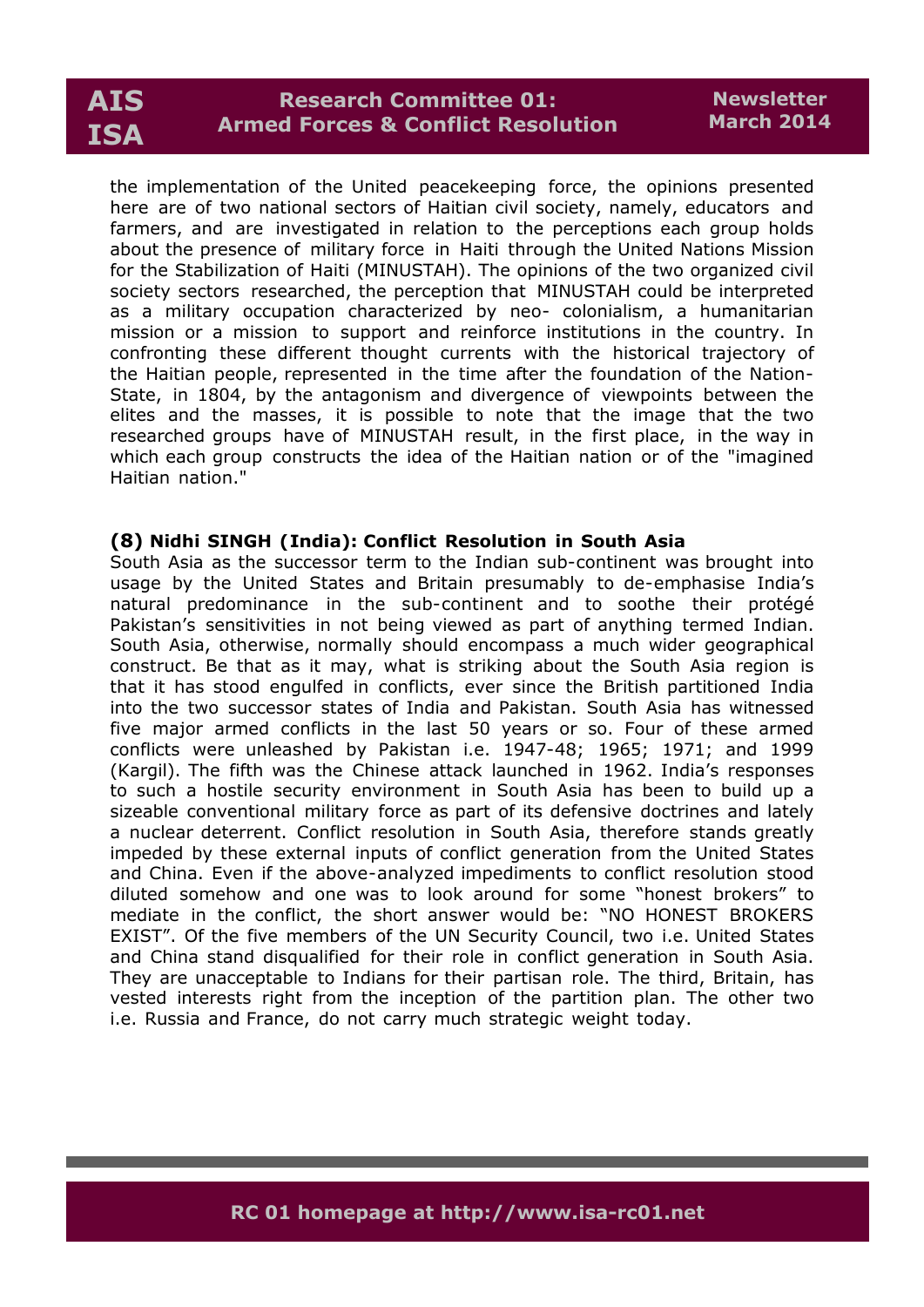**Session: Cross-Border (De)Securitarization Session Chair: Christian Leuprecht, Canada** Wednesday, July 16, 2014: 8:30 AM-10:20 AM

# *Papers:*

**(1) James SCOTT & Jussi LAINE (Finland): Border Regimes in the European Neighbourhood: Is their Multilevel Negotiation Possible?**

Tensions between securitisation and cross -border interaction have been a major focus of European border studies – particularly as a result of human suffering and deaths of immigrants "sans papiers" attempting to enter the EU from the South and East. Perceptions of a Fortress Europe and a unilateral imposition of border security regimes in many ways challenge the European project of crossborder and regional partnership with its neighbours. As part of the negotation of such regional partnerships (e.g. within the scope of the European Neighbourhood Policy - ENP) security and border management have been defined as policy areas conducive to "co-development" and, to an extent, "co-ownership". Yet it is unclear to what extent a true multilateral and multilevel process along these lines has materialised or is indeed possible under present circumstances. The paper will explore the evolution of new border regimes between the European Union and its eastern neighbours. It investigates the negotiation of border regimes between the EU and Russia, Ukraine and Moldova, we will identify to what extent the co-ownership and/or co-development of border policy has been possible. Do the EU and its neighbours indeed share common interests in terms of border-related issues, including security? We will also investigate the extent to which local development concerns have been considered as part of negotiating such border regimes and the possibilities for greater local participation in future.

# **(2) Christian LEUPRECHT & Todd HATALEY (Canada): Determinants of Effective Cross-Border Cooperation**

The world over local communities broach international boundaries. The borders of the Westphalian system of states have a differentiating effect on policy regimes. This article hypothesizes that the degrees of collaboration, coordination and cooperation are a function of these communities' capacity to reduce the transaction costs that differing policy regimes on either side of the border impose. Scrutiny of this hypothesis, however, requires us to control for variation in a local community's interaction. Two phenomena over the past 20 years provide for such variation: the end of the Cold War resulted in new borders that now divided communities that had hitherto functioned as one; the security measures in the aftermath of 9/11 had a similarly deleterious effect on the way cross-border communities functioned. Narva/Ivangorad across the Estonian-Russian border is an example of the former; Stanstead/Derby Line across the Canada- United States border an example of the latter. To explain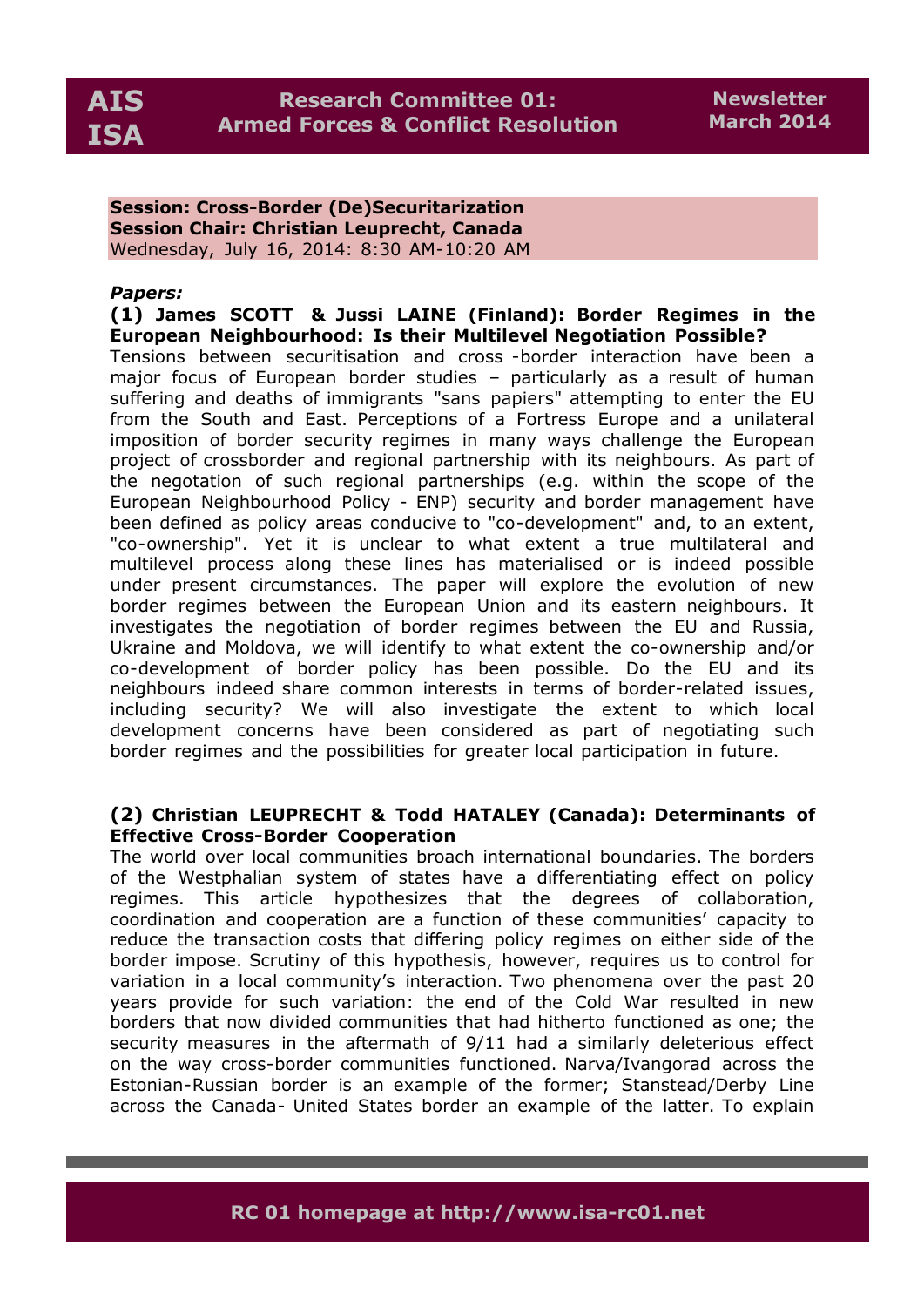

variation across each case study's outcomes, the paper uses collectiveefficacy theory to measure each community's response as a function of existing networks, supportive institutions, spatial dynamics, leadership, rate of change, economic cost, and organizational capacity. The findings not only disentangle determinants of collective efficacy among cross–border communities but also provide the beginnings of a model to facilitate effective cross -border engagement when local communities are confronted with events beyond their control that give rise to national policies with adverse effects on cross -border communities.

#### **(3) Carlos VELEZ-IBANEZ (USA): The Extension of the Mexico-U.S. Border into the United States: Issues of Deconstitutionalization of the Rights of Mexican Origin Populations**

"Border Checkpoints" are extensions of the U.S. Mexico border into the United States. As part of a continuing militarization and pseudo militarization of the region, resident Mexican-origin populations are subjected to questionable search and seizure policies based on physical profiling in violation of the 4<sup>th</sup> Amendment of the U.S. Constitution. This extension is of recent origin but this power has been extended to local authorities who have been granted "border" powers hundreds if not thousands of miles from the physical reality of the actual border. This "deconstitutionalization" process affects citizens, legal residents, and undocumented workers and their families whose function is to create anxiety, fear, and eventual self-deportation. Responses have included massive marches, daily demonstrations, development of youth movement such as "Dreamer" movements, and coalitions between non Mexican origin populations and business, public institutions, and prominent voices.

# **(4) Paul RICHARDSON (UK): Security and Insecurity on the Kazakh-Chinese Border**

This paper examines how the emergence of the Eurasian Union (to be constituted of Russia, Kazakhstan and Belarus) is reconfiguring borders in post-Soviet space and beyond. As in the case of the European Union, we are seeing within this new administrative, economic, and geopolitical space, the erosion of internal political and economic borders, at the same time as external ones are becoming more salient. This paper focuses on how the Eurasian Union is profoundly altering the social, cultural, economic, and political dynamics across the Kazakh-Chinese border. It attempts to demonstrate, on the one hand, how borders are conceived and constituted in distant places, and the role of international actors, and more powerful states, in securitising these borders. However, on the other hand, it will explore the unintended and unexpected results of this reordering of space, and how people on these borders employ innovative strategies in order to negotiate, mediate, resist, and even profit from the securitisation and 'hardening' of the border. While the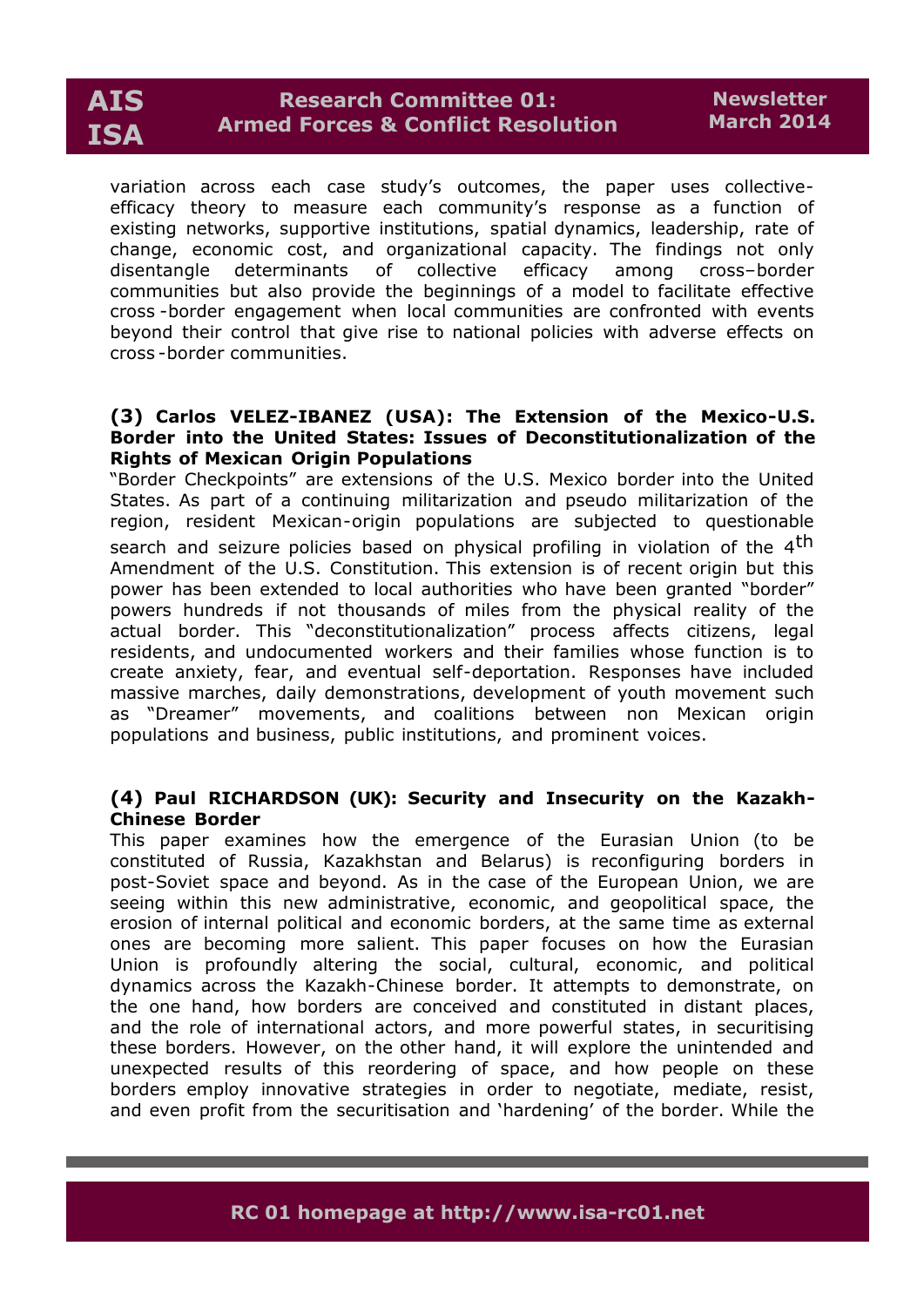

state elite in Russia seeks to enforce rigorous controls of people and goods across the external borders of the Eurasian Union, the limits to its power and the tensions within this geopolitical project are at the same time exposed on the Kazakh- Chinese border. This paper seeks to connect the various scales and how those living on the border can find themselves embedded in wider political discourses at the national level. These 'borderlanders' find themselves simultaneously empowered but also vulnerable to manipulation by ideologues, politicians, and media elites.

# **(5) Joshua LABOVE (Canada): New Legal Tools to Extend the Post-9/11 Border**

The fact that borders have become sites of (in)security is perhaps not surprising, and actively considered within political geographic literature. New mechanisms and approaches have been devised to conceive of border work more broadly—to engage in a series of practices that can be understood as 'bordering', moving the physical border to a wider constellation of points beyond the edges of the territory. In this research, I consider the way law is deployed to both create and unravel borders, and to move the border further into everyday immigrant life. Working from Supreme Court of Canada decisions and ethnographies at the border, I consider how certain legal positions are framed and b/ordered: aboriginal & indigenous sovereignty, the migrant, and the traveller. How is the border and the work of the Canada Border Services Agency structured differently around each individual and how do the courts attempt to ameliorate the perceived legal ambiguities that exist in the liminal space between 'here' and 'there'? And in other instances, how does such legal ambiguity serve as a security-making tool? All told, law is behind much of the reformulations of the border in Canada, and law becomes a powerful tool through which the border can remain intensely militarized and securitized while growing increasingly expansive and diffuse.

**Session: Towards a Sociology of Information Sharing in Multinational Military Operations, Part I Session Chairs: Joseph Soeters (The Netherlands) & Leenar Parmar (India)**  Wednesday, July 16, 2014: 10:30 AM-12:20 PM

#### *Papers:*

#### **(1) Joseph SOETERS (The Netherlands): Military Culture and Information Sharing**

In this introductory paper the focus will be on the relation between military culture and information sharing in military operations and organizations, horizontally and vertically. Based on the diversity concept, including its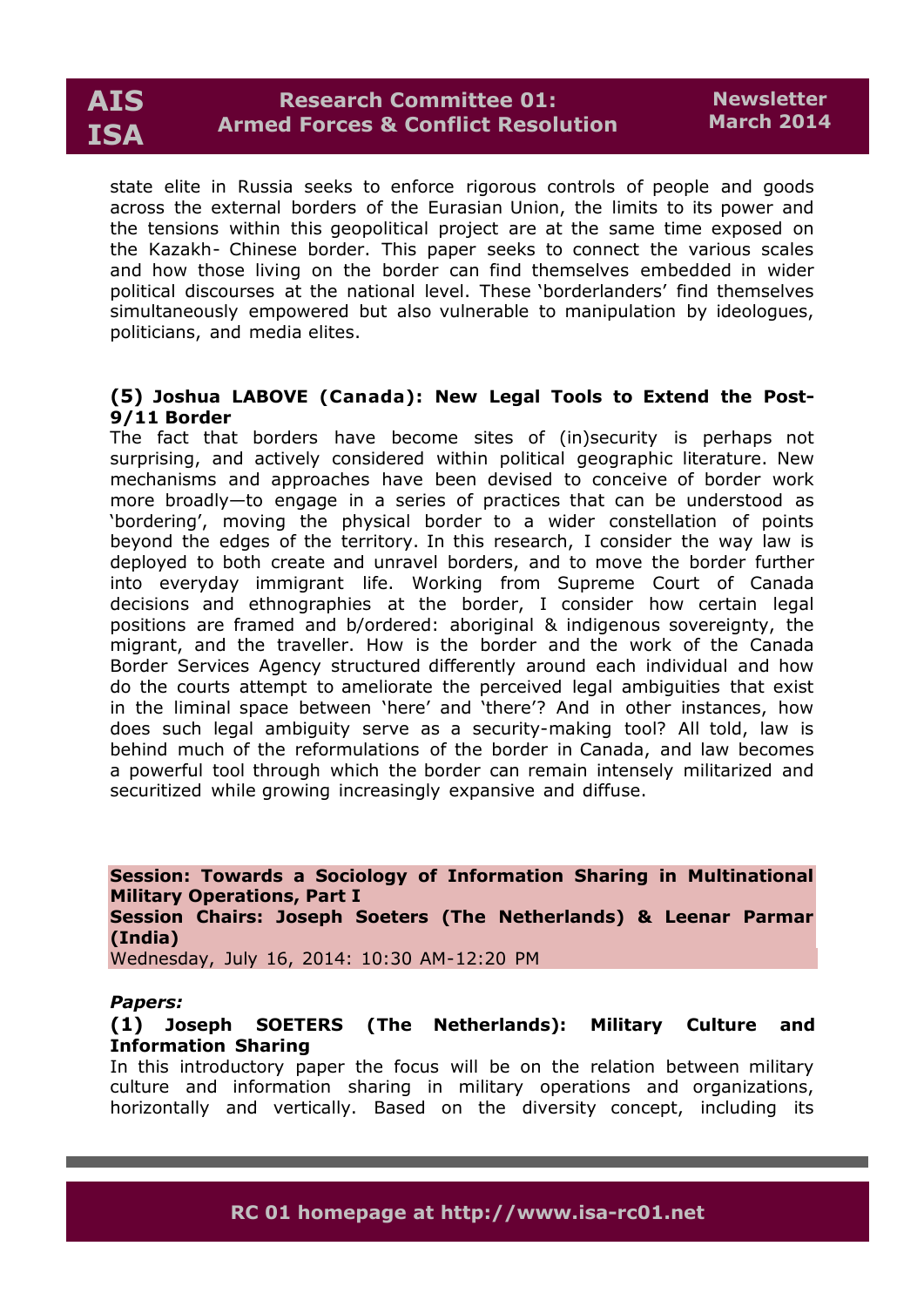

manifestations in separation, variety and disparity, the relation between both phenomena will be explored, looking at both sending and receiving sides of the organization. A typology will be developed using the following concepts from sociology and administrative science: absorptive capacity, resistance, diffusion (including weak and strong ties) and secrecy. The paper will be mainly theoretical, but illustrations from recent operations and experiences will be included.

# **(2) Saïd HADDAD (France): A War without Images? Secrecy, Information and Communication during the War in Mali**

As the international operation is still under way in Mali since 11 January 2013, the French armed forces played a huge role in the defeat of the jihad's fighters. From the first days of the French commitment (*i.e* Operation Serval) to the Mali presidential polls (11 August 2013), this paper will deal first with the information and communication policy conducted by the French forces during this new "war on terror" both on the political and organizational sides (political discourses and structures). Is the war in Mali a "war without images and without facts" as French and foreign reporters described it? How the French authorities dealt with this traditional dilemma: the (French) people's right to be informed and the need of secrecy, especially on the front line? Based on the analysis of the political an institutional discourses and on interviews, this paper will explore all these questions.

# **(3) Barbara JANKOWSKI (France): Sharing Information at the Operative Level**

The information is vital in the conduct of war and the whole field of information warfare focuses on how one can achieve superiority over the enemy. Thus we finally know more about how we protect vital information, or how they are obtained than on how information is shared within a specific force. Human and interactional dimensions of war have less been studied whereas "friction" and "fog" act as much between the belligerents as within the armed forces. My presentation will focus on information sharing, on cooperation around information. Officers are trained in staffs where hey learn to plan and conduct operations. How do they train on information sharing? If the control of information is considered a factor of operational superiority, how do they learn to get it? How are they prepared to work in a multinational environment? This is even more important because in the future the national armed forces will have to cooperate in various environments: NATO, EU, ad hoc, multi and bilateral, military or not. The paper will focus on the decisionmaking process: assessment of the situation, decision, order transmission, reporting. This presentation will be based on a field work that will take place in the first half of 2014, inside French joint staffs training forces.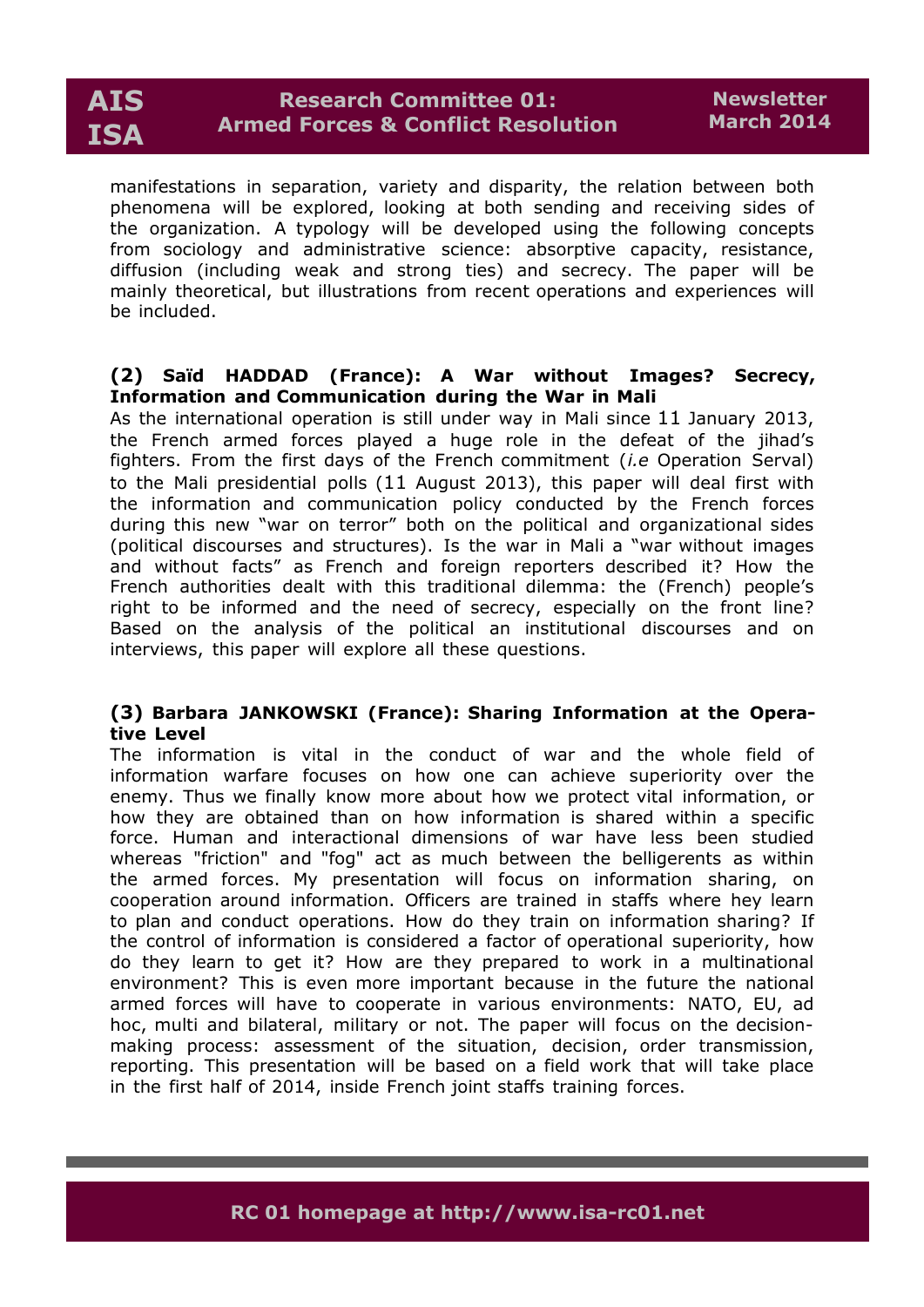# **(4) Dion PHILLIPS (Virgin Islands): Regional Security Cooperation in the Caribbean**

This paper seeks to present an overview of regional, multinational cooperation in the Caribbean with particular reference to the Regional Security System (RSS). It looks at the evolution of security cooperation since 1959 as well as the origin, structure and roles of the RSS, including the sharing of information in multinational military operations.

# **(5) Delphine RESTEIGNE & Steven VAN DEN BOGAERT (Belgium): Information Sharing in Contemporary Operations: Lessons from Special Operation Forces**

Due to the complexity of contemporary operations, efficient information sharing has been identified as one of the main challenges of multinational coalitions. Today's operations are conducted by military personnel from a diverse background often operating in a foreign environment alongside host nation military and police forces. Drawing on the experiences of the special operations community in "counter-network operations" in Iraq and Afghanistan, some western military organizations are capturing the lessons of these units. By flattening their command structures, levering state-of-the-art technology and adopting a mindset of "need to share" instead of "need to know", these organizations strive for a shorter "sensor to decision time". Military organizations, while experimenting with the new possibilities of information technology such as Secure Video Tele Conference (SVTC) and collaborative chat rooms, at the same time are re-learning the importance of the human dimension. The age-old lessons of mission command still apply. The commander giving broad guidance and trusting the judgment of his subordinates seems to be the only alternative. This paper examines these trends in information management in modern military command centers and puts them in a broader societal and cultural context.

**Session: Towards a Sociology of Information Sharing in Multinational Military Operations, Part II Session Chairs: Joseph Soeters (The Netherlands) & Leenar Parmar (India)** 

Wednesday, July 16, 2014: 3:30 PM-5:20 PM

#### *Papers:*

**(1) Hermann JUNG (Austria): Information Management, Collective Intelligence within the Context of Crisis Resolution – Going Global**

Crisis Resolution from an international perspective is to be embedded into the problem of escalation and de-escalation of irregular war. Experts during many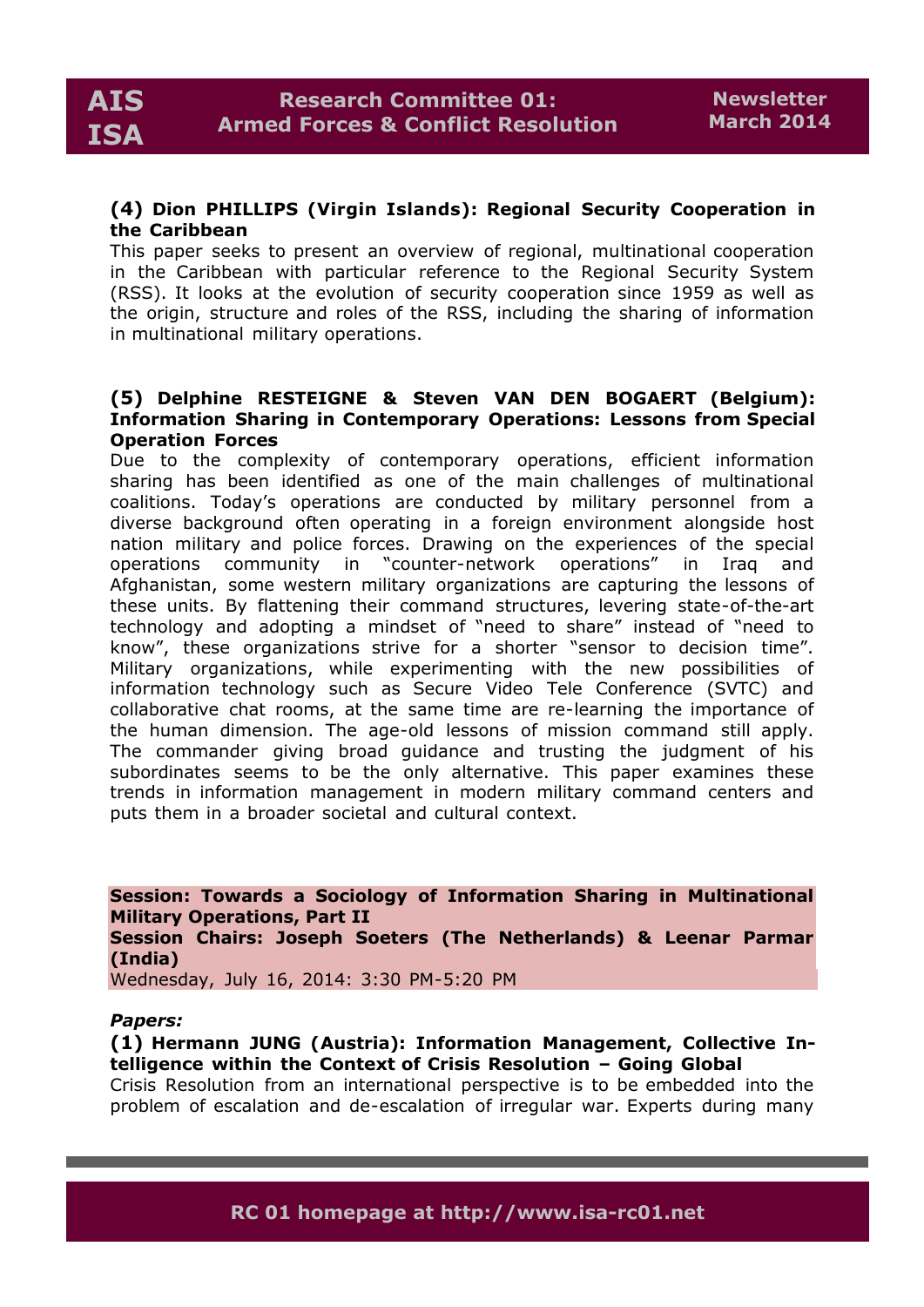decades of Cold War had been focusing in research on interstate wars. But Civil war today is the most common form of armed conflict and these "theater of wars" are concurrently going global. Therefore it is more than normal to implement those procedures of collective intelligence and knowledge processing into the broader domain of security management and crisis resolution. The international community and the international alliances are affected by their enforced austerity programs, this gave birth to the idea of "Pooling and Sharing" as a new paradigm to overcome looming calamities. It is useful to look at the cultural and psycho-sociological foundations of collective intelligence and knowledge management for to find incentives but also barriers for pooling and sharing in the military- civil security domain. Collective intelligence and knowledge Management is based on accepted values: (1) sharing; (2) responsibility; and (3) respect. So Pooling and sharing of logistic resources may be successful in this respect, but what about the vast field of pooling and sharing of information, scientific ideas? The processing agencies very often are competitors in this field

### **(2) Unsal SIGRI, A. Kadir VAROGLU and Barbaros DAGLI (Turkey): Building a Hybrid Culture in Multinational Military Operations: The Perceptions of EUFOR Peacekeepers on Collaboration and Negotiation for a Better Information Sharing**

Information sharing describes the exchange of data between various organizations and people. A hybrid culture based on collaboration and negotiation may pave the way for better information sharing within an organization. In the meantime, the nature of the organizational work is changing with the help of globalization, technological developments, complexity and today's sophisticated social and political problems. To remain competitive and to gain an advantage of these developments by solving conflicts effectively, some new "multinational collaborative work arrangements" are being established both in civilian and military multicultural working environments. These working environments are also in place for military multinational military operations. In fact, if the cultural diversities are being managed well, organization can use advantages of this situation. In this case, the concepts "collaboration" and "negotiation" have become much more vital to manage the intercultural process effectively, to prevent some misunderstandings and create a better information sharing between the partners. The research questions of this study are: (1) How diverse military groups in a multinational military operation are united under one umbrella to achieve a better information sharing? (2) What are the similarities and differences in definitions of "negotiation and collaboration" across different cultures? How to create a "third-hybrid culture" in multinational military operations? And (3) The methodology of the study is based on qualitative research methodology. An interview to explore these research questions – designed by the writer while he was the Chief of Capacity Building Department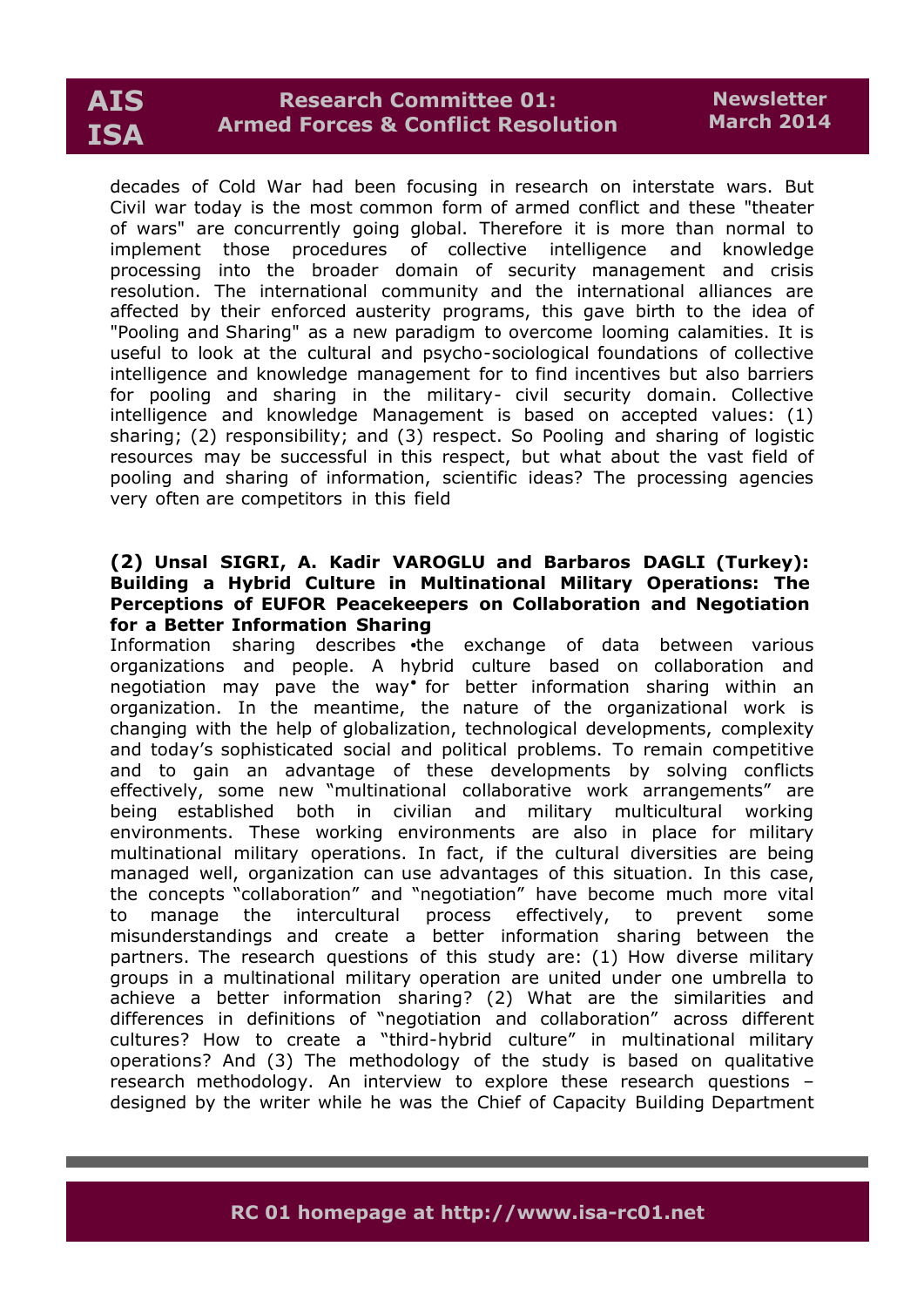at EUFOR in 2012- was applied face-to-face to 55 peacekeepers of 13 different countries within EUFOR Peace Operation in Bosnia and Herzegovina between April -October 2012. The gathered data will be analyzed by "content analysis" method to find out the answers to research questions and to propose strategies on a better information sharing within the light of the findings.

# **(3) Irina GOLDENBERG & Jumana AL-TAWIL (Canada): Oh, Didn't Anyone Tell You? The Importance of Intra –Organizational Information Sharing in Defence Organizations**

Organizational justice, or the extent to which people perceive organizational procedures as being fair and equitable, is a fundamental organizational value and is widely regarded as being comprised of four dimensions: procedural, distributive, interpersonal, and informational. *Informational justice* is paramount to the quality of information sharing within an organization, and is fostered by the truthful, timely, and comprehensive sharing of information regarding organizational decisions that affect employees. This type of organizational fairness has been shown to impact on personnel outcomes, such as job satisfaction and commitment, and ultimately to impact organizational outcomes such as performance and retention. In the study to be reported here, based on survey data from 6,503 Canadian Armed Forces (CAF) personnel, analyses were conducted to determine members' perceptions of informational justice within the CAF, and the role of informational justice on key outcomes of interest. Results indicated that informational justice was indeed highly related to a range of important factors, including overall perceptions of organizational justice, organizational and unit leadership, career management in the CAF, trust in the CAF, and employee psychological withdrawal. Moreover, meditational analyses indicated that military personnel's perceptions of informational justice were related to outcomes such as commitment and leave intentions even after controlling for other key variables such as perceptions of overall justice and satisfaction with leadership, further emphasizing the importance of informational justice. Implications for information sharing within military organizations are discussed.

# **(4) Jan-Bert MAAS & Paul C. VAN FENEMA (The Netherlands): Why Should I Know? T he Reluctance of Absorbing and Sharing ERP Knowledge**

In an ERP (Enterprise Resource Planning) system, all necessary business functions, such as financial, manufacturing, human resources, and distribution, are tightly integrated into a single information system with a shared database. Such a system potentially allows firms to manage their integrated business processes and associated knowledge, and to have more control of information and data in the organization. However, ERP systems are very knowledge intensive and require high levels of knowledge absorption and knowledge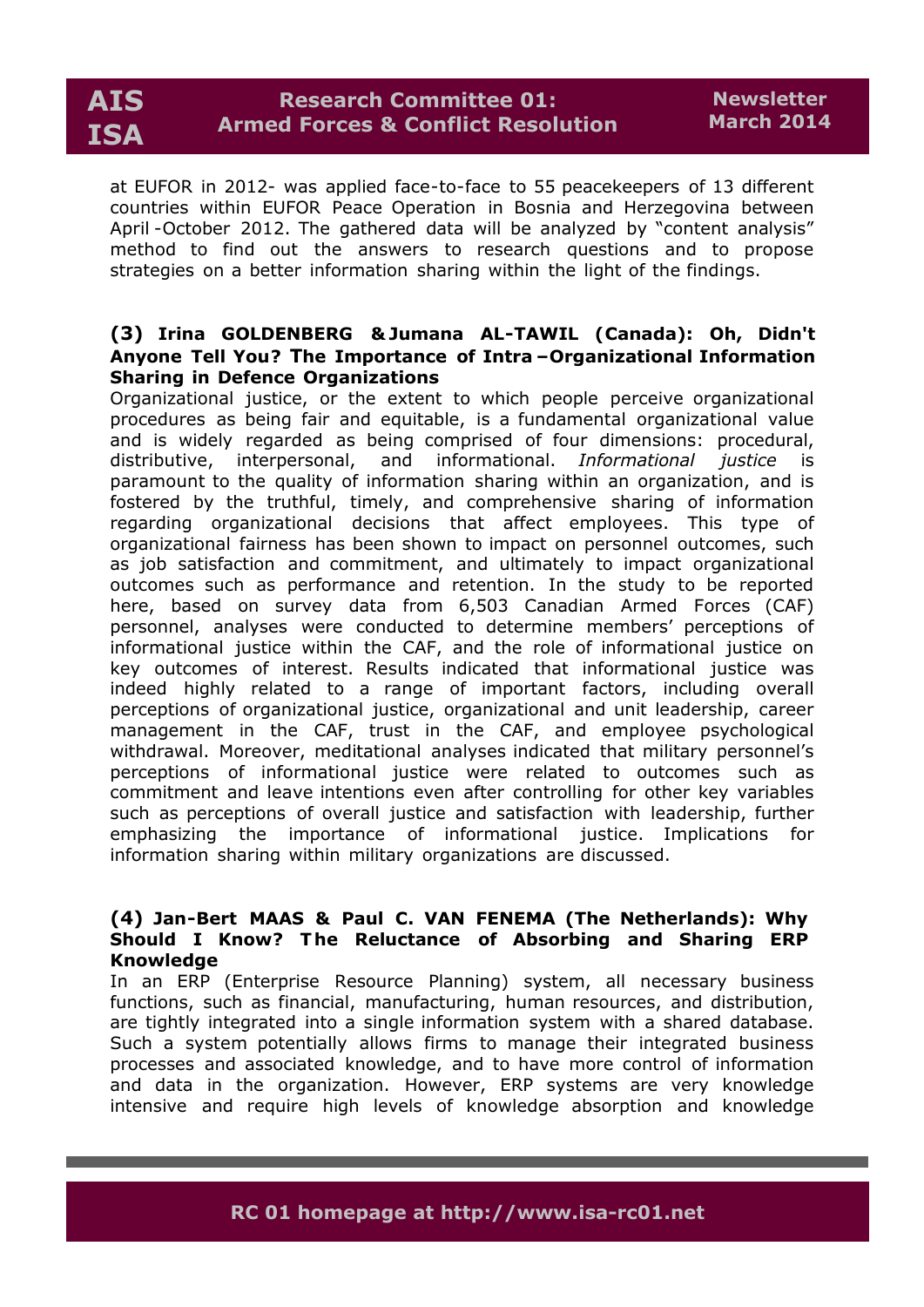# **Research Committee 01: Armed Forces & Conflict Resolution**

sharing between organizational members in order to be used successfully. In the military organization we study, ERP systems are aimed at improving supportive, secondary processes. This means that many military employees prioritize efforts related to the primary process of the military over actions connected to the ERP system. Still, top management mandates employees to use the ERP system and perform these secondary tasks, leading to tensions/user resistance including the reluctance to incorporate or share ERP knowledge. In turn, this lack of knowledge exchange can become dysfunctional since it prevents the use of IT that could benefit the organization. We applied qualitative methods including 40 semi-structured interviews with ERP users and their managers in three separate business-units, who have been using the ERP for two years. In the study we assess why and how users of the ERP system become averse to the exchange of knowledge and how military organizations are able to overcome tensions between primary processes and ERP implementation/knowledge sharing as a secondary process. By combining theories about user resistance and informal/formal knowledge structures we grasp the underlying reasons of the reluctance. Moreover we contribute to the literature by studying IT as a supportive technology leading to user resistance, instead of focusing on how organizations incorporate core technologies effectively.

#### **(5) Gijs VAN DEN HEUVEL (The Netherlands): Information Sharing in Network Centric Organizations: Toward a Sociomaterial Perspective**

Information sharing is recognized as an essential activity in network centric organizations. Over the past few decades, a variety of organizational, social, and social psychological theories have been used to investigate and explain the phenomenon. These theories have generated important and valuable insights into the various determinants of information sharing. Originating from the social domain, these theories have traditionally concentrated on the social determinants of information sharing but neglected the material determinants of the phenomenon. Network centric organizations, however, evidently consist of a variety of nonhuman components. Strategic and operational environments, information technologies as well as intelligence, surveillance, and reconnaissance technologies, and also legal and procedural documents exist alongside humans and all of these entities collectively determine information sharing in network centric organizations. In the past decade, the concept of sociomateriality has gained attention in the social domain. This concept recognizes that human as much as nonhuman components are productive of organizational phenomena and that all of these entities are mutually constituted in any organizational activity. Using the concept of sociomateriality, this presentation explores the activity through which network centric organizations share information. The presentation begins by providing a brief overview of traditional theories that have been used to investigate the phenomenon and demonstrates that the social determinants of information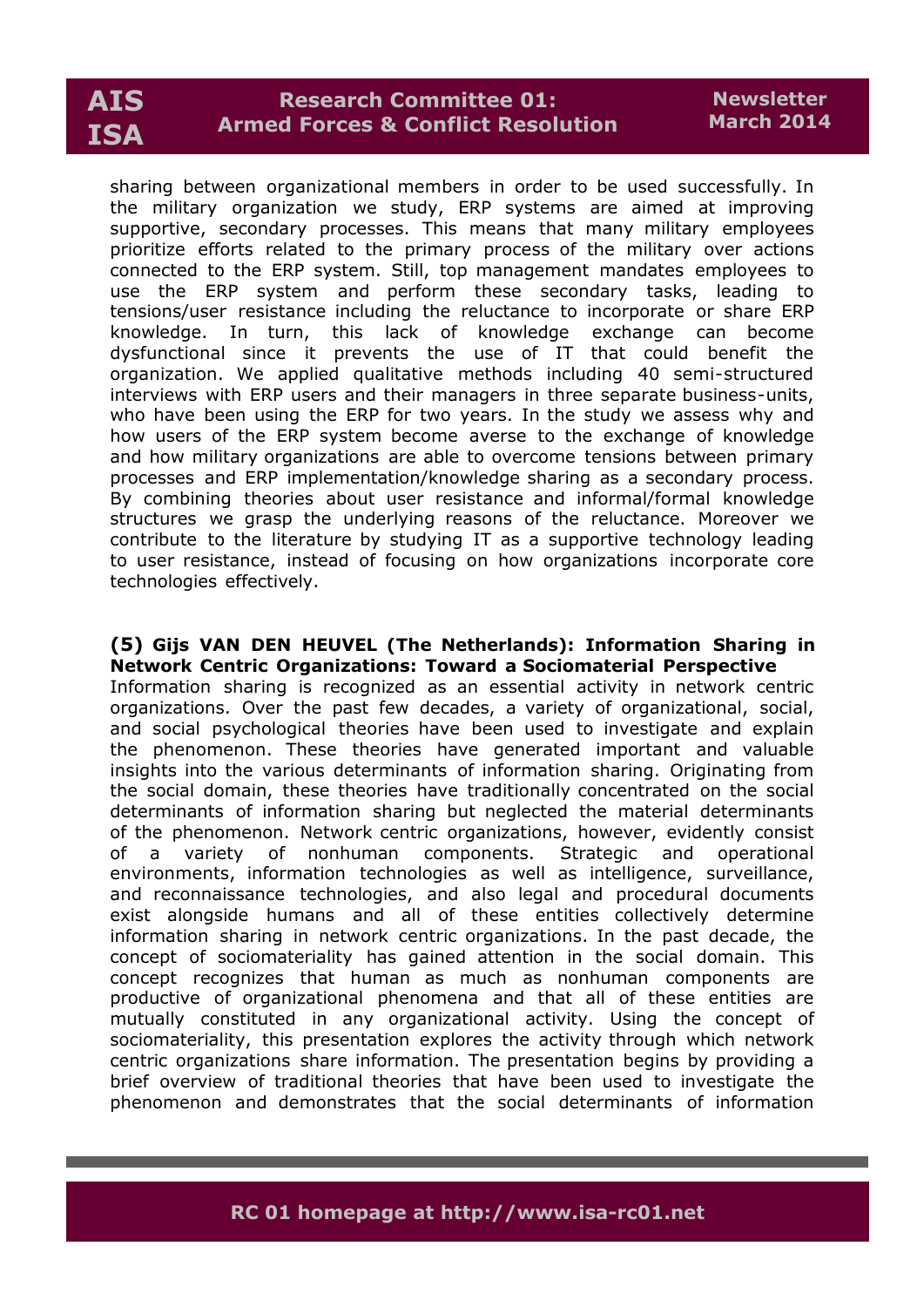

sharing can be categorized into three distinct dimensions. The presentation then identifies the entities that collectively determine information sharing in network centric organizations and posits that these three dimensions can be used also to investigate the material determinants of the phenomenon. Drawing on empirical data from the military domain, the applicability of this sociomaterial perspective is then demonstrated. The presentation ends by emphasizing that the concept of sociomateriality enables a more effective and comprehensive investigation of important contemporary organizational phenomena such as information sharing.

### **Session: The Armed Forces and Civil Society in East Asia Session Chair: Doo-Seung Hong** Wednesday, July 16, 2014: 5:30 PM-7:20 PM

#### *Papers:*

#### **(1) Rajkishor SINGH (India): War and Conflicts in South Asia: Problems and Prospects**

This paper discusses war and conflict in South Asia from the perspective of Indian security. In South Asia, all the states, including India, see themselves threatened and vulnerable. South Asia has seen four inter-state wars, continuing proxy war and now runs the risk of a nuclear confrontation between two coliguos non-weaponised nuclear power. The new challenges of subconventional conflicts and armed violend are the result of systematic changes in the structure of the global economy, communications, military technology, and other purely civilian issues such as mass migration, religious radicalism and the role of religious terrorist groups. Terrorism appears to be a powerful emerging entity. Proxy wars are also appearing on the horizon as a low-cost option of waging war against another nation. We war also investing in the role of the United Nations in reducing human suffering resulting from warfare and conflict in this region of developing countries. The paper will also discuss the resolution of conflicts and its impact on world society's peace and security. But this conflict development scenario would have to be different from what it is today.

## **(2) Afrizal AFRIZAL (Indonesia): Empowering Indigenous Communities Against the State and the Business to Tackle Group Conflict: The Roles of NGOs in Balancing Power in Democratized Indonesia**

After independence in 1945 the state power was strengthened in Indonesia, while the power of civil society was weakened. Before that, the society was strong, marked by its elements struggled against colonizers in any islands. After independence and during New Order their power was deteriorated by the state, while the state grew much stronger in power. That socio-political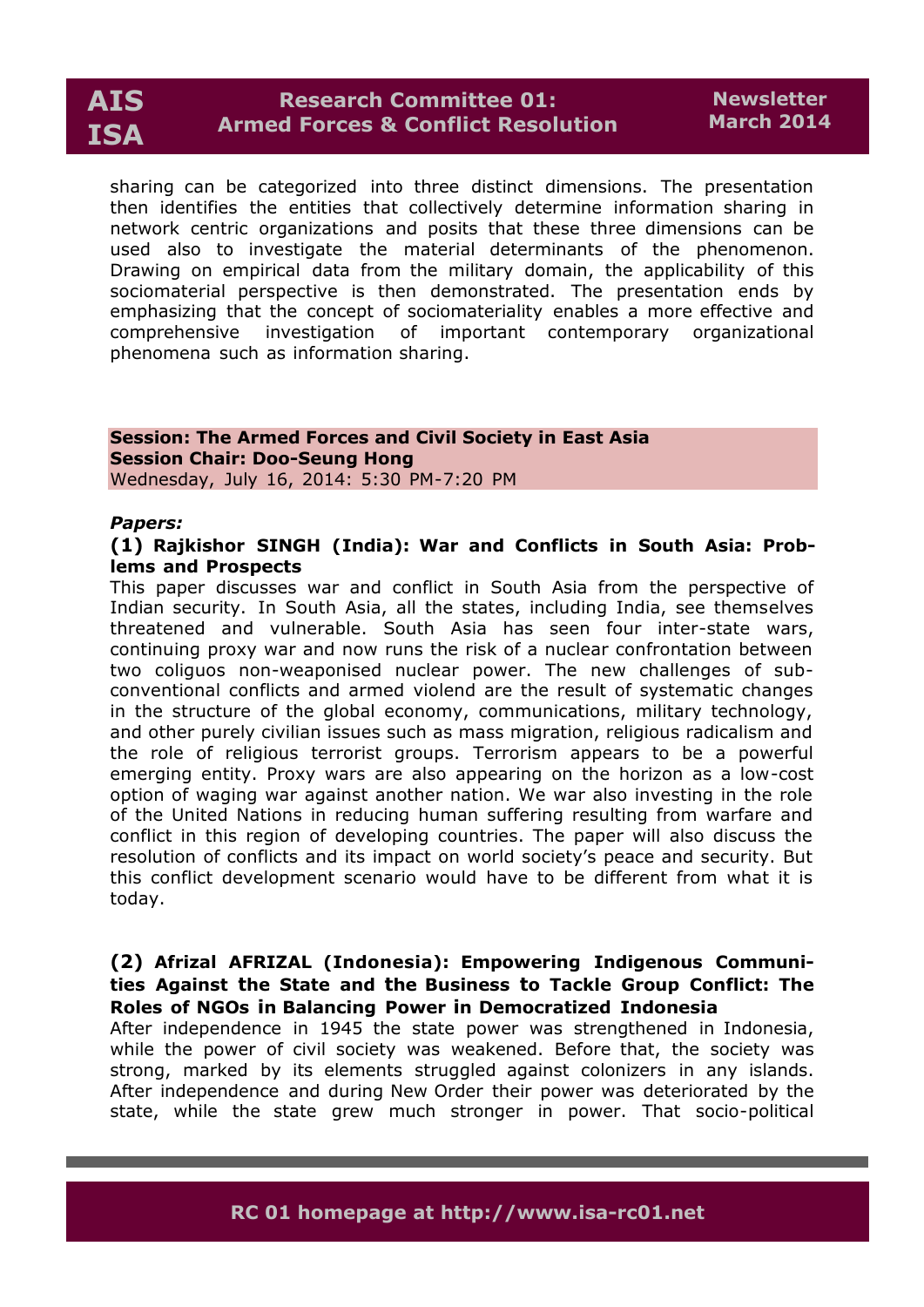condition created deep political power inequality in the country between the society and the state and the business. This is responsible for the happening of political crises and communal violence during 1998- early 2000s. 1998 was the watershed of democratization in Indonesia leading to decreasing political power inequality. Based on research in the field of agrarian conflict this article is to show how the deep political power inequality between the society and the state as well as the business created wide spread social unrests and the increasing balance of power among them contributes to the creation of peaceful relationship among them. This article would also scrutinize the role of NGOS in empowering society against the state and the business to create just and peaceful Indonesia. The argument of this article is that the creation of equal political power between the society and the state as well as the business is prerequisite of justice in the utilization of agrarian resources and NGO contribution is vital to that.

#### **(3) Riaz SHAIKH (Pakistan): War, Conflict and Human Rights Violation: New Debates and Discourses in Pakistan**

Eventual aim of human beings is to have a peaceful society where human dignity and human rights are well respected. But during the war and conflict times situation totally rejects the concept of the such values and norms and especially in situation where conflicts persists for decades on asymmetric pattern. Situation becomes more complex in those cases where states provide covert support to the non-state actors to further toe their agenda. Pakistan's military developed nexus with the jihadist with the financial backing of other countries, but eventually the jihadists are now haunting the patron itself. Now conflict between militants and state has turned to situation that where the level of violence has reached to new zenith. In this situation, abuse of human rights from both sides becomes a very common issue. But due to protest of civil society bodies and judicial activism at least debate on human rights violation is being taking place in Pakistan. Human rights organizations and judiciary are pursuing the agenda of missing persons and other sensitive situation vigorously. The paper discusses how with the strengthening of democratic traditions and emergence of free media debate on human rights violation is getting strong voice in Pakistan.

# **(4) Farah QAYOOM (India): Women and Armed Conflict: A Study of Widows of Conflict in Kashmir**

The armed conflict in the state of J&K has touched the lives of all people living in the valley in some way or the other. Women have become both direct and indirect victims of this conflict. They have faced violence either indirectly in the form of loss/death of near and dear ones or become the direct victims of torture, assault etc. The paper is a sociological analysis of the women who have lost their husbands to this Conflict going on in the valley from the last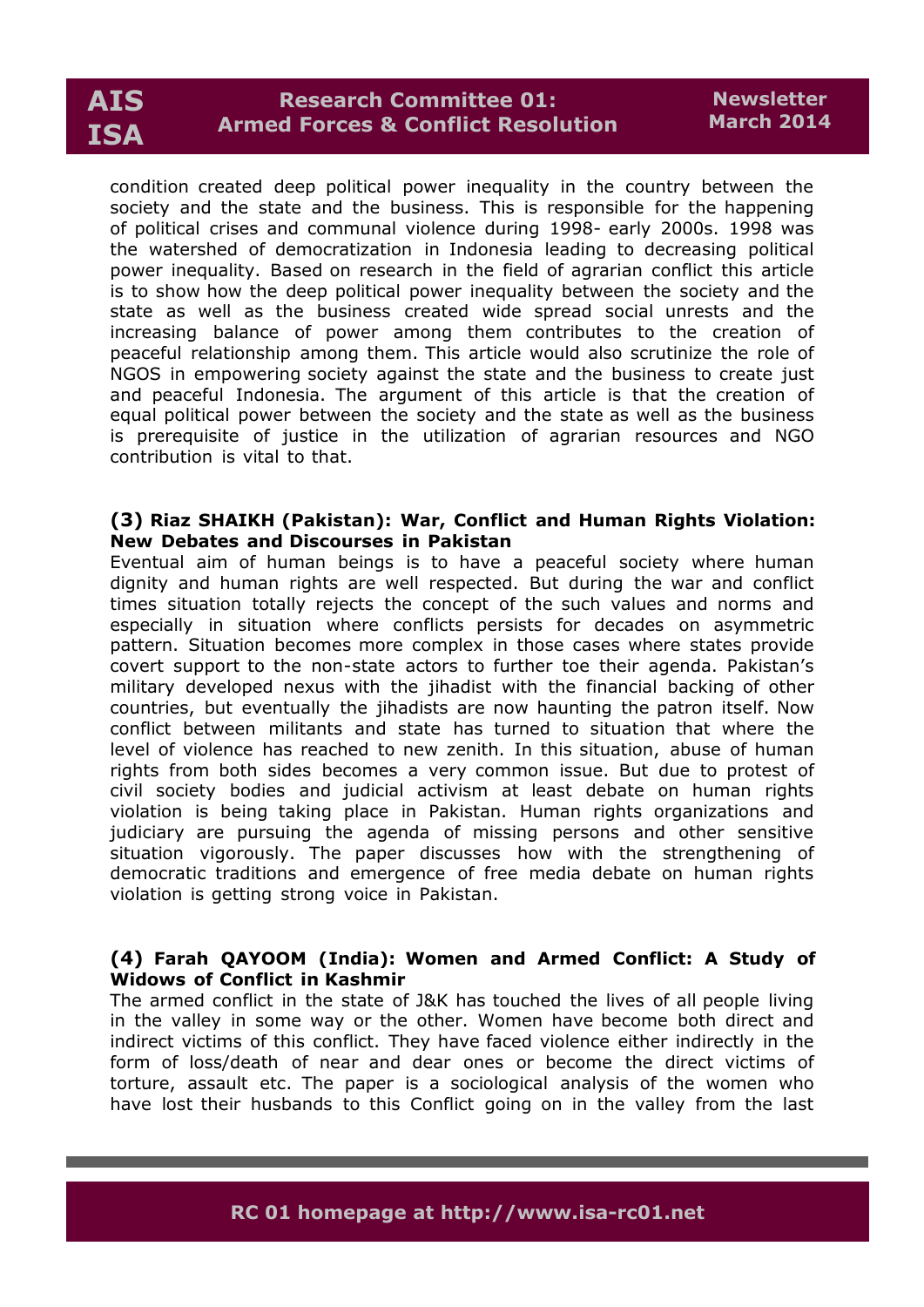

two decades. It focuses on the personal narratives of these women highlighting the experiences of deprivation and loss faced by them. The social stigma faced by these widows is also analyzed but at the same the paper highlights an important fact that in the struggle for survival these women have emerged strong and 99% of them are heading the households they live in. The researcher utilizes the research tools of in -depth interview to understand and highlight the loss, deprivation and social stigma faced by these women which has more or less become a 'Social Reality' of their lives.

#### **(5) John Patrick ALLANEGUI (The Philippines): Soldiers of the Minority: Navigation of Female Identity and Practices within the Philippine Navy**

Gender has always been a complex and at times a contentious topic in the military. Like in most societies, the military is a masculine institution with its ranks and services largely dominated by men. The Armed Forces of the Philippines (AFP) likewise shares this reality of male dominance, both in quantity and quality of the service. The present literature on gender in the military, specifically the policies and their implementation, speak about how the dominant masculine culture of the military caters to the small faction of women in the organization through institutional means. As women exist as a minority in the armed service, this research attempts to look at and understand how women in the AFP use gender as a social and cultural capital in interacting and locating their ways within the AFP. Furthermore, this explores how the collective female identities and the concomitant individual practices are actually inserted to influence and shape the structure of the very same organization of the AFP. This paper showcases the experience of the researcher in using conversational methods in studying the daily practices of women of the AFP. As gender in the military remains a sensitive issue, the design of this study banks on conversation analysis to note emerging themes on recurrent points, marked hesitations and pauses that may indicate feelings of ambivalence on gender relations that both female and male participants unconsciously shared in the course of their conversations with the researcher. Conversations shared by the respondents with the researcher focused on how women members of the Philippine Navy identify and mobilize themselves within a clearly male-dominated structure. Emphasis is also given to explore the creative practices utilized by these women to go around the perceived structural constraints posed by the male-dominated organization.

# **(6) Takako HIKOTANI & Hitoshi KAWANO (Japan): The Civil-Military Gap in Japan: Comparing the 2004 and 2013 Surveys**

This paper compares two surveys conducted by the authors in 2004 and 2013 which looks at the possible "civil-military gap" in Japan. These surveys, modeled after the TISS survey, were the first academic attempt to examine the attitudes of Japan Self Defense Force (SDF) officers as well as civilian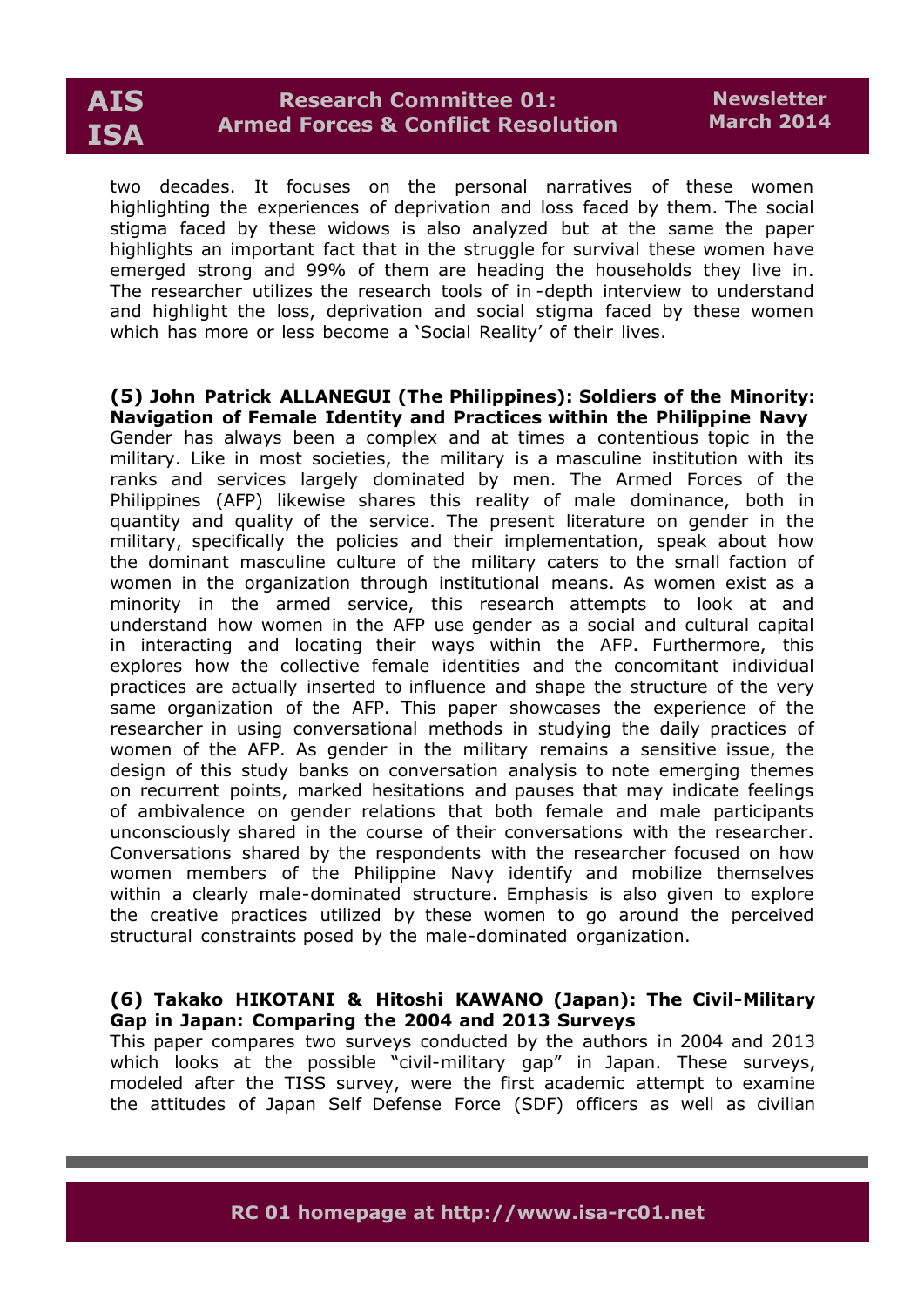elites in Japan. In the 2004 survey, we found that (1) SDF officers were more conservative than the civilian elite, (2) on US -Japan alliance issues, there were no evident gap between the officers and civilian elite, while there were signs of gap with the general public, (3) SDF officers long for a greater role in the policy making process. Events that took place between 2004 and 2013, including the SDF dispatch to Iraq, the end of the conservative party rule in Japan, and the 2011 earthquake and the disaster relief efforts by the SDF, suggest that there may be a change of attitudes among both the SDF officers and the civilian elite. A second survey is to be conducted in October 2013, and this paper will compare the 2004 and 2013 survey results to examine whether and why there may be changes in the "civil-military gap."

#### **(7) Leslie ADVINCULA-LOPEZ (The Philippines): Shifting Identities: The Emerging Roles of the Armed Forces of the Philippines**

Since the 1950s, the Armed Forces of the Philippines (AFP) have been utilizing civil-military operations (CMO) as one of the main strategies in combating local insurgency. The diversity of insurgency movements with its complex cultural, religious and historical origins necessitates the evolution of CMO strategies implemented through the years. In the latest Internal Peace and Security Plan of the AFP (January 2011) called "*Bayanihan,"* the role of the non-combat civil-military operations and development oriented activities of the AFP was once again reiterated. Broadly, this paper examines how the emerging CMO technology being adopted by the AFP impinges on the construction of the selfidentity of the members of the Philippine Marines. The study finds the shifting of identities from that of a "warrior" primarily concerned with the management and application of violence to that of a "protector" defining themselves as primary agents of peacekeeping and humanitarian work. At the same time, these reformulations of identities also provide the avenue for the members of the AFP to redefine the character and nature of their relationships with the other agents and institutions of the Philippine state.

**Session: How Do the Cultural Integrating Mechanisms Cultivate Effectiveness of Collaboration and Negotiation in Peace Operations? Session Chairs: Unsal Sigri & A. Kadir Varoglu (Turkey)** Thursday, July 17, 2014: 8:30 AM-10:20 AM

#### *Papers:*

# **(1) Marina NUCIARI (Italy): Third Culture in Multinational Military Units. Some Experiences Referring to Italian Soldiers**

Intercultural experiences are part of multinational military operations since early Nineties, when PSO, CRO or PO became routine instead of exceptions for various military organisations. The case of Italian Armed Forces is somewhat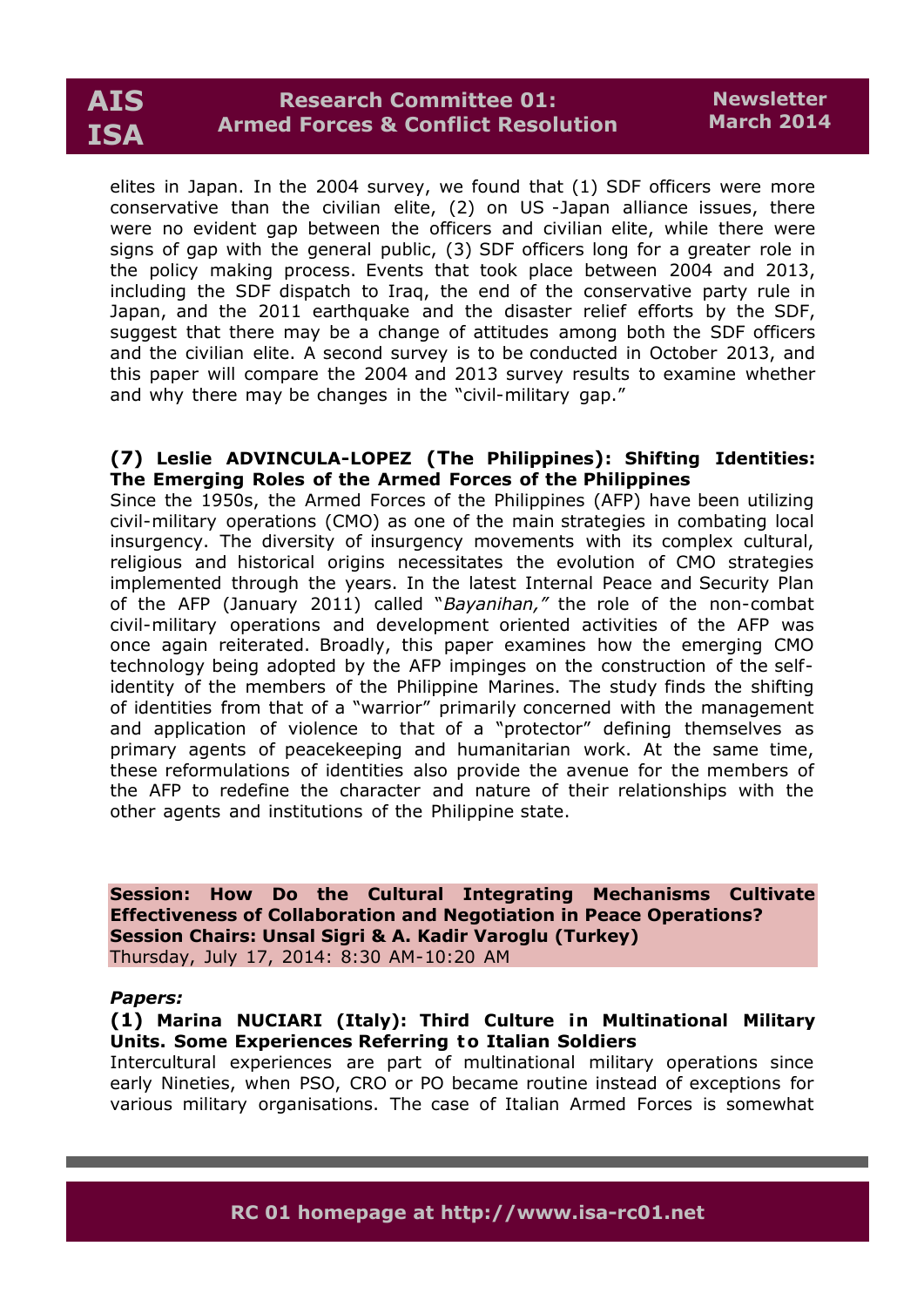# **Research Committee 01: Armed Forces & Conflict Resolution**

exemplar of such a revolution in military roles and behaviors, because of their developing of a peculiar ability in cultural diversity acknowledgement and consideration in their performance. Officers'preparation in sociology and cultural anthropology is provided in first level formal education, and negotiation and intercultural relationships are subjects taught in subsequent learning. Research data on miitary personnel's attitudes toward cultural diversity and intercultural encounters ability show that some "third culture" creation process is at work, which permits to improve cooperation and negotiation activities with many different social actors on theatre. This paper aims at presenting experiences of intercultural encounters and third culture creation processes by means of in -depth interviews of officers in different ranks about their activities in POs, exploring paths of trustful environment creation in different crise and cultural diversities contexts. The main goal is to understand reasons of success and failure of trustful cooperation, in order to ascertain what qualities and abilities must be improved in officers' education and training to give rise to a culturally flexible soldier.

### **(2) Michelle SCHUT, Desiree VERWEIJ & Rudy RICHARDSON (The Netherlands): Culture and Morality: Intercultural Interactions during Military Deployments**

In peacekeeping and training missions foreign soldiers come in close contact with the local population. How do they experience this intercultural contact? To what extend do they experience a conflict between their moral principles and the moral principles of the local population? To what extend are (some of) these principles culture specific or are universal moral principles violated? And what does this imply for military missions in different cultural contexts, such as the Kunduz Police Trainings Missions? We focus on the close relation between morality and culture in military deployments. The main issue in this paper is twofold, namely theoretical and practical. The first one considers the relation between morality and culture according to leading theories on these concepts. The second one is about the extent to which military personnel experience the relationship between morality and culture (whether or not conflicting) during their deployments as described in literature. We study these issues on the basis of research data collected during and after military deployments.

## **(3) Irina GOLDENBERG (Canada) & Rebecca SCHIFF (USA): Different Cultures – One Mandate: Integration of Military and Civilian Personnel within Defence Organizations**

Most defence organisations are comprised of both military and civilian personnel working in partnership with each other towards the realization of defence goals. Civilian personnel (i.e., civil servants) in defence organizations often work closely with their military counterparts (e.g., in headquarters, on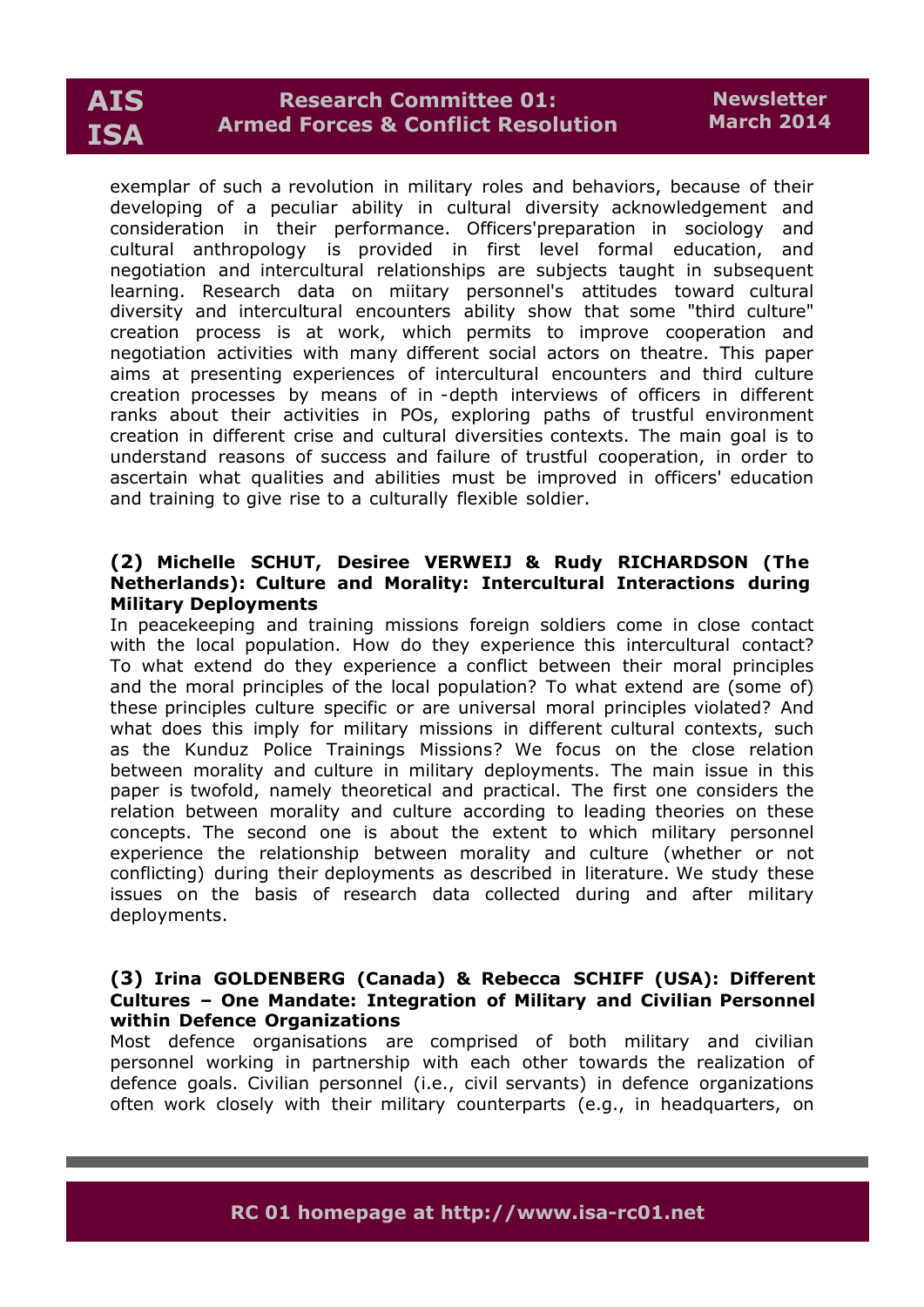# **Research Committee 01: Armed Forces & Conflict Resolution**

bases, on missions, in academic settings). Although the issue of civilian military personnel collaboration within defence organizations has not historically been explicitly considered in the context of 'collaborative work arrangements,' it is indeed an important issue that affects both operational and organizational effectiveness. This presentation will introduce several related international initiatives to examine collaboration between military and civilian personnel across defence organizations, including a NATO Human Factors and Medicine Research Task Group (HFM RTG-226) and a cross national survey initiative. Further, results from the Canadian Defence Team Survey will be presented. Civilian personnel in the Department of National Defence (DND) and military personnel in the Canadian Armed Forces (CAF), referred to as the Defence Team, work in partnership to meet the mandate of the CAF/DND. Together, personnel in this integrated represent a unique group dynamic allowing the DND/CAF to draw upon the expertise of military personnel who have specialized skills and knowledge related to military and operational functioning, as well as upon civilian personnel trained in a variety of occupations and possessing a range of knowledge and expertise. The Defence Team Survey, presenting the results of 644 Regular Force military members and 1,149 DND personnel, was designed to examine unique issues central to the partnership between civilian and military personnel. Recommendations will be provided for developing strategies and practices for enhancing the quality of collaboration between military and civilian personnel working within defence organizations.

# **(4) Mohammed MASOODI & A . Walter DORN (Canada): Cultural Imperatives: Peacebuilding in Afghanistan through Local Culture and Customs**

As the 2014 deadline for withdrawal of coalition forces approaches, Afghanistan's fate remains uncertain. Officials have long concluded that the war in Afghanistan could only be won through a negotiated settlement and not militarily. After years of shunning negotiations, in 2011 coalition forces pursued talks with the Taliban, however these ambitious plans have now been deemed as being too unrealistic to achieve by 2014. To promote reconciliation and unity the socio-cultural factors that enable communication among conflicting parties is important. Communication is also a decisive factor in social integration as well as the strengthening of social solidarity in society. In the case of Afghans, communication in conflict resolution is central to the concept of *jirga* and is deeply embedded in Afghan history, practice and people. *Jirga* refers to the gathering of people for the purpose of consultation. Its integration into national politics is a reflection of its prevalence and success as a mechanism of conflict resolution among most Afghan ethnic/tribal groups; "it has national currency." Although the Karzai administration made use of this "national currency" in 2002, the *Emergency Loya Jirga*, it is evident that it failed in its attempts at national reconciliation due to a multitude of factors.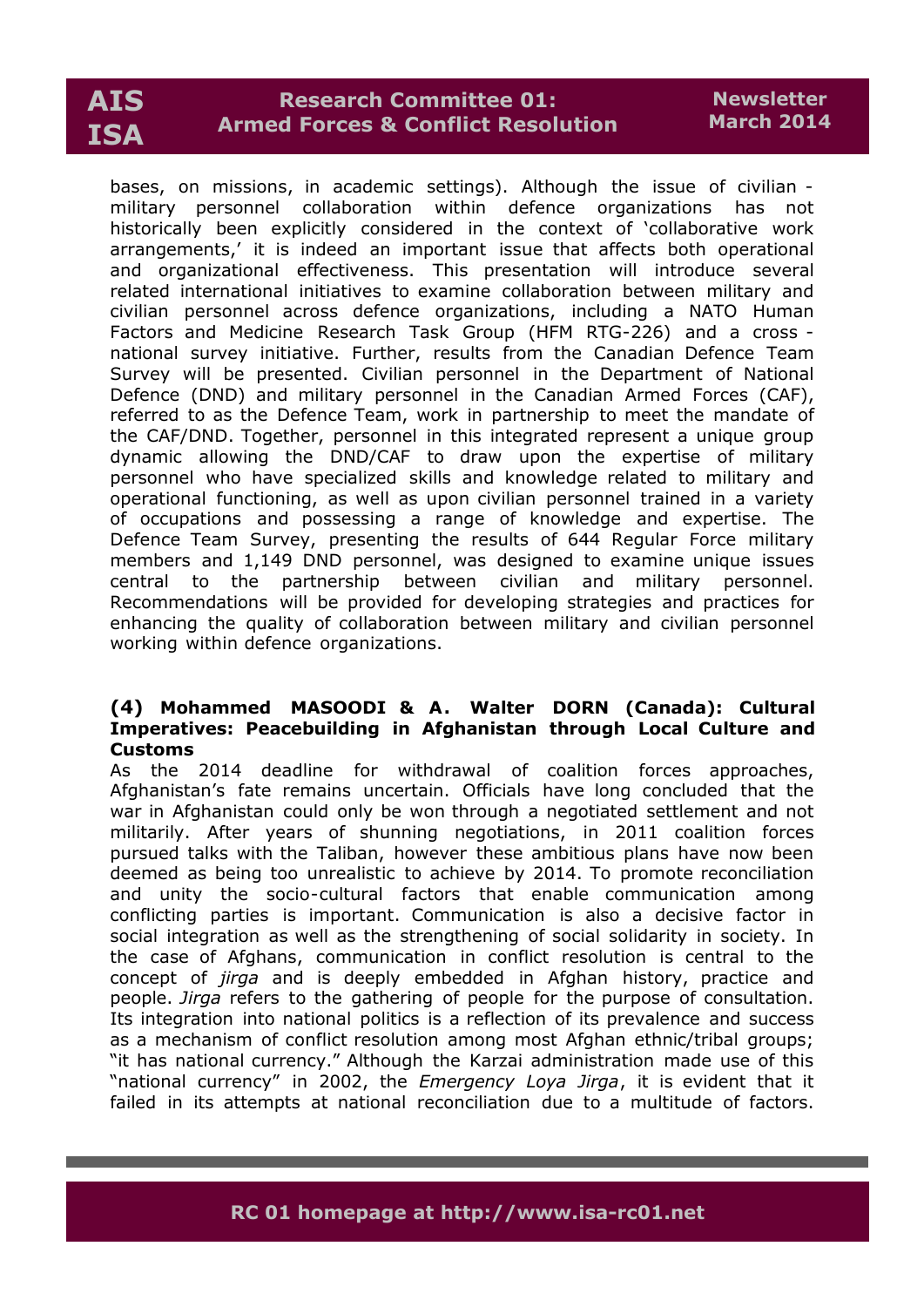This paper will investigate those factors while examining peacemaking/peacebuilding initiatives in Afghanistan, through the use of Afghan indigenism and methods of local dispute-resolution for reconciliatory purposes. While there is a continuing need for *jirga* in resolving local, tribal and national conflict, the socio-cultural significance and political potential of *jirga* is ignored as it has only minimally been adapted to the current efforts in Afghanistan. This paper will investigate the feasibility of a national *jirga* process and how it can be more inclusive and widely used, representing both men and women, initially from a grass- roots level and ultimately to a national level.

# **(5) Marién DURÁN (Spain): Armies Cooperation in International Military Peace Operations**

The current paper presents the results of an empirical research conducted for the Spanish Army in the context of an international project. We will discuss from a descriptive, analytical and theoretical framework the Spanish Army relations with other armies (Turkey, Philippines, Italy, Denmark, Bulgaria, South Korea, South Africa, Slovenia) in different Peace Operations and International missions (Lebanon, Afghanistan, Bosnia, Kosovo, Iraq…). The results will mainly highlight the following key issues: (i) the different positive and negative experiences maintained in the missions (ii) the cultural barriers found during the interaction between armies (iii) proposals for working in multicultural environments (iv) main theoretical implications that help us to propose lessons learned for other scenarios of international missions.

**Session: Death in the Military: Towards a New Paradigm? Session Chair: Irène Eulriet (France)** Thursday, July 17, 2014: 10:30 AM-12:20 PM

#### *Papers:*

#### **(1) Emily GILBERT (Canada): How Much Is a Dead Soldier Worth?**

How much is a dead soldier worth? This paper will interrogate the monetary value ascribed to the death of solders in the 21<sup>st</sup> century, and the narratives of sacrifice and heroism that infuse military fatalities. Rather than focus on public funerals and burial, I explore the more intimate (yet no less social) acts of valuation and compensation that are navigated by surviving relatives. Questions regarding the price of death are particularly interesting to consider as civilian compensation has become a regularized component of counterinsurgency strategy. Monetary payments have been made in the event of the 'inadvertent' death, injury or property damage of civilians in Iraq and Afghanistan, as a way to win the 'hearts and minds' of the population, and demonstrate the compassion of the international forces. How are the lives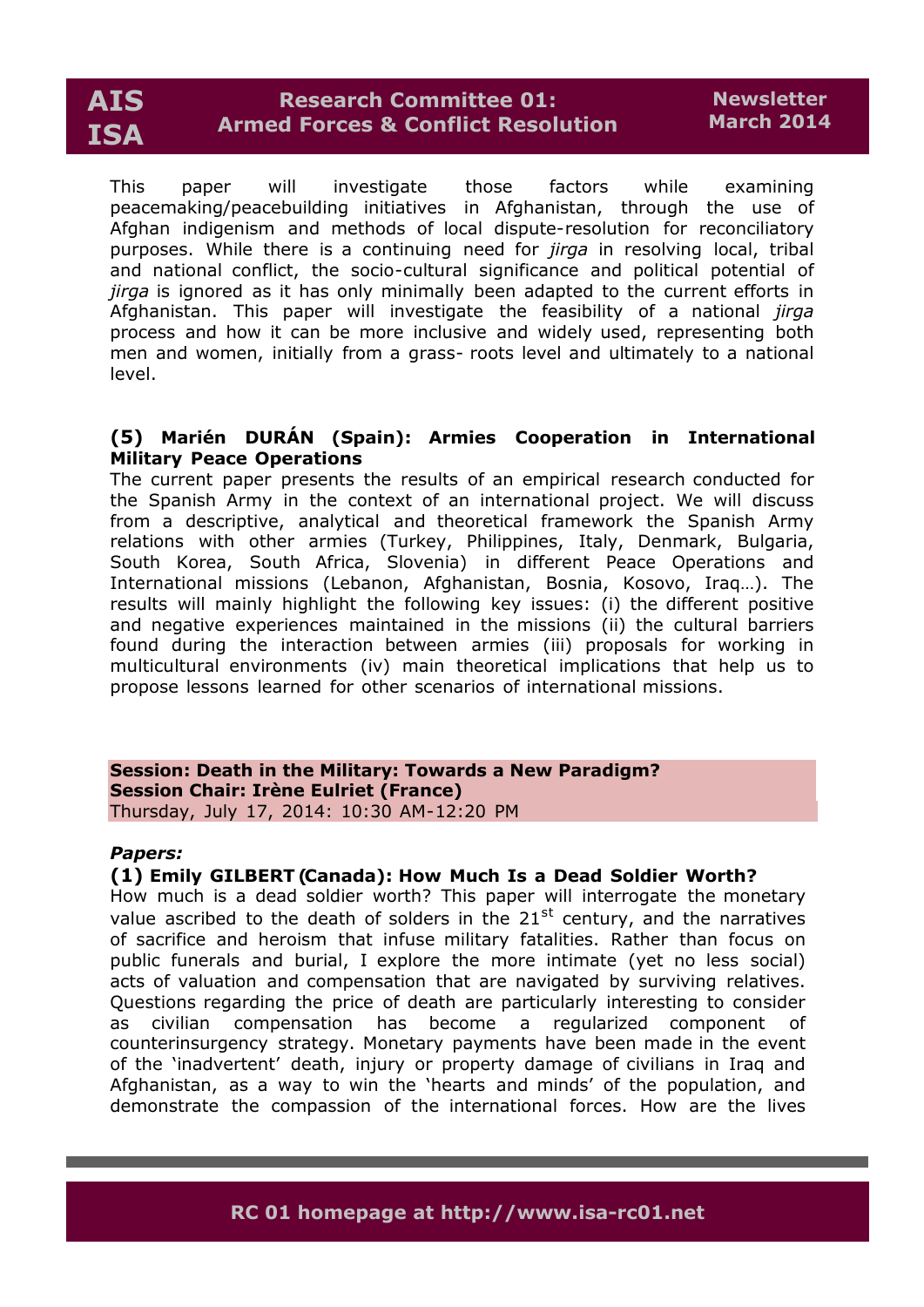

(and deaths) of civilians and soldiers of different countries valued differently, and for how much? What logics of compensation are articulated? And does compensation in contemporary warfare reconfigure the distinctions between soldier and civilian? These questions will be considered alongside the increasing pressure to reduce deaths, of both soldiers and civilians, as a result of the targeted and remote- controlled strikes of the revolution in military affairs. As tensions regarding death in war increase, how does this impact on how lives are valued, and on our understanding of military service in contemporary warfare?

# **(2) Yagil LEVY (Israel): Conceptualizing t he Bereavement Hierarchy**

Scholars of the syndrome of casualty sensitivity exclusively analyze public opinion and its impact on policies. A few studies argued that the mode of recruitment largely determines the ability of collective actors to leverage political factors (such as the extent to which the war is portrayed as successfully attaining its original goals) to challenge the dominant discourse and influence the war's policy. However, missing is an analysis of the bereavement discourse by which various social groups interpret the loss of their children's lives or the potential risk posed by their military service. The tone of this discourse affects the likelihood of antiwar protest. While manpower policies create a hierarchy of risk by exposing different groups to different levels of risk, this hierarchy is also reflected within the bereavement hierarchy. It is argued that the extent to which a group will develop a subversive discourse of bereavement that can be translated into antiwar protest is highly correlated with several variables: (1) the group's social status and its reliance on the military as a mobility track; (2) the group's ideological stance; (3) the legitimacy to protest as derived from the character of manpower policiesmarket-regulated vs. state-sanctioned death. In general, the lower the position of the group in the social hierarchy, the greater its tolerance for military death, and vice versa. Different levels of discourse can be hierarchically clustered, from subversive to submissive discourse. Thus, mapping the bereavement hierarchy may improve our understanding of how the social composition of the armed forces affects the likelihood of antiwar protest.

#### **(3) Gerhard KUEMMEL & Julius HESS (Germany): The Sociology of Death: The Case of the Armed Forces**

The paper addresses death in the military and looks at the various ways in which death is addressed in the military. The analysis of the politics of death requires the identification of the functions such death politics should serve and focusses, inter alia, on rituals that are used to implement such death politics.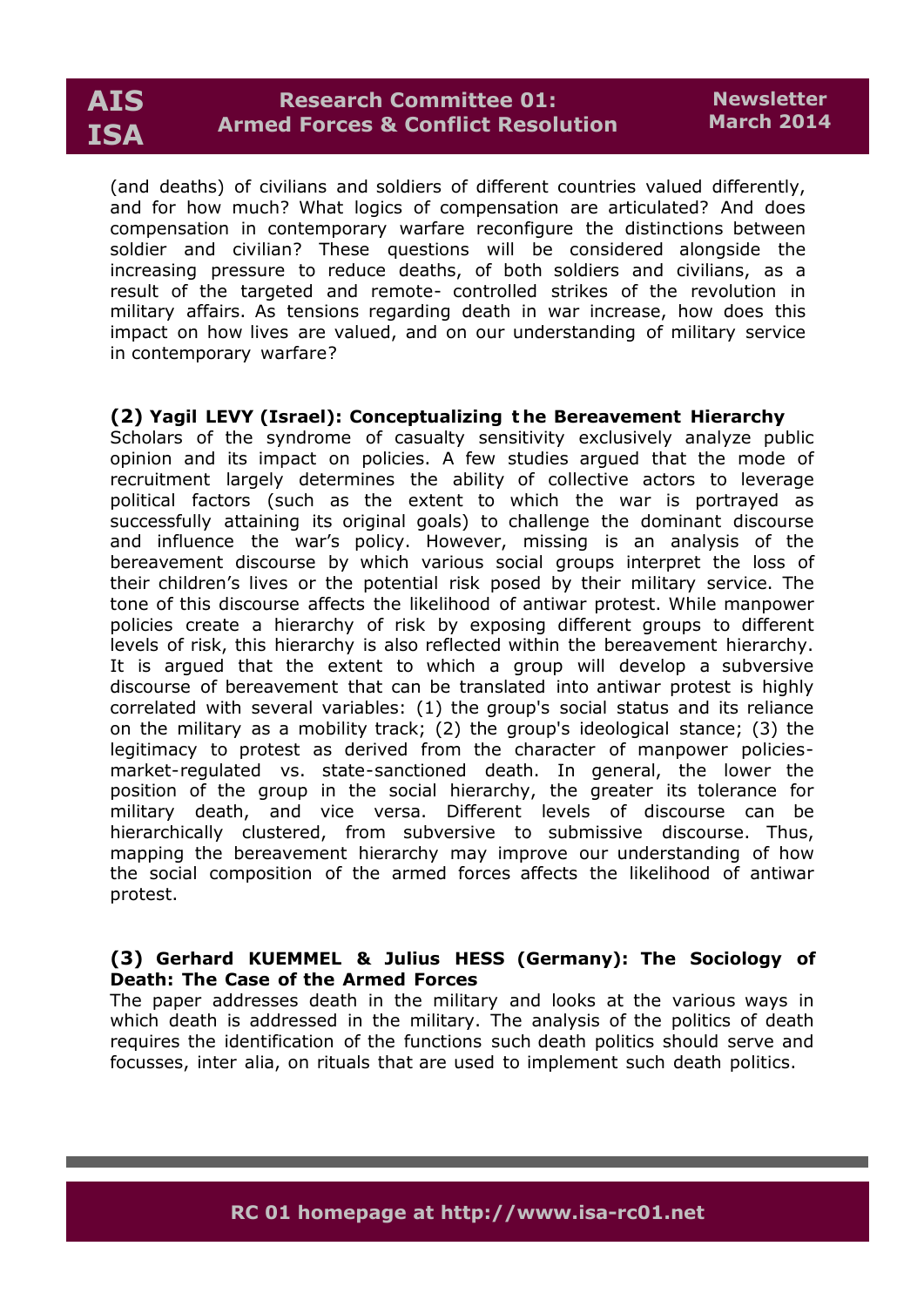#### **(4) Mathias DELORI (France): Killing without Hatred? The Social Construction of the Consent to Kill in Modern Warfare**

Killing other people is not something trivial. Therefore, the military organizations spend a great deal of energy in order to prepare the soldiers to this prospect. As J. Butler recently put it, they do so by constructing "frames of war", i. e. meaning structures that regulate the military "economy of compassion". This paper aims at identifying the frames of war at work in the new Western way of war. The literature on this issue suggests that the Western modern frames of war are subject to two contradictory dynamic. On the one hand, modern warfare seems to be deeply engaged in the path of rationalization of violence and reification of the enemy. On the other hand, a discourse is (re)emerging which frames the Western wars as "humanitarian". The paper tries to understand whether and how the latter affects the former. It does so by focusing on a particular case study: the frames of the French soldiers who participated to the war in Libya in 2011. The research relies on forty semi-structured interviews with military leaders and fighter plane pilots. The analysis reveals a dominant frame which shows great sympathy for some and total indifference for others. The paper argues, in other words, that the discourse on the humanitarian war displaces rather than enlarges the economy of compassion.

### **(5) Emmanuel GOFFI (France) Dying or Living: A Moral Dilemma for Ethical Warriors**

Western countries have developed a romantic vision of soldier's relation to death. In France, the so-called "acceptance of supreme sacrifice" is deeply rooted in both warfare ancient history and the over promotion of physical courage. Dying for France's higher interest is considered as the core of military identity. This has been reinforced by the professionalization of French forces in 1994 which initiated a professional/client relationship between service members and citizens. With the development of modern remotely controlled weaponry, relation to lethal risks is changing raising concerns among the military about soldiers' identities. If supreme sacrifice remains a holy concept hardly disputable, concerns are growing due to the gap between the idealized holistic way of thinking sacrifice within the military and the common reluctance to warfare casualties of individualistic western societies. The French military is experiencing a clash between the promotion of altruistic death and the promotion of egoistic life, both within and outside the forces. Debates about the future of the French forces always focus on how to adapt the current format of the military to the new expectations and constraints it faces. I would suggest that this is the wrong way to deal with these issues. I would suggest instead that we should re-think the way we consider the military in regard to our current objectives and constraints, and not according to outdated concepts. The proposed presentation thus aims at re-thinking the French *pro patria mori* to the light of the current framework in which the French military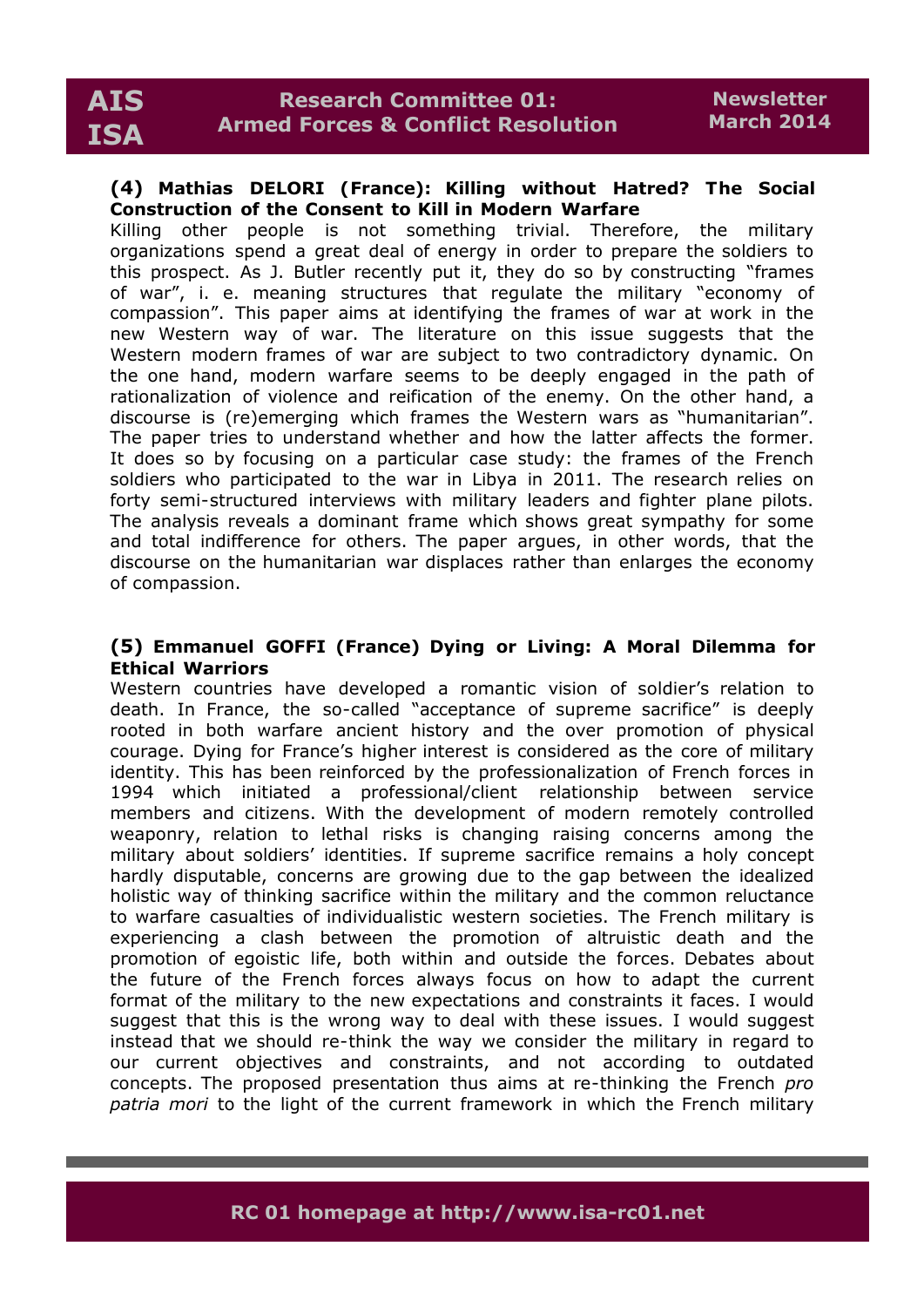is used, getting rid of the weight of history and re- assessing our relation to death in warfare. My reflections will be supported by philosophical and sociological considerations about physical courage and the need to get rid of the idea that courage is intrinsically linked to combat.

#### **(6) Ken KAWAMURA (Japan): From Clinton's Anti-"New Terrorism" Policy to Bush's "War on Terror": Presidential Transition in the Anti-Terrorism Policy of the United States**

This paper aims to tackle the question of why the United States came to launch the war against Afghanistan and Iraq under the name of "Global War on Terror." To clarify this problem, I examine the historical usage of the concept of "terrorism" by the two U. S. administrations surrounding the 9/11 attacks in 2001. It is notable that some terrorism scholars were able to "predict" the emerging threat of the religiously motivated terrorism as "New Terrorism" shortly before the 9/11th attack on the World Trade Center. Scholars such as Daniel Benjamin and Steve Simon argued in the paper published in *Survival* that more lethal and dangerous threat of the religious terrorism was increasing. This poses a serious puzzle; because even those scholars themselves admitted that there were no dramatic statistics or powerful evidence before the 9/11 attacks. To answer this question, I focus on the concept of the "religious motivation" in those scholar's arguments, and perform a conceptual analysis. By doing so, I argue that the advocates of the "new terrorism" did not insist the newness of the "new terrorism" based on the empirical data of the lethality of terrorist attacks at the time, but in fact they redefine the conceptual dichotomy of "religious / secular" based on the standard of negotiability, by which the "new terrorists" were characterized as non-negotiable and irrational jihadists. This new concept of "religious motivated terrorists" made possible the policy prescription of "war on terror" of the Bush Doctrine, which justifies the preemptive attack to those new terrorists and the "rogue states" which were supposed to harbor those terrorists.

**Session: International Humanitarian Intervention and State Building Session Chair: Abu Bah, USA** Thursday, July 17, 2014: 3:30 PM-5:20 PM

#### *Papers:*

**(1) Kawser AHMED (Canada): Twenty Years of Western Military Intervention: An Emerging Trend for International Conflict Resolution and Peacebuilding**

Military intervention—a war of choice—is not a new phenomenon. Historically, powerful nations have intervened militarily for three main reasons: to secure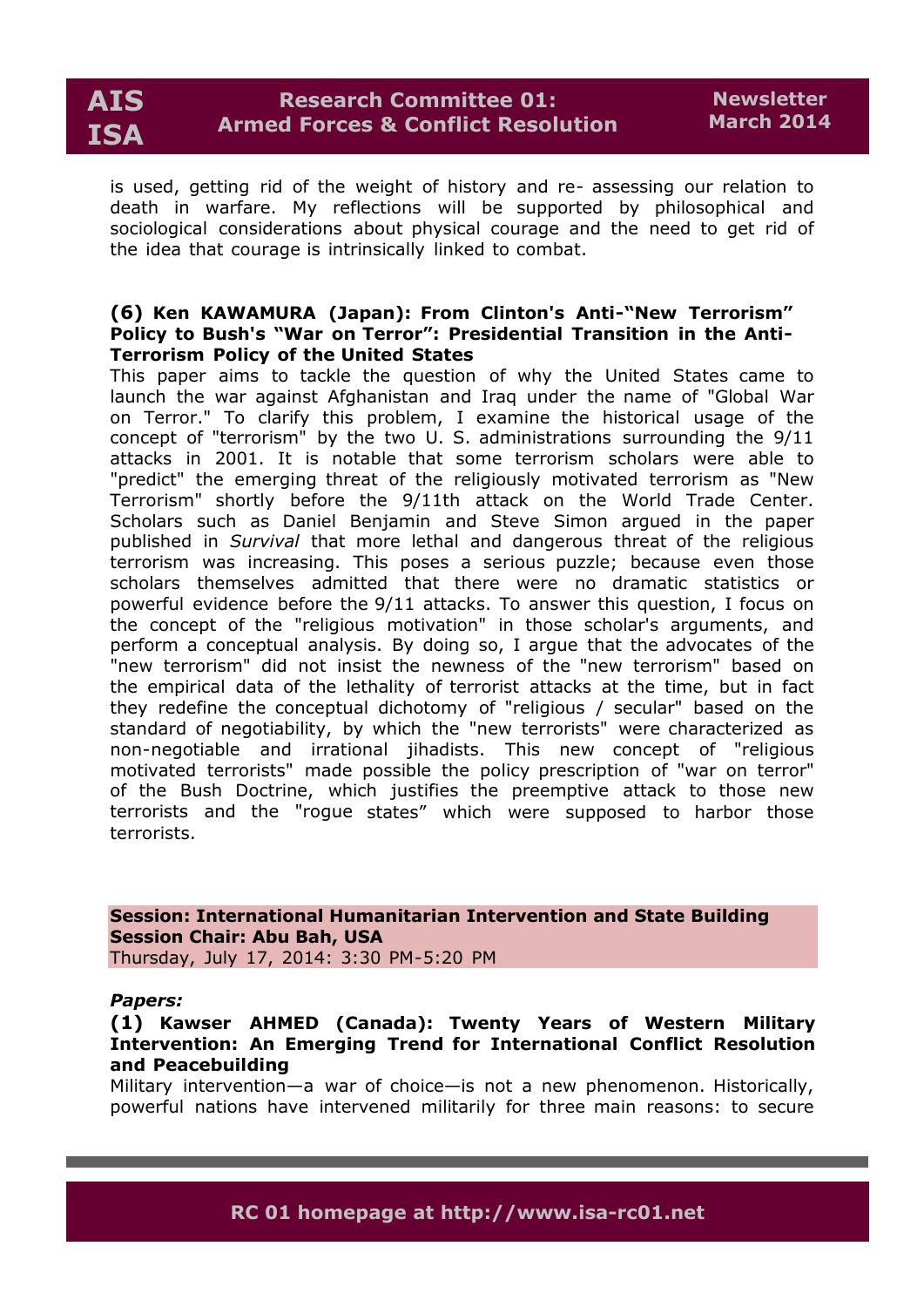# **Research Committee 01: Armed Forces & Conflict Resolution**

national interests, to respond to humanitarian crises, and to support their allies. However, in the aftermath of the Cold War, Western military interventions have been frequently used as a tool to resolve international conflicts. Although some of these were pure humanitarian interventions and supported by large aid programs; these are often dubbed as "dubious" and a "double standard," since their end results are often questionable. It is also seen that militaries increasingly get involved in state-building and planning and implementing development works in the pre- and post-intervention phase. This paper first argues that military (humanitarian) interventions have become the standard norm of international conflict resolution in the post-cold war era, however, the task of state-building by maintaining local ownership is an intricate multi-faceted business where militaries traditionally lacks expertise. A plethora of civilian led NGOs also take part in state-building but a lack of synergy between security and development actors often results in failure in achieving strategic goals of intervention. Next it analyzes the recent Libyan and Afghanistan interventions and Provincial Reconstruction Team (PRT) model tested therein to propose that, concurrent with military operations, peacebuilding work led by civilian experts also needs to be undertaken in order to make interventions successful and their intended results sustainable. In this regard, this paper outlines three specific peacebuilding works within the ambit of civil-military cooperation that need to be planned and implemented to facilitate state-building.

### **(2) Marién DURÁN (Spain): Armies and NGOs Roles in Postconflict Reconstruction. The Kosovo Case**

The wide cooperation kept between the Armed Forces and NGOs in reconstruction and development post-conflict scenarios has brought up many questions on the nature of the relationships and the impact of those actors in such scenarios. The current research gives accounts on how collaboration, coordination and cooperation between militaries and NGOs could have a positive impact for local populations. Taking into account the Kosovo case, in which we developed an empirical research with fieldwork, we highlight the following key issues: (i) Formal and informal networks of collaboration, coordination and cooperation were developed between actors (ii) trust between those actor increased due to changes in interests, identities and norms; (iii) this in turn implied a benefit for local populations and those actors due to the many different projects developed to increase life conditions of local actors (iv) it will be extract theoretical issues in the area of social constructivism and implications for others scenarios will be extracted.

# **(3) Jeremy SIMPSON (Australia): Remote Management as Risk Management: Enclavisation in Afghanistan**

The paper presents an analysis of 'state -building' intervention and civilmilitary practice in the context of global terrorist -related and conflict-related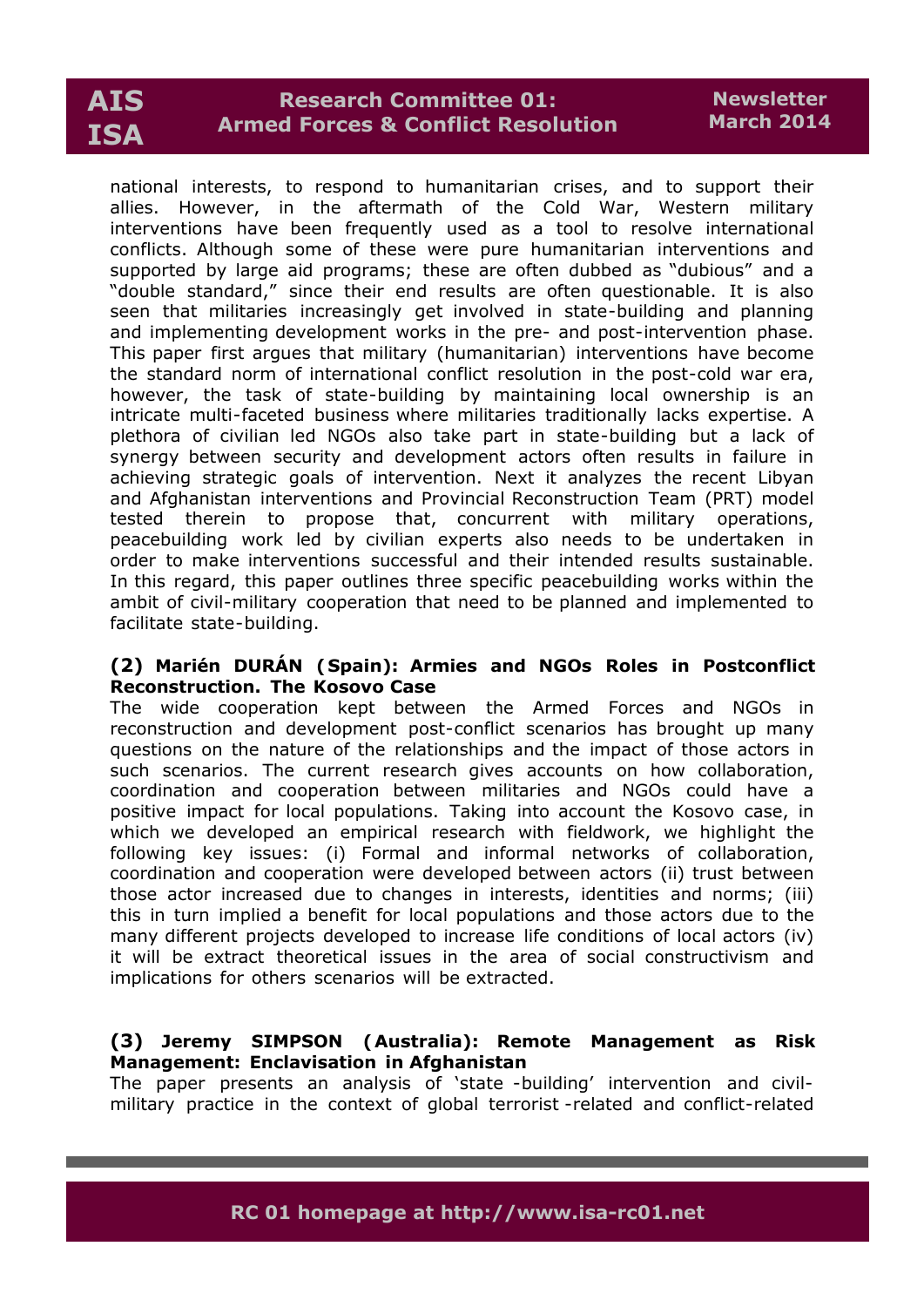# **Research Committee 01: Armed Forces & Conflict Resolution**

risk. The paper is based on qualitative field research conducted in Afghanistan, and in particular focuses on the international intervention as 'risk management', at two levels. The paper first considers 'state -building' intervention as management of the global risk of terrorism, or of conflictrelated regional instability as continuous with global terrorism. At the level of everyday practice, the paper considers the intervention operations of both civil and military organisations as in part driven by management of the risks of operating in a high-risk environment. In this the paper brings together Shaw's concept of risk warfare (2005) on the military side with Duffield's concept of the fortification of development aid (2010) on the civil side. Practice in both cases converges on a risk-averse model of intervention emphasising 'enclavisation' and remote management, with extensive and expensive devolution of implementation to local and private contractors on the civil side, continuous with use of private contractors and local proxies on the military side. Evidence for egalitarian distribution of risk, a condition central to sociological models of risk such as 'risk society', is limited. Risk-averse 'enclavised' intervention operates as a transfer of risk to local and civil populations, whether as inadvertent civilian casualties of military operations, or as populations excluded from, or marginalised in, urban spaces that have become enclaves for international organisations. This model of intervention is potentially counter-productive, as it increases local conditions of insecurity and instability, and questionably cost-effective, owing to the significant expense of the apparatus of 'enclavisation' and remote management, notably for infrastructure and private security provision. The paper concludes by considering possibilities for a less risk-averse and more locally owned model of intervention in conflict-prone spaces such as Afghanistan.

#### **(4) A. Kadir VAROGLU & Unsal SIGRI (Turkey): Assessment of Managerial Skills in a PSO: The EUFOR Case and Its Capacity Building Role**

The European Union (EU) launched a military operation in Bosnia and Herzegovina (BiH) in 2004 named "EUFOR - Operation Althea" to assist Bosnia by ensuring safe and secure environment and conducting capacity building and training tasks in support of the Armed Forces Bosnia and Herzegovina to facilitate their progress towards EU and Euro-Atlantic integration. In the meantime, militaries directly and indirectly are suffering from spending cuts and efficiency and effectiveness have been core issues of defense forces. Eventually this emphasizes a better assessment of training of military personnel in peace operations. The current attention is focused on how to train prospective military personnel for asymmetric warfare. Developing management skills may help to better PO practices. The aim of this paper is to assess the managerial skills of EUFOR peacekeepers from participant perspective and to emphasize the individual capacity building role of PSO experiences in removing the training deficiencies of peacekeepers. The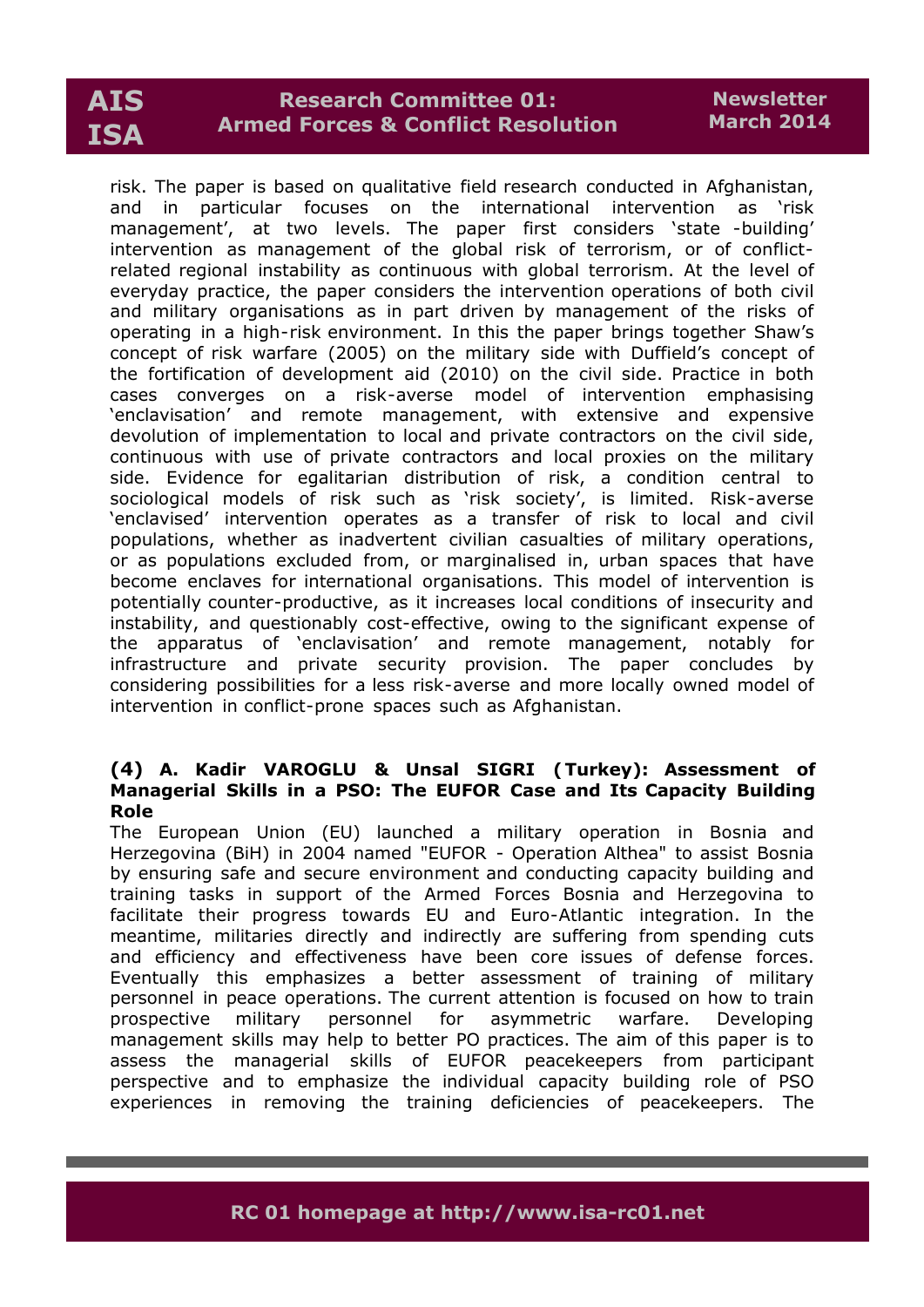# **Research Committee 01: Armed Forces & Conflict Resolution**

research will also try to discuss wide-ranging impacts of asymmetric warfare on the officer profession, military training and education. Ten different managerial skills (leading, decision making, stress management, problem solving, team working, motivation, and conflict management etc.) under personal, interpersonal and group level are studied in this research. The data (perspectives of participants of EUFOR) were collected from the interviews with five high level military managers of EUFOR and also with the "Assessment of Managerial Skills Questionnaire" filled by 32 peacekeepers from nine different countries including; Austria, BiH, Czech Republic, Hungary, Macedonia, The Netherlands, Romania, Spain and Turkey. The collected data was analyzed by the content analysis method and it was found that there are training gaps in some areas, there is no "one size-fits-all" model for training in PSO's and the operational experience itself helps to fill these gaps.

### **(5) Komlan AGBEDAHIN ( South Africa): From Agents of Destruction to Patriots: An Experiential Account of Liberian Female Ex-Combatants**

The paper examines the experiential patriotism of female ex- combatants in Liberia in order to contribute to the theoretical debate on post-conflict reconstruction in Africa. The Liberian civil war which took place between 1989 and 2003 saw the participation of a considerable number of female soldiers who played various roles within the warring factions involved in the conflict. After the war many of these former fighters diversely contributed and continue to contribute to the reconstruction process of the country. It is unclear whether this involvement in rebuilding the country is informed to some extent by a sense of patriotism; by way of interviews and life histories, this paper set out to explore the contributions of these ex-combatants and their motivation.

#### **Session: Conflicts, Routinized Violence, Human Rights, Peace Session Chair: Bandana Purkayastha (USA** Thursday, July 17, 2014: 5:30 PM-7:20 PM

#### *Papers:*

#### **(1) Sami SIDDIQ (New Zealand): Is There an Emerging Transnational Advocacy Network in Opposition to Weaponized Drones?**

The use of unmanned aerial vehicles (UAVs) or drones by the United States for carrying out targeted killings in territories throughout the Middle East, South Asia, and Africa has by now become a routine, but controversial, American counter-terrorism practice. In recent years, these drone strikes have been regularly denounced by human rights organizations and have also drawn the critical attention of United Nations special rapporteurs on account of the civilian casualties such attacks frequently cause in apparent violation of international norms governing the use of military force. Perhaps just as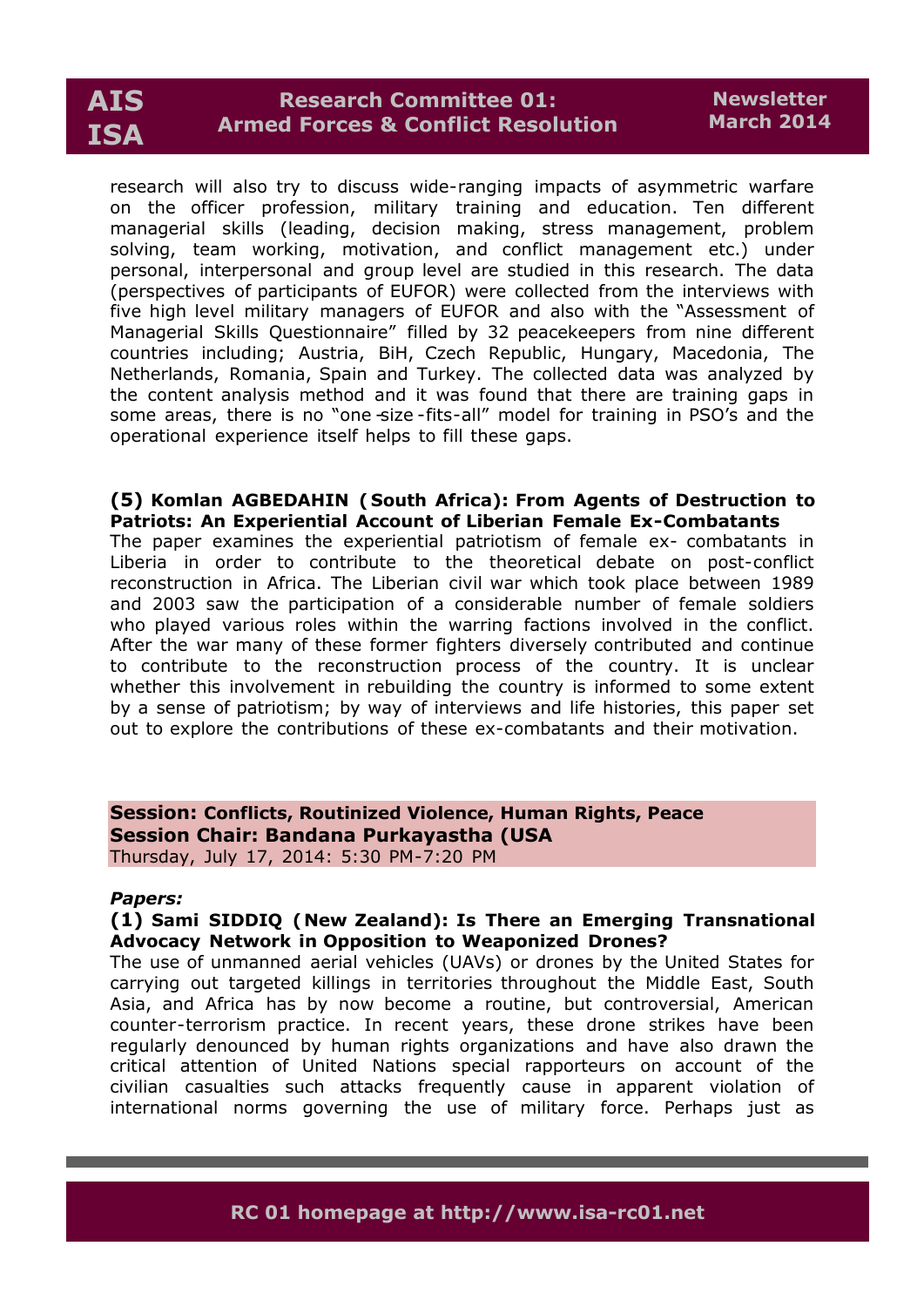# **Research Committee 01: Armed Forces & Conflict Resolution**

significant, however, in continuing to resist the normalization of drone warfare, has been the increasing activism of a variety of like-minded norm entrepreneurs involved in the production and dissemination of knowledge about its legal aspects and realities created on the ground. Volunteer lawyers representing victims/survivors of drone attacks have been pursuing litigation in different national jurisdictions, most notably in the United Kingdom and in Pakistan, to identify liable parties and publicize their alleged complicity. Concurrently, the epistemic community of international law scholars and practitioners has been engaged in public intellectual debates concerning the legality and morality of drone warfare, while investigative journalists have (often at their own peril) continued to document attack incidents and play a significant role in bringing these facts to public attention. This paper explores whether, and to what extent, these separate, yet complementary, initiatives may be indicative of an emerging transnational advocacy network opposed to the use and proliferation of weaponized drones.

# **(2) URI BEN-ELIEZER ( Israel): Are 'New Wars' Rational? Symbolic Violence in Israel's Recent Wars**

The burgeoning academic literature on new wars is still grounded in the rationalist assumption that wars are a means of achieving material or ideal goals. However, this presentation argues that the new wars of the post-Cold War era of reflexive modernization and globalization are not rational purposively in their episteme but substantively (following Weber's separation between the two). Accordingly, unlike previous conventional or civil wars, the goal of new wars is not solving problems. Instead, they are symbolic expression of the idea that ethnic, ethno-national, or religious differences should be preserved, and conflicts along these lines are unsolvable. The presentation demonstrates this hypothesis through the case of Israel's most recent wars.

# **(3) Tal DOR (France): Radical-Encounters: Israelis and Palestinians Resisting Routinized**

Within a frame work of a doctoral research, accounts of Israeli and Palestinian political activists expose the importance of radical forms of encountering the other within their consciousness transformation process. In this paper I propose to explore Radical- Encounters as a turning point within processes of consciousness transformation or in other words processes of liberation from colonial consciousness both for Israeli and Palestinian peace and political activists. Performing radical consciousness, for the oppressor and oppressed, thus means recreating knowledge while resisting common sense of violence and conflict. It is thus a critical dialogue thriving for equality, a critical reading of power dynamics of oppression and last understanding of ones own gendered, ethnic/racial and/or national positioning. I propose the term Radical-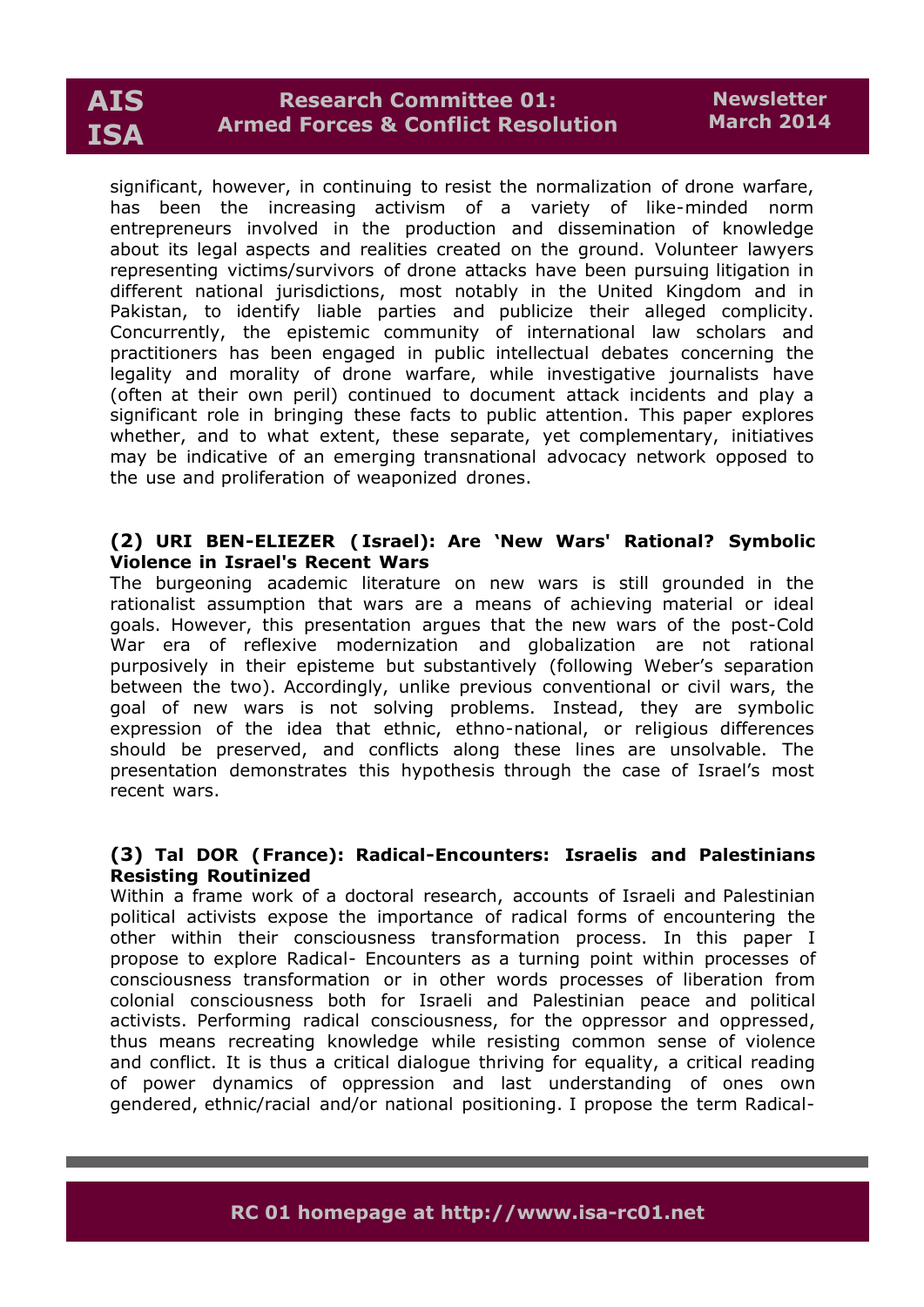# **Research Committee 01: Armed Forces & Conflict Resolution**

Encounters to describe acts through which power dynamics of domination are challenged. Could these encounters be a tool for one to take responsibility of the present through reading and acknowledging the past within a critical and complex framework. Could they allow activists to enter processes of recognition and promote acts of responsibility which lead to genuine peace building and common life? What are the conditions for Radical-Encounters? Therefore referring to Radical-Encounters, as opposed to Hegemonic-Meetings, as a consciousness turning point within consciousness transformative processes of activists both coming from hegemonic groups - such as Jewish-Israelis - and vulnerable minorities - such as Palestinians - within Israeli state. Hegemonic Meetings, are actions which reproduce social common sense. They thus maintain status quo of violence, conflict and inequality often elements frequently present within state of temporality. Israel state in its constant state of emergency and conflict creates common sense of temporality. Temporality in this sense, is designed to segregate and separate rather than promote alliances and thus genuine peace building. I suggest to look at Radical-Encounters as actions which challenge state temporality and violence.

# **(4) Juan MASULLO ( Italy): Building Local Peace in the Middle of a National War. Community-Based Noncooperation Strategies in Colombia's Civil War**

Despite of the high risks involved and the high levels of uncertainty, unarmed civilians organize themselves to collectively defy armed groups in order to avoid displacement, seek protection from violence, reclaim autonomy over daily affairs, and/or build local zones of peace in the middle of war. This paper presents findings from a theory-driven empirical analysis of two communities that, in the midst of Colombia's civil war, chose noncooperation as a strategy to cope with war and live a life free from armed groups' violence and rule: the Peace Community of San Jose de Apartadó (PCSJA) and the Peasant Worker Association of the Cararé River (ATCC). Although both are instances of community-based noncooperation strategies, they differ in the form this strategy took: while the PCSJA unilaterally declared itself neutral without any bargaining with armed groups, the ATCC negotiated its noncooperation strategy with armed groups. The aim of the paper is, therefore, twofold: explain what drove these communities to chose noncooperation over other possible responses (e.g. flee, obey, actively collaborate) and explain the determinants of variation in the form of noncooperation. The paper explores rational, moral and emotional considerations behind the choice; attention is paid to both the capacity and the desire to defy armed groups, and both prewar conditions and processes that are endogenous to war are analyzed. The study draws on both quantitative and qualitative data. A dataset on violent events at the village level and two rounds of fieldwork, including individual and group interviews and memory workshops, inform the analysis of both the emergence of noncooperation and its variation. These findings are the basis of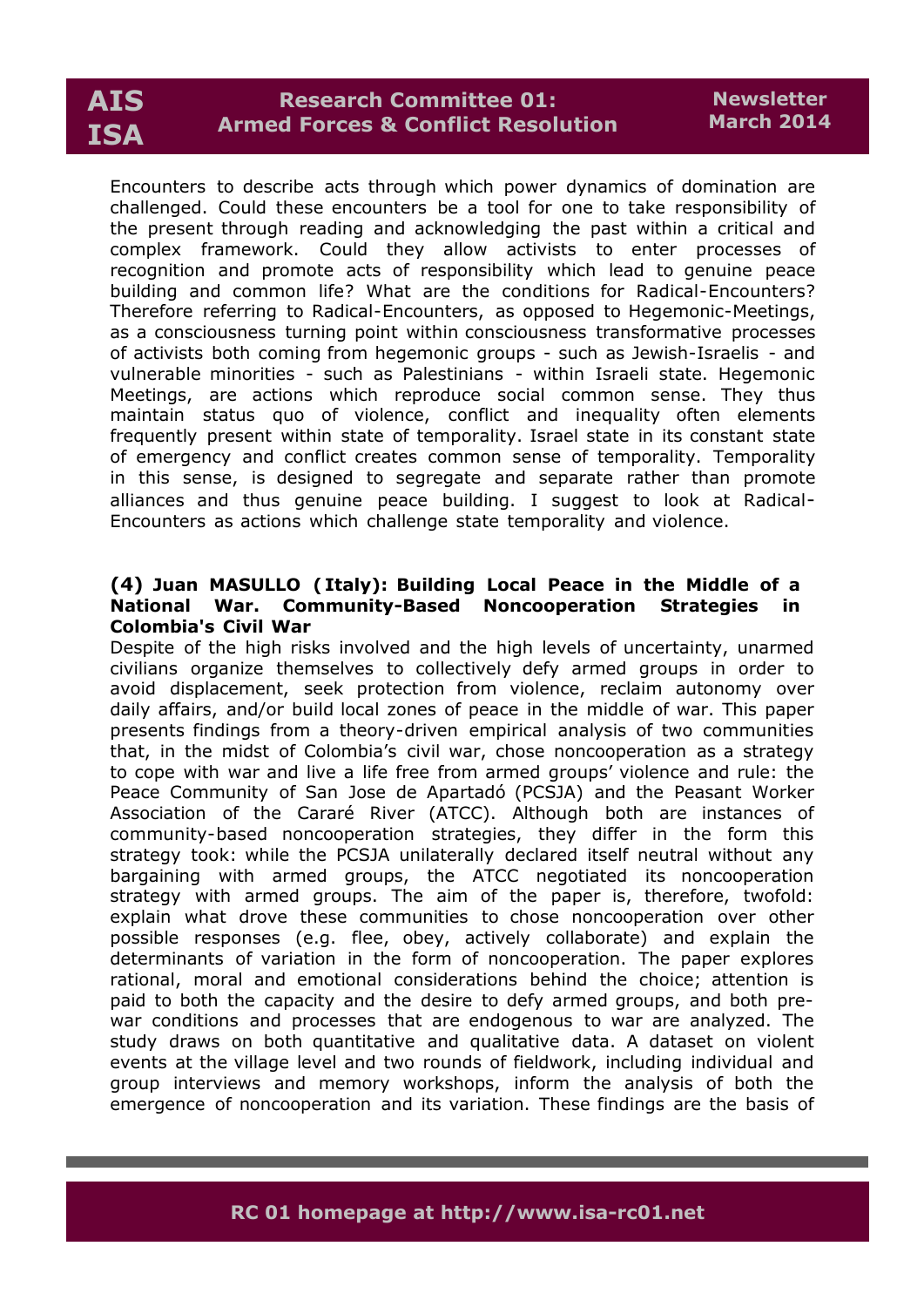a larger research project that aims to theorize the emergence and sustenance of community-based forms on non-cooperation in irregular civil war as grassroots efforts to build and sustain peace in the middle of war.

#### **(5) Diana CHAVARRO, Monica Juliana CHAVARRO & German Andres HERRERA (Colombia): Del Campo a La Ciudad, De La Ciudad Al Campo: En Busca De Condiciones Para El Retorno**

El conflicto armado colombiano ha forzado un desplazamiento masivo hacia las ciudades, generando una crisis en las costumbres y las prácticas de quienes vivían de la tierra y en general, en el sector agrícola del país. Siendo imposible para esta población seguir viviendo de la agricultura, surge la necesidad de estrategias de adaptación a la vida urbana. Deben contemplarse, además de actividades económicas de sustento diario, la apropiación de conocimientos socioculturales que faciliten su interacción con la comunidad a la cual se vinculan. Aunque el Estado colombiano ha avanzado en la restitución de tierras a quienes las perdieron por cuenta de dicho desplazamiento -política que se materializó con la Ley de víctimas y restitución de tierras cuyo propósito es "establecer medidas en beneficio de las víctimas que posibiliten hacer efectivo el goce de sus derechos a la verdad, la justicia y la reparación con garantía de no repetición" de los crímenes perpetrados, la relativa facilidad de acceso a bienes y servicios (salud, educación, empleo) y la imagen estereotipada del campesino han motivado a muchos jóvenes desplazados a decidir que no regresarán a sus lugares de origen. El conflicto generacional que esta problemática conlleva y las causas que lo siguen reproduciendo, dibujan una ruta en la que el sustento del sector agrícola colombiano parece insostenible. Nuestra ponencia presenta esta problemática como resultado de una investigación basada en entrevistas con población desplazada y la revisión del marco jurídico que cobija los temas mencionados; para contrastar lo normativo y la experiencia a partir de las siguientes preguntas rectoras: ¿qué condiciones de permanencia ofrece o podría ofrecer el campo colombiano a sus habitantes?; y, cuando esas condiciones no se dan, ¿qué garantías e incentivos son necesarios para que la población desplazada regrese al territorio y permanezca allí?

# **(6) Joanna KURCZEWSKA & Jacek KURCZEWSKI (Poland): Emotional Infrastructure of Reconciliation**

Analysis of several institutionalized reconciliatory actions in relation between Central and Eastern European nations - German, Polish, Ukrainian, Jewish, Lithuanian, Czech and Russian - is made aiming at excavating the basic emotional components underlying the successful reconciliation. This involves the discussion of emotions like guilt, hatred, forgiveness, penitence and love. The tolerance is usually assumed as minimal precondition for reconciliation but the ideal reconciliation is linked with the proactive approach, that involves the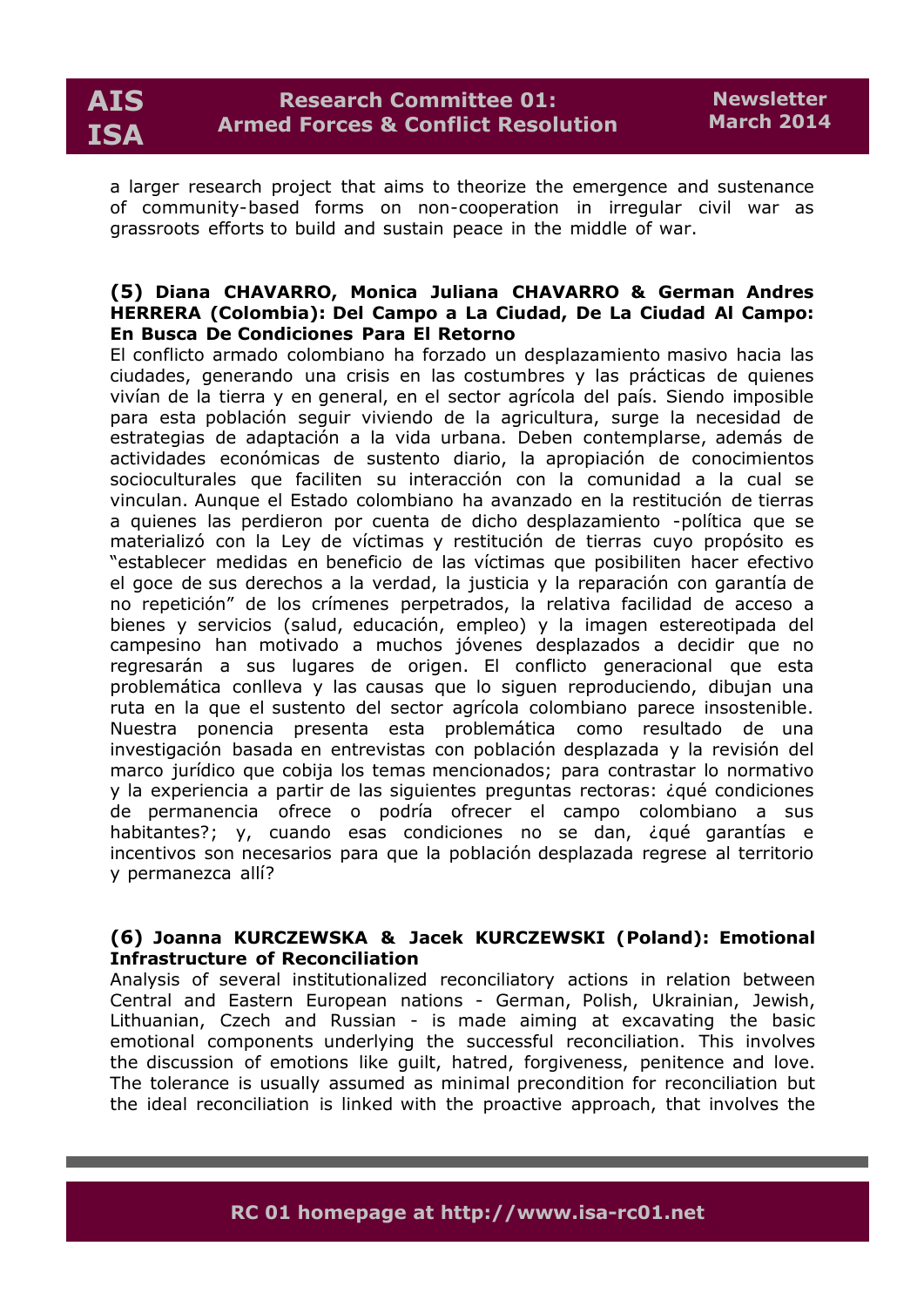

love of the neighbor. The failed attempts at reconciliation provide the cues for the answer as what is the role and dynamics of the tolerance/love/hatred complex. This is then linked with the analysis of the rituals of reconciliation where the emotions are publicly communicated and displayed in the public spectacles. The basic contradiction is pointed as the ritualized reconciliation demands display of love emotion, the working infrastructure of tolerance is not emotional neither ritualized.

### **(7) Ilan LEW (France): Conversing with the Executioners: Denial and Expressed Moral Values in Interviews with Perpetrators from Nazi Germany and Operation Condor**

In this presentation, we will expose a research on testimonies of former perpetrators of mass violence coming from two contexts (Nazi Germany, Last Dictatorship of Argentina), when the latter are in an extrajudicial interview situation with journalists or co- detainees. The aim of this paper is to show the heuristical dimension of such sources for the understanding of subjectivity within committed State violence and for the study of the question of "moralconcerns" of mass murderers. Firstly, we will bring to light the power relationships characteristic of these interactions, as well as strategies carried out by the interlocutors to lead these "veterans" beyond their face-work and, through the framework of the encounter, make them speak more consistently about their violent acts. Secondly, we will deal with how documents of this type can give us a privileged access to questions of morality in situations of mass violence. To this end, we will look closely at places in the discussions where the mass -murderer reacts strongly and feels offended, while on the other hand he often asserts the legitimacy of the violence he committed. We will focus here on the thematics of indignation in both contexts and more specifically on the relationships to money and the management of resources that emerge for the perpetrators in the course of their duties.

#### **(8) Helena FLAM (Germany): The Blinders of the Movement for Justice, Truth and Reconciliation**

What can be seen as a movement for Justice, Truth and Reconciliation is part of a larger movement for Human Rights and, along with the War against Impunity, a response to the atrocities caused by the perpetrators of dictatorships, civil wars and wars. In my presentation I would like to briefly sketch out the history of this movement before critically discussing some of its key discourses, and before turning to its forms of institutionalization, such as the Truth Commissions, International Criminal Tribunals and the International Criminal Court in the Hague. I will close by asking what these discourses and institutions leave out. In a Bourdieuian fashion I will propose that we deal with an emerging social field whose construction presupposes a specific, myopic vision of the world.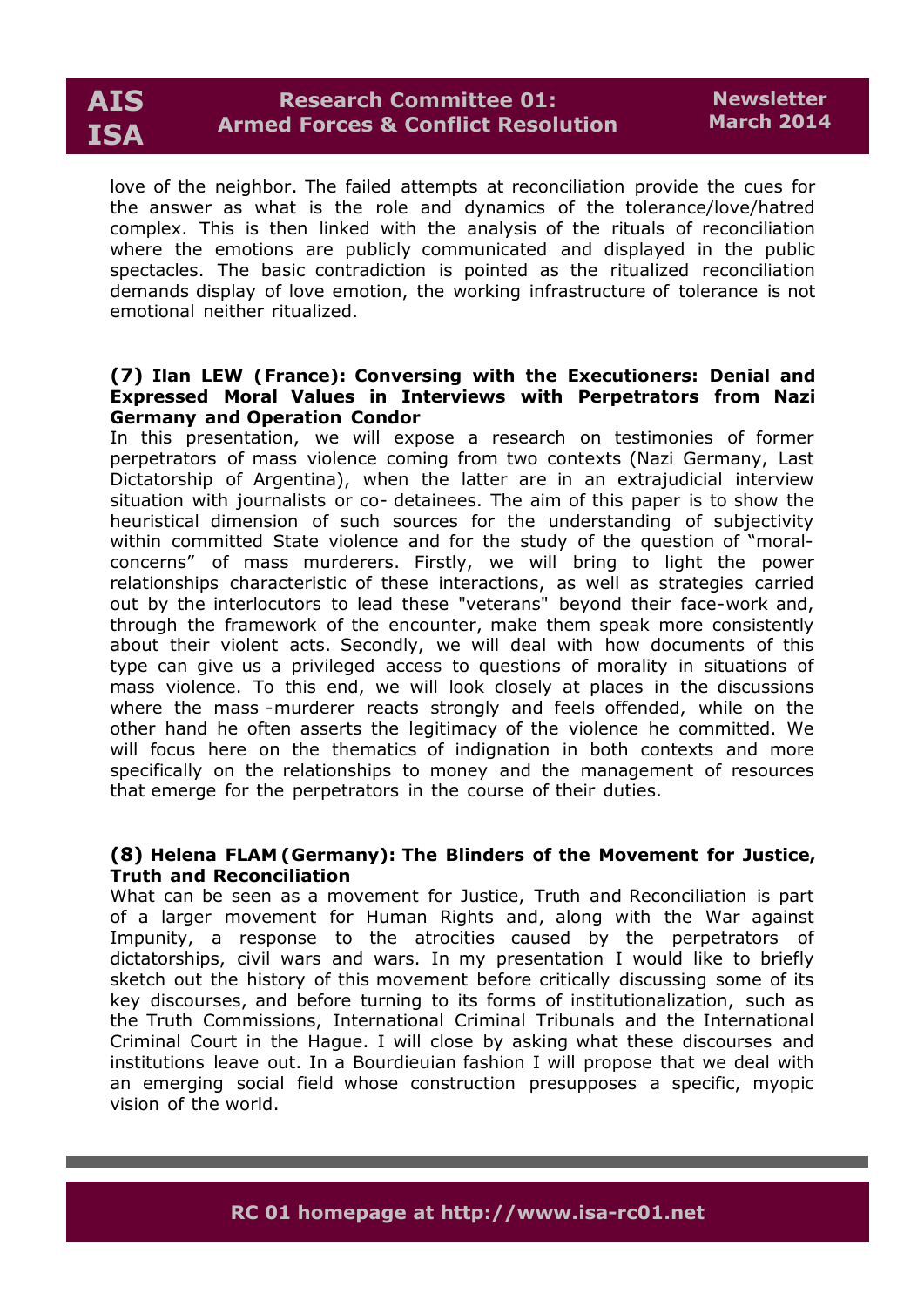# **(9) Hakan SANDAL (Turkey): The State of Clashed Emotions**

The case of Roboskî, where 34 Kurdish villagers were killed by Turkish F-16 warplanes' bombs on 28th of December 2011, revealed different layers of Kurdish issue of Turkey and made the clash of emotions among the citizens visible towards the deaths of Kurdish citizens. This clash of emotions and its reproduction phases' multi-layered interrelations can only be comprehended through an inter-disciplinary approach. By being aware of the importance of the socio-historical roots (in terms of nation-state policies, the denial of the Kurdish ethnicity/existence, suppression of the Kurdish language and culture), memory, space and Kurdish movement, I analyse this case using the insights of different literatures. My project discusses the role of media (specifically newspapers) in representing the deaths through a hierarchical lens in news coverage. What could have been the reason of the clash of emotions towards the killing of 34 civilians? What is the role of the press in this variable state of feelings and the creation of banality towards the killing of Kurdish citizens? How does the case affect the ongoing peace building process in Turkey? The research method includes critical discourse analysis and individual communications prefaced with a literature review on sociology, philosophy, social psychology and political science. I specifically look at how the space is constructed through media right before the incident and how the case is represented on the first pages of the newspapers immediately after the massacre.

#### **Session: The Roots of Contemporary African Violent Conflicts Session Chair: (Czech Republic)** Friday, July 18, 2014: 8:30 AM-10:20 AM

#### *Papers:*

#### **(1) Rialize FERREIRA ( South Africa): Different Viewpoints of Contemporary African Intrastate Small Wars**

Africa has always been affected by external influences such as Western colonial rule and processes of independence of most states since the 1960s. The changing nature of African post- colonial politics led to increasing conflicts in most states because of power devolution and violent regime changes by military coups. Historical causes of intrastate small wars are mostly due to belligerents and non-state actors having greed and grievance issues, power struggles, resource wars, ethnic and religious differences, a lack of western norms and values which are not part of cultural ideas of development and also a lack of democratic principles, as these are not yet instituted in most countries. The default action is always to fall back on violence when belligerents are dissatisfied with current governments and breaking of peace accords by either of them. Changing sides in Africa is a normal occurrence,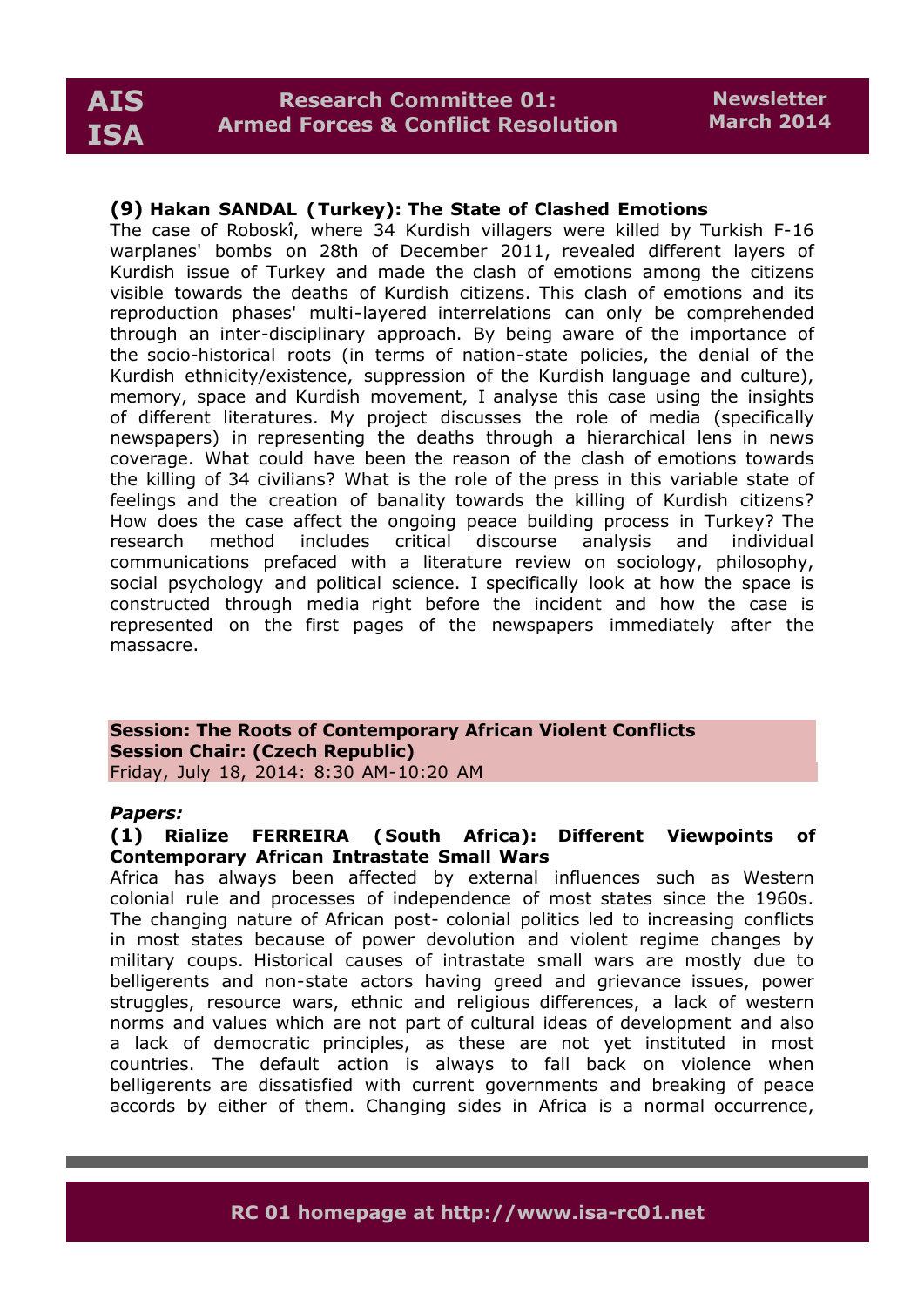

because alliances can change overnight. Enduring conflicts such as those in the Democratic Republic of Congo (DRC) and Sudan lead to economic hardships and social problems through the internal displacement of thousands of people in their home countries, as well as those of political refugees. Consequently, two-thirds of global conflict is currently in Africa and the majority of United Nations (UN) peace missions are hosted in these conflictridden African states. Reference to South African peacekeeping contributions in these states will be made briefly.

# **(2) Alemayehu KUMSA (Czech Republic): The Roots of Horn of African Conflicts**

The majority of societies passed through various conflicts in their history. Horn of African societies entered new types of violent conflicts starting at the end of 19th century, which is continuing until today under different forms. Exceptionality of Horn of Africa is that Abyssinia (Ethiopia) was the only African Empire state, which participated in the colonization of Africa with Western European states at the end of 19th century. Compared to all participants of colonial powers of this part of Africa, Abyssinian conquest war was the longest and the bloodiest violent conflict according to historical empirical data. The territories of many nations were divided and became part of different colonial territories and different nations were forced to be part of the same colonial territory. The paper will discuss conflicts at different levels in the Horn of Africa: the conflict between state and ethno-national identity in the Sudan and Ethiopia. The Ethiopian empire colonial character from the view of non-Abyssinia peoples, the problem of interference of the state in religion affairs of some groups in Ethiopia (e.g., Islam and Waaqefana (Oromo indigenous religion), geopolitical interests of foreign powers in the region will be the main points of the discussion. The role of Ethiopian state interest in Somali conflict will be one of the points of discussion of the paper

**(3) Chukwuka UGWU (Nigeria): Facing an Unequal World: The 1967-70 Civil War in Nigeria, Its Causes, Consequences and Implications on the Biafran Side of the War in Contemporary Nigeria** Violent conflicts of inter and intra state wars of myraid conceptualization have become synonymous with post-colonial states in Africa. The Nigerian-Biafra war of 1967-70 tooka genocidal dimension in which the killing of people on the Biafran side of the war became a state industry. These decimations took the features of a pogrom against the "Biafrans" which resulted in millions of people of that side of the country examinated in the war. This paper, therefore, analyses the causative factors of the war, the consequences of the war in terms of the massive human deaths, the refugees' problems and the excruciating economic and social aftermath of the war on the then citizens of Biafra and Nigerians in general. The paper argues that even in the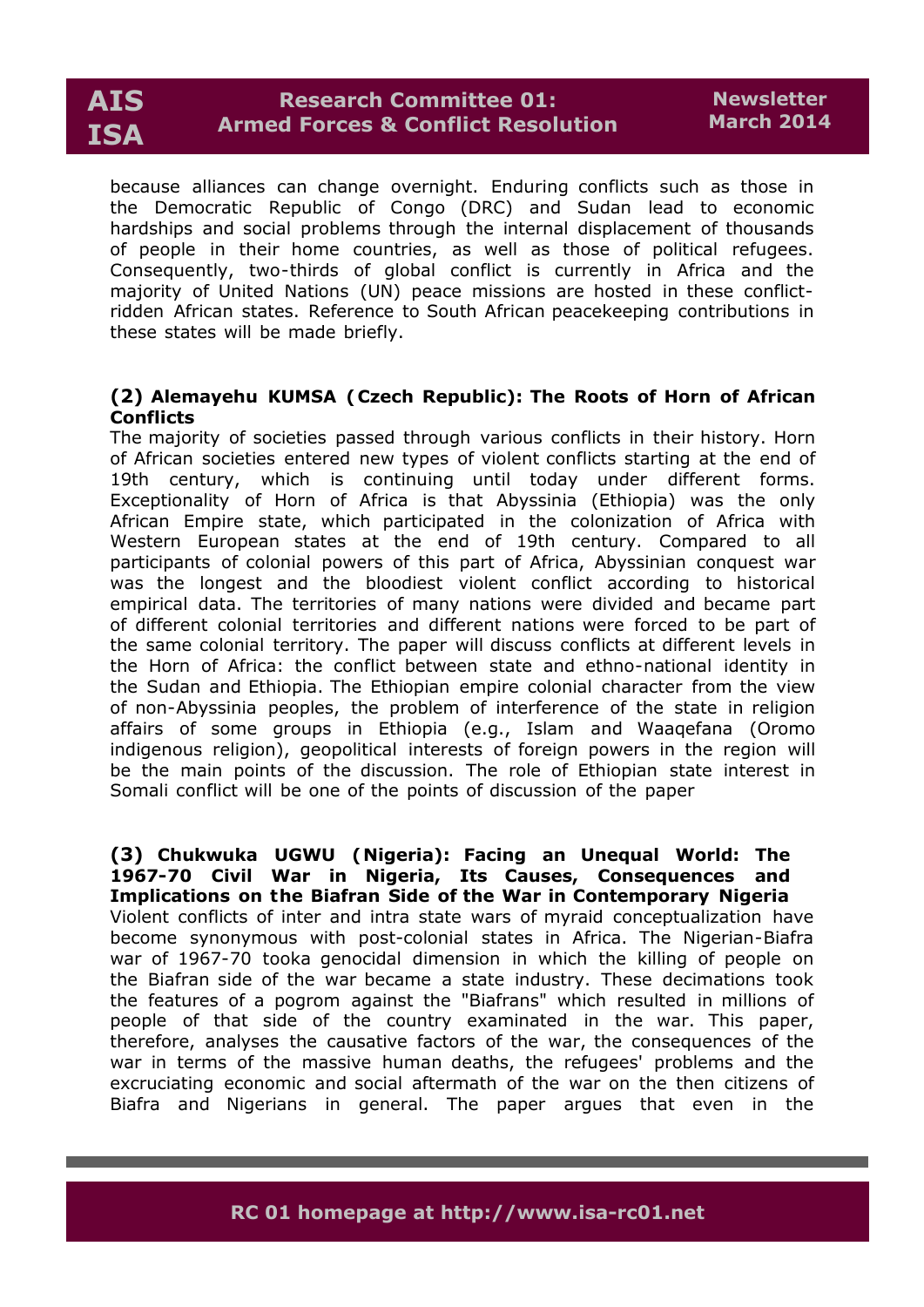contemporary globalization world of today, the people from the major tribe that constituted victims of the secessionist war still suffers from unequal treatment in the present Nigerian socio-political context, being a hangover of the Nigerian-Biafra civil war of post-independence Nigeria.

# **(4) Edache ODIBA (Nigeria): The Boko Haram Violence and the State of Conflict Resolution in Nigeria**

The raise of the Boko Haram insurgence in Nigeria has had a menacing effect on the efficacy of law and order and social justice. The destiny of the Nigerian state as one country with one ethos regardless of the diversities in ethnic and religious affiliations of its citizens is being threatened by this movement. This paper examines the issue of religious fundamentalism and attempts to understand the origin of this trend in Northern Nigeria, arising from the culture shock brought about by colonialism. Consequently, political violence is conceptualized and theorized highlighting the contradictions between these two ideological world views in contemporary society, bringing to the fore the dynamics of the Boko Haram insurgence in Nigeria to understand how this issue emanated. The challenge of conflict resolution takes centre stage in an attempt to understand the nature of the resolution being sought to end the ensuing violence from this conflict. The choice over the most suitable approach to employ in the resolution of the conflict is of great significance to this paper because of the challenges of resolving past conflicts in Nigeria. In this regard, the resolution of the Boko Haram conflict is discussed in terms of finding a political settlement to the crises through a cease fire and an amnesty programme. On the other hand solving the crises through a military solution may be more plausible when the alternative of a negotiated settlement becomes farfetched in a highly volatile situation. Finally, the paper discusses the prospect of the resolution of this conflict.

#### **(5) Joseph SOETERS, Tom BIJLSMA, & Erik DE WAARD (The Netherlands): Professionalizing Armed Forces in Africa: No Easy Game. Why Not?**

In this paper we focus on recent attempts of the international community to help African nations to professionalize their armed forces towards proper and effective capacities in dealing with new security threats all over the continent. One of these programs is the US -led African Partnership Station. In the framework of this program, the Netherlands Navy has launched a project called African Winds 2013, in which seven West-African countries were visited to train themselves and host-national militaries, particularly marine and navy forces, in: diving, hydrographic research, amphibious landing operations, illegal fishery policies, boarding procedures aimed at anti-piracy measures, economic development, etc. In this paper an assessment will be given of those activities, based on field work at sea and evaluations by the participants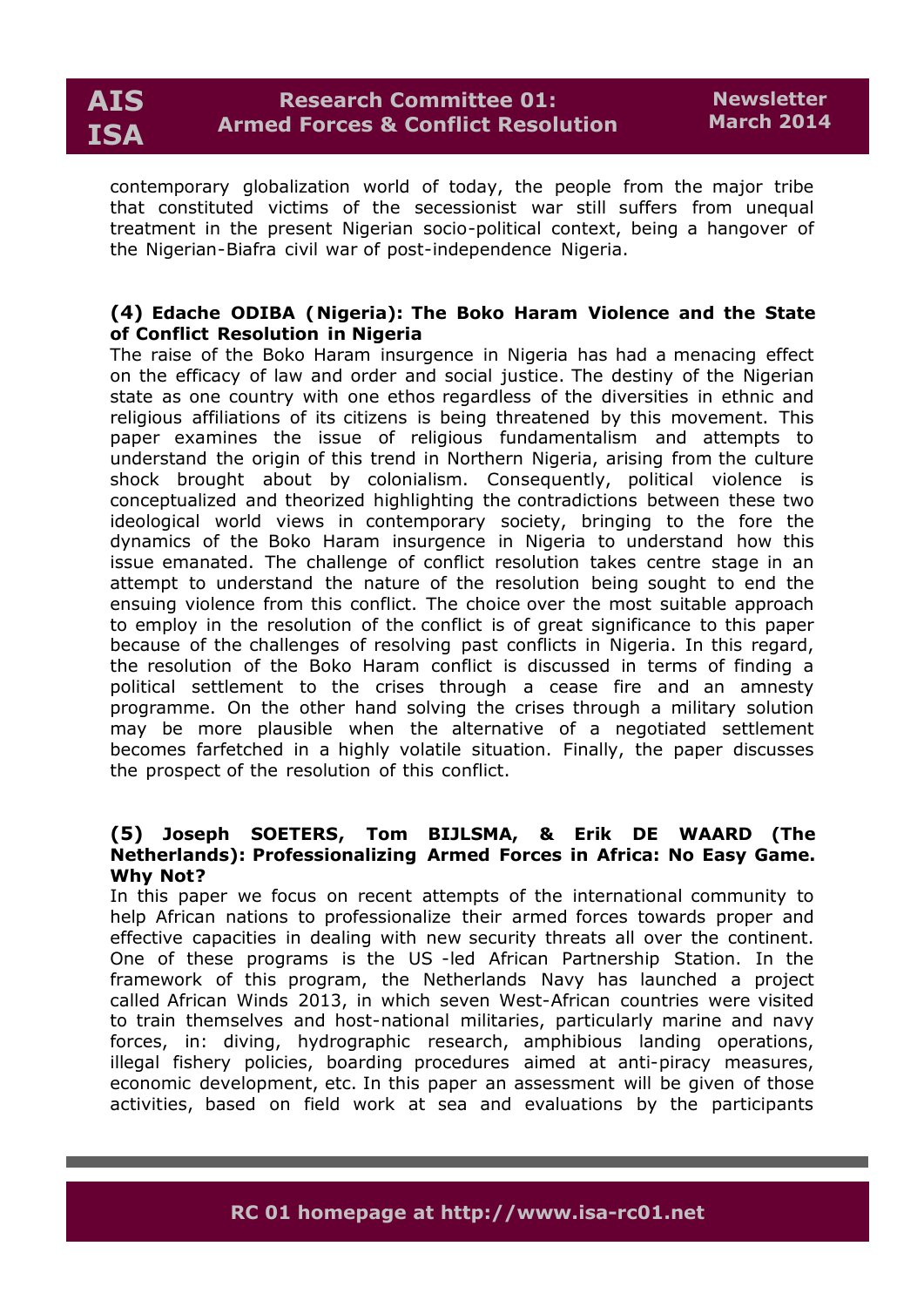themselves. There will be a connection with previous research on training and educating young African cadet-officers in Western military academies. Both endeavours will be analyzed on the basis of mixed-methods military sociological research.

### **(6) Seth FEINBERG (USA): Pathways for Prevention: Disentangling Causal Relationships of Preventable Mortality and Forced Migration in Post -Colonial Africa**

If humanity consensually agrees that innocent children should be spared the ravages of violence, political murder is not a reasonable means of debate, and that no person should be led to starvation at gunpoint, then we must also agree that humanity has failed modern Africa. This research summary points to a volume of historical evidence linking a host of independent factors that consistently predict higher rates of preventable mortality from violence, starvation, and disease across sub-Saharan nations. A wide-angle view of dictatorship and resource exploitation in the independence era (1957-1980) set in motion the foundation for modern conflicts that continue to brutalize millions of Africans. Sadly, violence, starvation, disease and other preventable mortality causes are easily predictable, yet continuously occur across many parts of Africa. A second function of this research summary is to highlight causal pathways between extant social, geographical, economic, and agricultural indicators and the increased likelihood of forced migrations and preventable fatalities. If scholars can disentangle the cause and effect relationships that have resulted in millions of lost African lives decade after decade, local and global society will be best prepared to prevent similar catastrophes in the future.

**Session: The 3.11 East-Japan Great Earthquake and Fukushima: Lessons Learned from International Disaster Relief Operations Session Chair: Hitoshi Kawano (Japan)** Friday, July 18, 2014: 10:30 AM-12:20 PM

#### *Papers:*

# **(1) Michael KRENTZ & Gretchen THOMPSON (USA): Operation Tomodachi: Consequence Management in "New Normal"**

We examine the social processes of the TOMODACHI international disaster relief operations by the U.S. Navy, and offer lessons learned for operating within a "new normal" state of known radiological exposure and efforts to mitigate the risks following nuclear plant disasters. As soon as the earthquake/tsunami disaster hit Japan, the U.S. mobilized a massive humanitarian assistance/disaster relief effort from all three U.S. military services. The USS RONALD REAGAN aircraft carrier battle group and the U.S.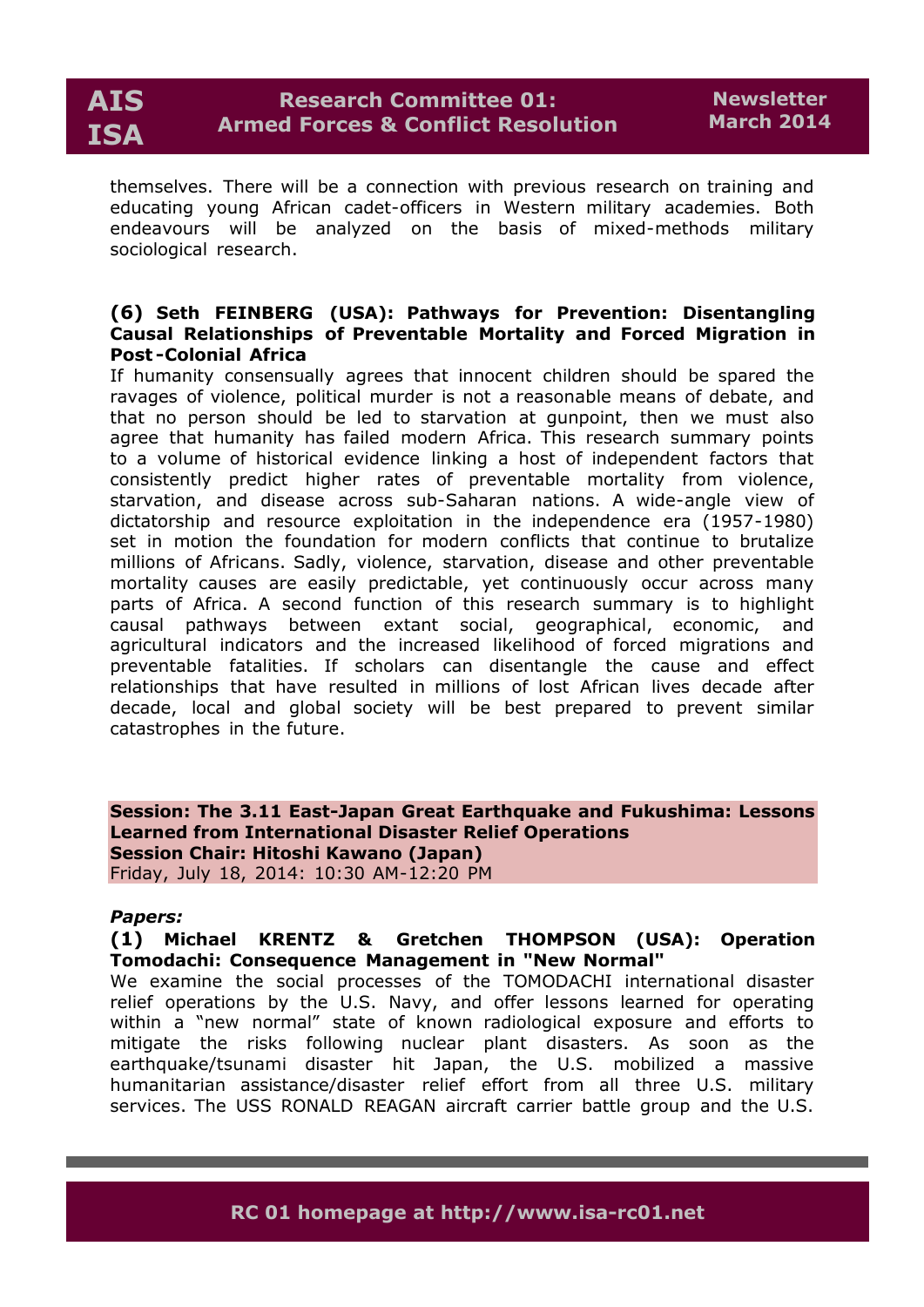# **Research Committee 01: Armed Forces & Conflict Resolution**

Navy 7<sup>th</sup> Fleet flagship, USS BLUE RIDGE, diverted from their scheduled missions to support immediate disaster relief. U.S. forces collaborated with Japan's Self Defense Force to air lift supplies, food, and water using available aviation assets and personnel. Within days, radiological sensor alarms sounded aboard USS RONALD REAGAN operating over 100 miles from Fukushima, and later similar alarms activated on USS GEORGE WASHINGTON, in port Yokosuka, Japan, 180 miles from Fukushima. Environmental samples taken on land confirmed radiological exposure to the military units providing disaster relief, as well as U.S. families and other U.S. citizens located at the U.S. military bases in the Greater Tokyo area. The level and progression of contamination was unknown, nor was the extent of health risk to U.S. forces and civilians. Upholding the U.S. commitment to a strong geo-political alliance with Japan, relief efforts continued in spite of the radiological threat. The U.S. Navy defined a "new normal" environment in order to conduct humanitarian assistance in the face of known radiological contamination, while at the same time mitigating risk to its forces and families. Measures included: environmental sampling, internal and external dosimetry, assisted voluntary departure of non- essential personnel, planning for mandatory departure, and risk communications. Lessons learned include the need for clear command and control and host nation coordination; timely and accurate risk communications; and rapid deployment of expert liaisons.

### **(2) Keishi ONO (Japan), Nozomu YOSHITOMI (Japan), Daisaku SAKAGUCHI (Japan), Grant NEWSHAM (Japan) & Robert ELDRIDGE (USA): International Military-Public-Private Cooperation in Disaster Relief: Lessons Learned from the Great East Japan Earthquake in 2011**

The Great East Japan Earthquake which occurred on March 11, 2011 was a complex disaster including the massive earthquake, enormous tsunami and large-scale radiation leaks from the Fukushima nuclear power plant. It was the one of the most serious natural or man-made disasters in the history of Japan. On the occasion of this tragic disaster, various military, public and private actors from inside and outside of Japan were engaged in disaster relief. These international/military-public-private actors conducted various activities and made remarkable accomplishments. However, we noted that numerous survivors endured immense suffering, chaos and deprivation in the affected areas. We wondered whether international/military-public-private actors responded to the urgent needs of the survivors as quickly and effectively as possible. This question was the basic motivation for our research. Our research summarized several issues concerning the state of affairs and lessons learned regarding trilateral cooperation from the view point the MOD and JSDF. First, it was discovered that there was considerable room for improvement in Japan-U.S. bilateral and joint operations in the event of a large natural disaster, even though they have a half-century record of collaboration under the Japan-U.S.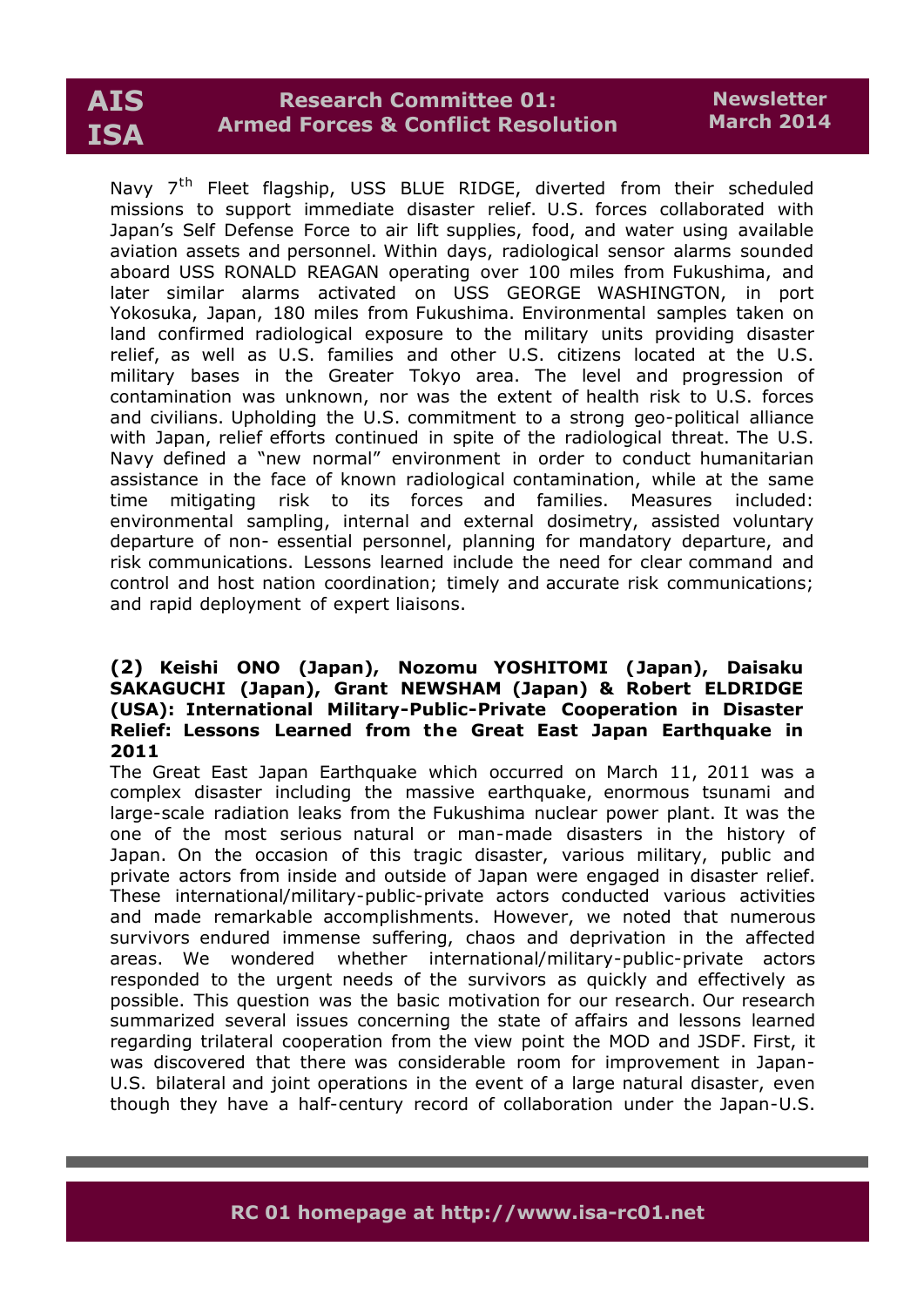

alliance. Concerning other foreign military forces, construction of framework for cooperation is also desirable. Collaboration with local governments produced a lot of lessons. Although local government should assume a leading role in disaster response, in some cases damage caused by the disaster kept them from exercising their normal disaster relief functions. This led to a dramatic increase in the volume of aid needed and demands on local organizations following the Great East Japan Earthquake. A framework for collaboration between JSDF and the private/public aid sectors is also necessary in order to properly prepare for the next large earthquake.

#### **(3) Hitoshi KAWANO ( Japan): Family Support and Mental Health Care for the Japan Self-Defense Force Personnel**

Since 1992, Japan Self-Defense Forces (JSDF) has engaged in various types of new missions overseas, stretching globally from Haiti to Golan Heights, Iraq, Sudan and Gulf of Aden. The 3.11 East Japan Great Earthquake in 2011, subsequent tsunami, and nuclear power plant disaster in Fukushima, resulted in the largest - ever domestic disaster relief operation in the JSDF history, mobilizing more than 100,000 personnel at its peak. Given the increased operational tempo, JSDF have tried to improve institutional family support and mental health care programs. This paper describes how the socialpsychological support programs have developed, focusing on the Japan Ground Self-Defense Force (JGSDF). In particular, I examine the institutional programs of the Family Support Center, Mental Support Center, and a "Mobile Counseling", or outreach program, to provide mental health care to JGSDF personnel and their families in the Hokkaido area. Also, the effectiveness of the institutional programs from the soldiers and their families' perspective will be examined, based on both quantitative and qualitative data, including interviews of military families. In conclusion, relevance of "community capacity" model will be discussed in terms of enhancement of social support networks for the JSDF families.

#### **(4) Jun YOSHIDA ( Japan): Changing Military Culture in Contemporary Japan after 3.11**

The social impact of the East -Japan Great Earthquake in March 11, 2011, subsequent waves of tsunami, and the nuclear power plant disaster in Fukushima, on contemporary Japan is too enormous to describe. In terms of military culture, and its popular perception has changed profoundly after the all -out mobilization of Japan Self-Defense Forces(SDF) for the largest -ever domestic disaster relief operation. Due to extensive media coverage of the SDF operations and their personnel, the public image of the SDF has greatly improved since 2011. According to a public opinion poll conducted by the Japanese government in January 2012, a record-high percentage of the general public (91.7%; 11% increase since 2009) have "positive image" of the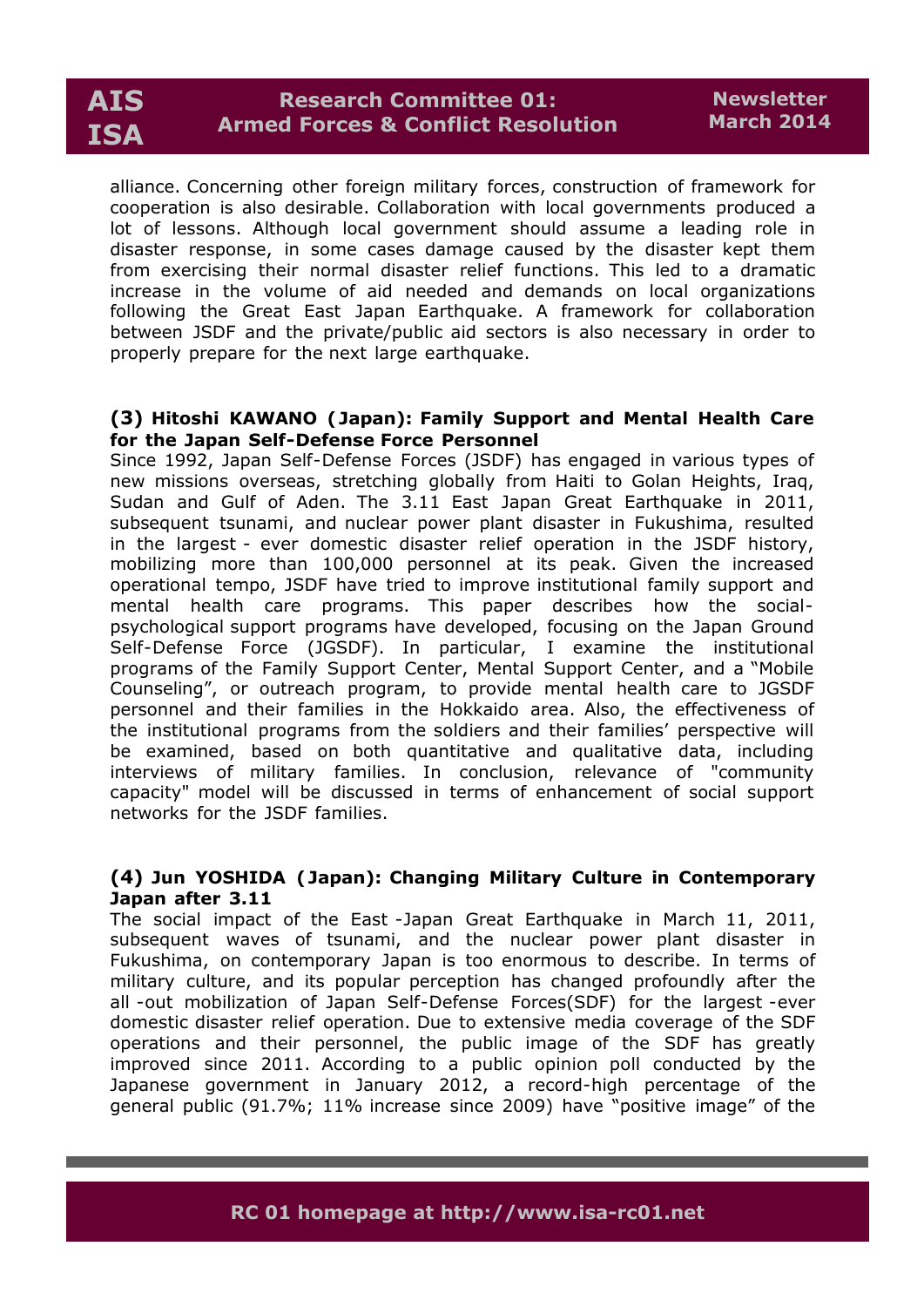# **Research Committee 01: Armed Forces & Conflict Resolution**

SDF, whereas those who have "negative image" of the SDF dropped to only 5.3%. This improved public image of the SDF is reflected in emerging social trend of popular military culture among the younger generations. Most notably, flourishing comics (Manga), animation films, movies, and popular novels are flourishing after the 3.11 in contemporary Japan. Although depicting the military and soldiers as heroes in popular culture was still phenomenal in the 1950's and 1960's, the rapid economic growth and prevalence of anti- military sentiment among the war-experienced generations dominated the pacifist Japan, and popularity of military culture faded away in the 1970's and 1980's. Nonetheless, once the Cold War was over, the security threats posed by North Korean nuclear tests and missile incidents, rising military power of China, escalating geopolitical disputes with China and Korea, heightened risks of the terrorist attacks after 9.11 ushered in the revival of popular military culture in Japan. This paper examines how popular military culture in contemporary Japan has changed in the last few years focusing on media representation of the military organizations.

#### **(5) Marjan MALESIC, Jelena JUVAN, Iztok PREZELJ, Samo UHAN, Marko POLIC & Bostjan BAJEC (Slovenia): The Impact of Fukushima on Evacuation Preparedness in Case of Nuclear Disaster in Slovenia**

The Krško Nuclear Power Plant (KNPP) located in Slovenia has met expectations about safety and stability of operation so far. Stress tests conducted by the EU a few months after Fukushima disaster in 132 NPPs in 14 EU member states proved that KNPP was one of the safest installations. However modern technology brings inherent risks therefore failures and accidents are in some way inevitable or even "normal". The nuclear disaster in Fukushima proved that this can happen in one of the most developed countries in the world. There is no reason to assume that such disaster could not occur elsewhere including KNPP. Drawing on results of the survey among inhabitants and interviews with the highest representatives of institutions and companies conducted in a 3-kilometre radius around KNPP, the paper seeks to establish the level of preparedness of population, institutions and companies for the evacuation in case of disaster in KNPP. The analysis reveals that despite communication efforts made by the authorities almost three quarters of the population in the potentially most threatened area are not familiar with the locations of reception centres assigned to them in case of disaster, whereas two thirds of them do not know the evacuation routes. The level of preparedness of institutions and companies is also rather low due to fatalistic attitude, and poor nuclear disaster planning, training and coordination. These facts suggest that crisis management actors, including Slovenian military, would face extremely demanding situation in case of nuclear disaster similar to one in Fukushima. The role of the military will be especially scrutinized in this context taking into account previous experiences of military's involvement in disaster management.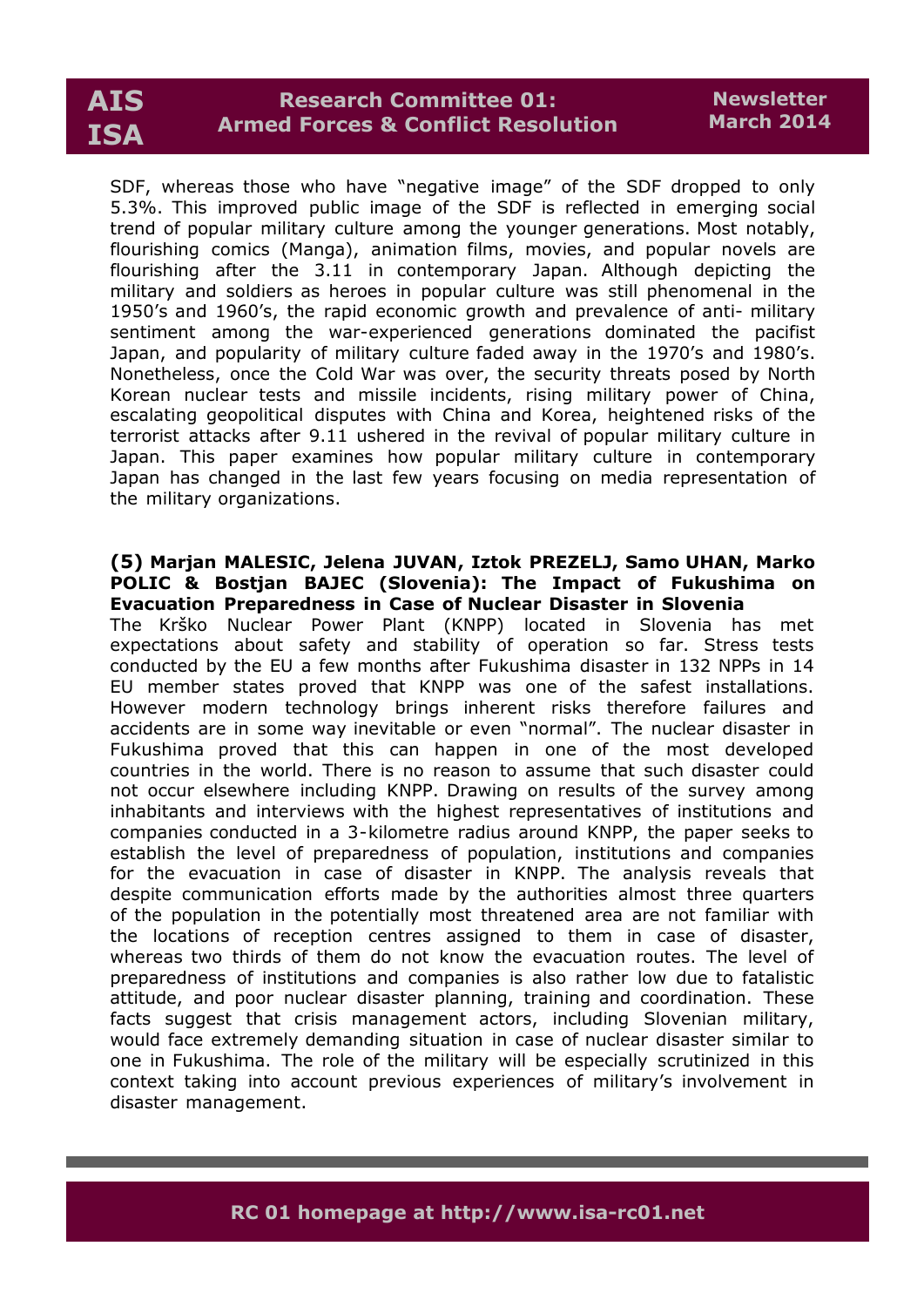**Tour to the Battleship Mikasa Museum and the National Defense Academy** 

Friday, July 18, 2014: 2:00 PM-9:00 PM

### **TO BE CONFIRMED …**

**PUBLICATIONS**

### **Giuseppe Caforio (Ed.) (2013): Soldiers without Frontiers: The View from the Ground. Experiences of Asymmetric Warfare. Rome: Bonanno Editore.**

The book presents and analyzes the data of a cross-national comparative research conducted among military personnel from nine different countries who had taken part in operations in asymmetric warfare environments. The countries included are Bulgaria, Denmark, Italy, the Philippines, Slovenia, South Africa, South Korea, Spain and Turkey. The sample examined by moeans of semistructured interviews is made up of 542 soldiers of all categories and all the services. The data analysis was carried out in a comparative manner, both among the different countries and the different services, for the following aspects: th first impression upon arriving in the theater of operations, the views on the rules of engagement, operational experiences, assessment of received training, interaction with other actors, reasons for participation and satisfaction with the choice, psychological stress endured during and after mission. This was an analysis centered on the human aspects of involvement in the missions, giving voice to the impressions, sensations and experiences of individual soldiers in their vivacity, simplicity and, at times, dramatic force, so as to put the reader in the position of participating observer and immerse him in a realistic, documentted picture of the particular environment of asymmetric conflict. The data are available on the project's website for further study.

**Claude Weber (2012): A genou les hommes... Debout les Officiers – La socialisation des Saint-Cyriens. Rennes: Presses Universitaires de Rennes.**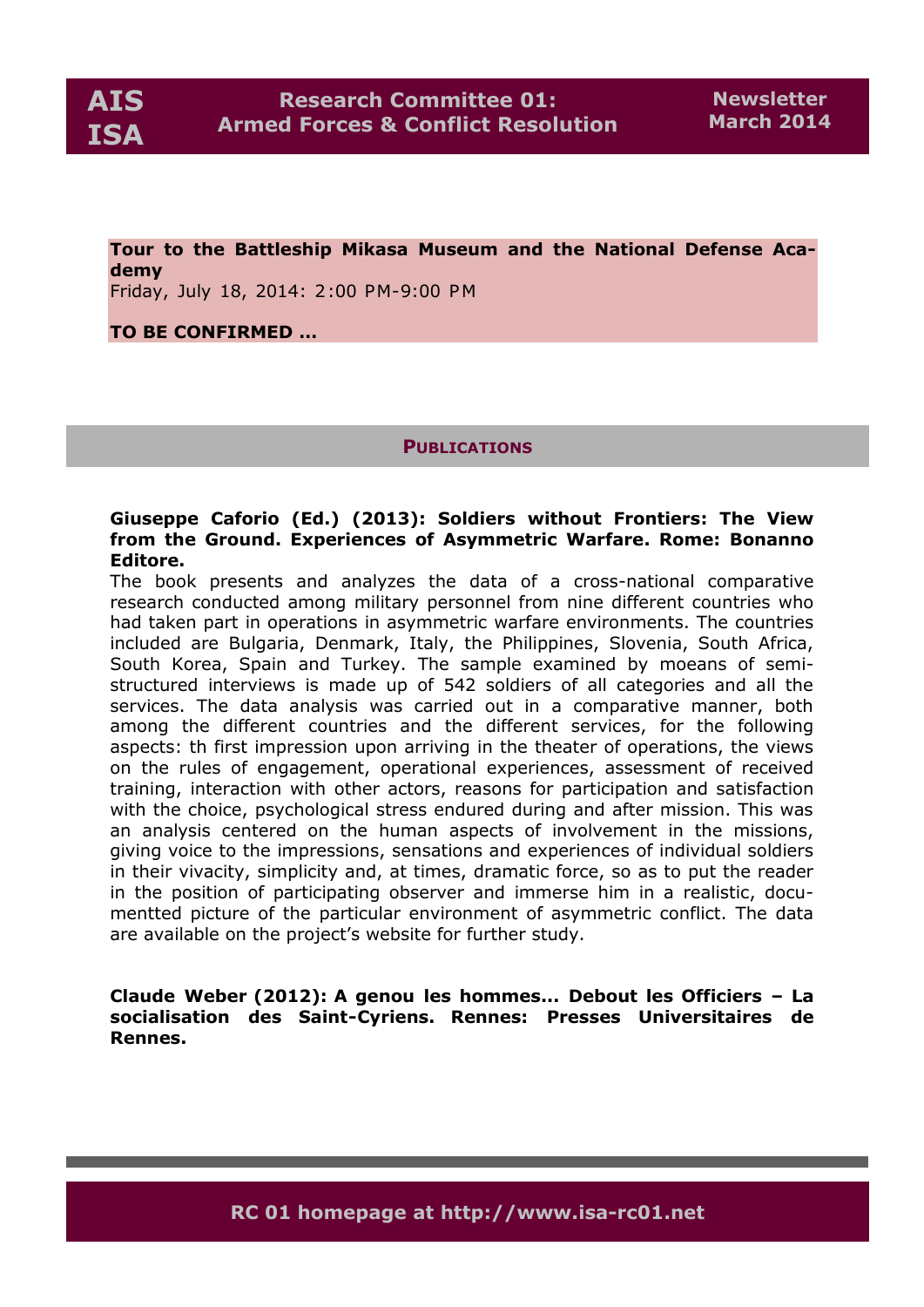

#### **MISCALLENEOUS INFORMATION**

#### **1.** *Global Dialogue*

*Global Dialogue* is the electronic newsletter and magazine of the ISA. It appears 5 times a year and in 15 languages. It attempts to keep readers up to-date with events in the ISA with reports from Research Committees and National Associations, reports on conferences and on meetings of the Executive Committee, and by announcing changes in journals, in the organization, and so forth. It is a lively forum for conducting debates within our discipline with views from different corners of the world. But it also offers a sociological lens on current global events, underlining our relevance to public debates. Global Dialogue is made possible by the extraordinary energies and dedication of editorial teams around the world.

*Global Dialogue* is currently available in 15 languages: Arabic, Chinese (Simplified), Chinese (Traditional), English, Farsi, French, Hindi, Japanese, Polish, Portuguese, Romanian, Russian, Spanish, Turkish and Ukrainian.

Access *Global Dialogue* at:

#### **http://www.isa-sociology.org/global-dialogue/**

Send any queries, submission, suggestions to Michael Burawoy at

#### **Burawoy@berkeley.edu**

### **MEMBERSHIP AND FINANCIAL ISSUES**

#### **1. General**

Has your institutional affiliation, your address, your phone or fax number, or you email address changed in the recent past? If so, please send this information to the Executive Secretary in order to update the list of RC 01 members. Or send Uros an email (uros.svete@fdv.uni-lj.si).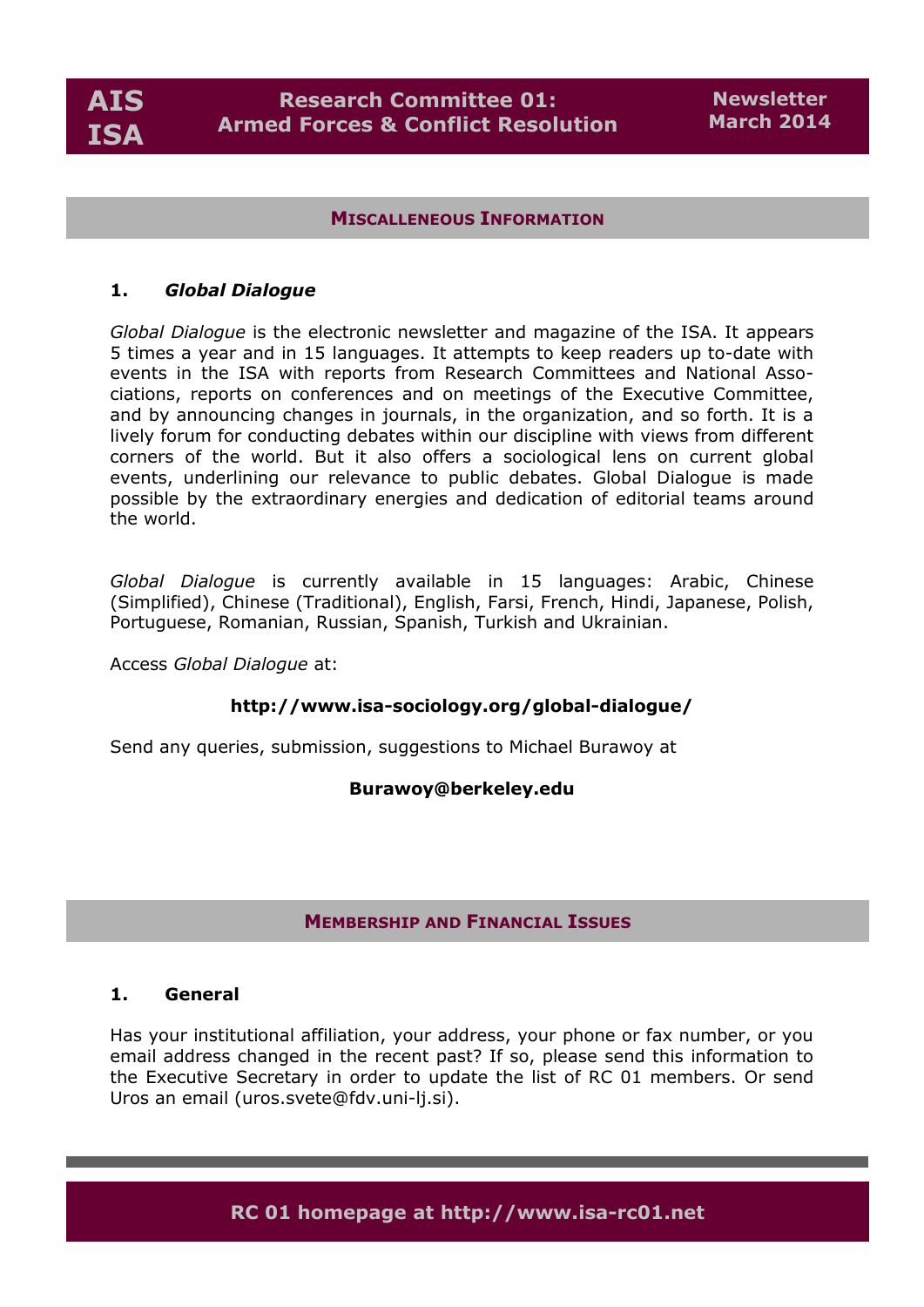Please check whether your RC 01 membership will be running out soon and renew your membership in time. In case you are not sure about your membership status, please contact the Executive Secretary.

### **2. How to Become a Member**

- (A) If you want to become a member of our Research Committee only, please contact our Executive Secretary (uros.svete@fdv.uni-lj.si).
- (B) If you want to become a member of both RC 01 and its mother organization, the International Sociological Association (ISA), please contact the ISA (online at: https://secured.com/~f3641/formisa.htm; or by email: isa@isa-sociology.org; or by fax: +34-91352-4945) or our Executive Secretary (uros.svete@fdv.uni-lj.si).

#### **3. Dues**

The dues for a four year period are at least 10,- US \$ and at the most 50,- US \$. The amount will be left to each colleague's own estimation. As a guide the following is recommended:

| Students                                       | 25,- US \$  |
|------------------------------------------------|-------------|
| Students of third world countries              | 10,- US $$$ |
| Established academics                          | 50,- US \$  |
| Established academics of third world countries | 25,- US \$  |

#### **4. Methods of Payment**

(A) Pay RC 01 dues to ISA Secretariat in Madrid when ISA dues are paid.

(B) Transfer RC 01 dues to the Executive Secretary to the following bank account:

> Svete, Uros (RC 01) IBAN: SI56 0232 0162 7192 659 SWIFT(BIC): LJBASI2X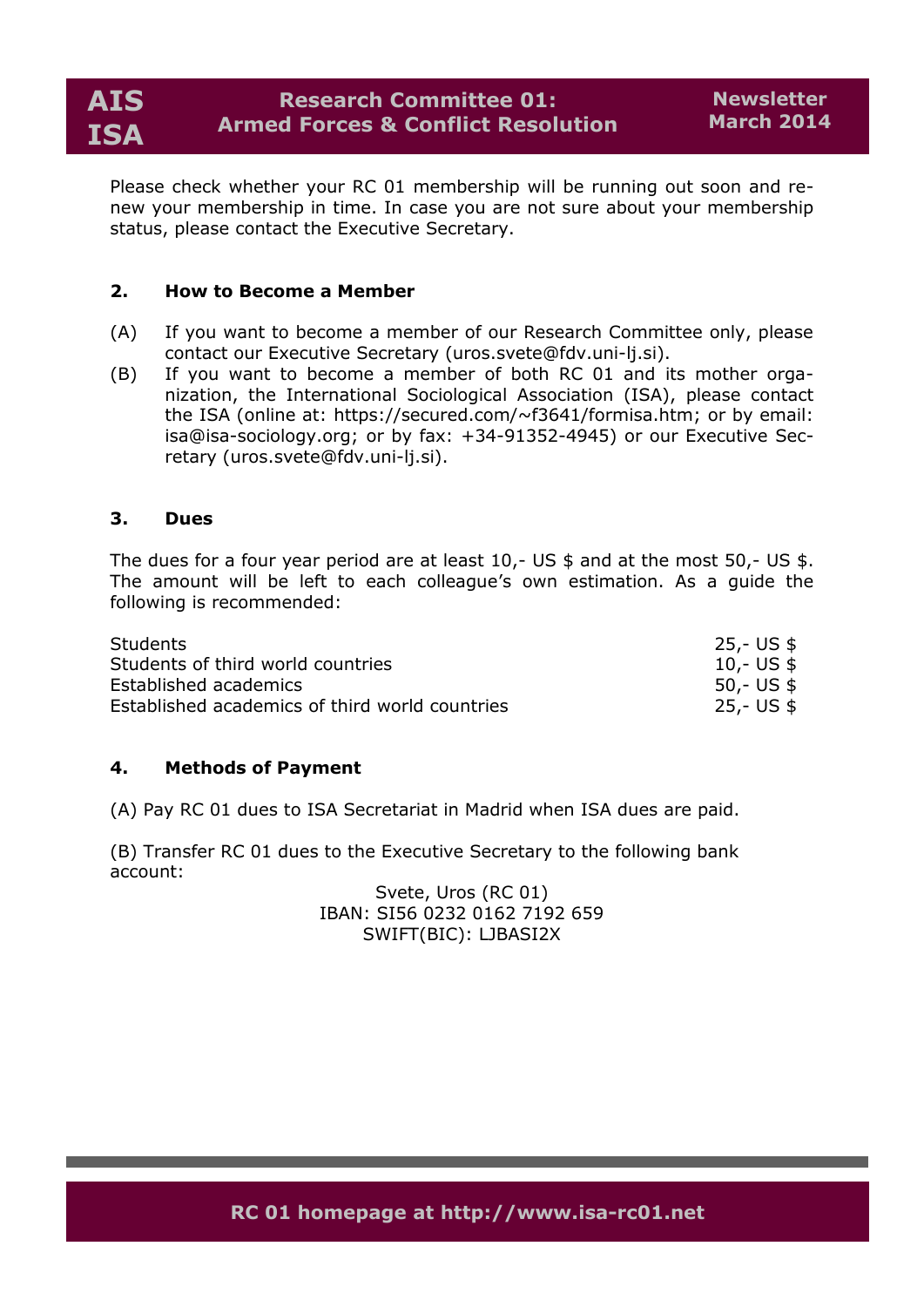### **5. ISA Membership**

ISA membership fees cover a four-year period and include a subscription to either *International Sociology* or *Current Sociology*. Membership fees are divided into three categories, A, B and C, according to the GNP of countries.

| Category A:<br>Regular membership:<br>Student rate: | $255 - US$ \$<br>120,- US \$  |
|-----------------------------------------------------|-------------------------------|
| Category B:<br>Reqular membership:<br>Student rate: | $105 - US$ \$<br>$50 - US$ \$ |
| Category C:<br>Regular membership:<br>Student rate: | $25 - US$ \$<br>$15 - US$ \$  |

You may also become a Supporting Member of the ISA (400,- US \$). In addition, there is the category of a Life Member of the ISA if you are aged 60 plus (300 US \$). For further information, including a table of countries by categories, see the ISA web page: **http://www.ucm.es/info/isa**

# **CURRENT RC 01 OFFICERS**

**President:** Gerhard Kuemmel, Germany

**Executive Secretary** Uros Svete, Slovenia

#### **Vice-Presidents**

Doo-Seung Hong, Republic of Korea Bandana Purkayastha, USA Joseph Soeters, The Netherlands

**RC 01 homepage at http://www.isa-rc01.net**